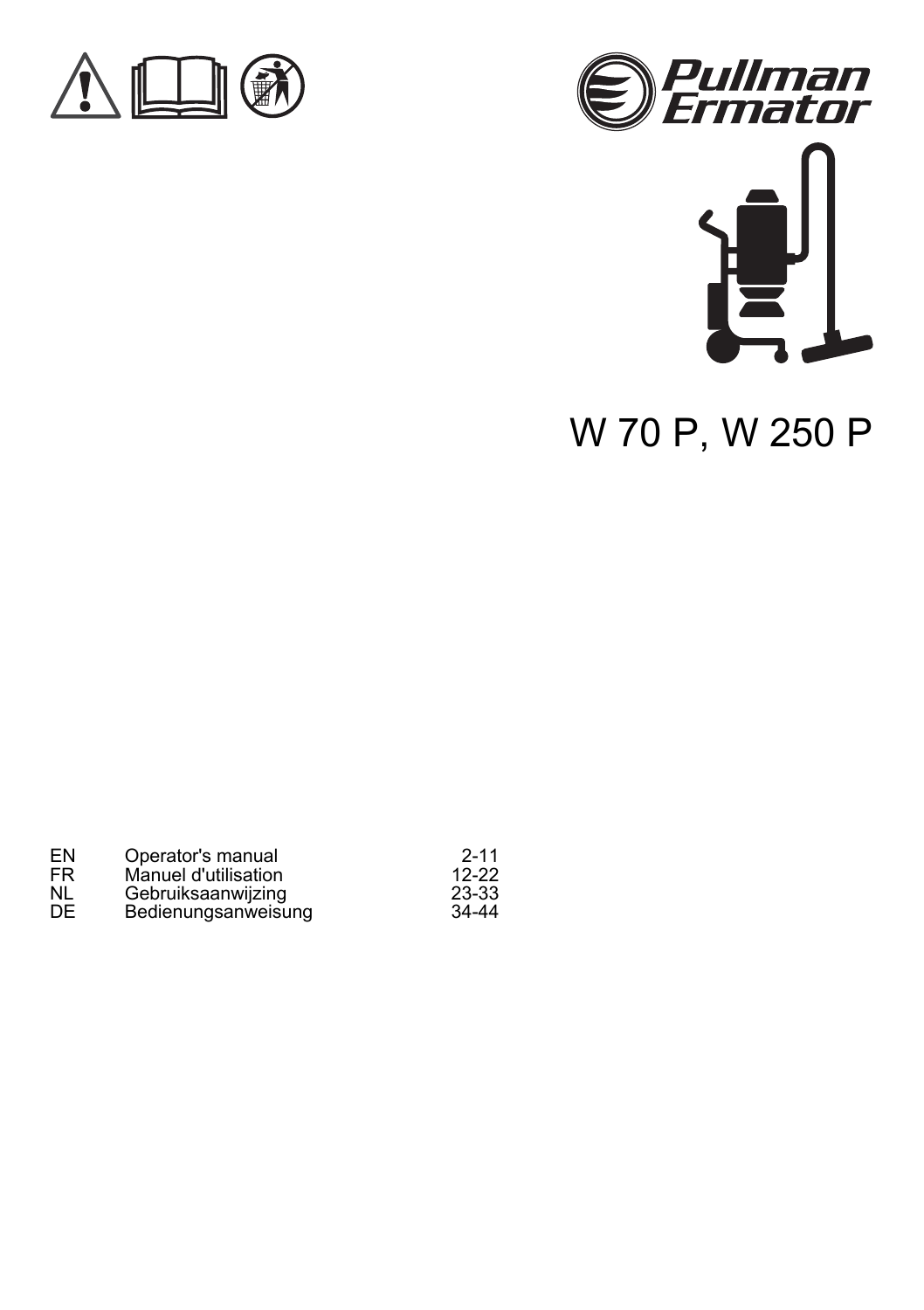# **Contents**

# Introduction

#### Product description

The Pullman Ermator Wet industrial vaccum cleaner is a slurry collector. The liquids are sucked through the inlet valve at high speed via the suction hose. The liquid is collected in a container. The pump variants offer the possibility to evacuate the liquid via the evacuation pump.

On variants without the evacuation pump the liquid can be drained by the evacuation valve.

A floating device protect the motor from liquid.

The W 70 and W 70 P have an extra filter to filter the slurry foam from particles.

# Product overview W 70 P

To protect the product and prolong the lifetime it is always recommended to use bags to collect and filter the largest particles.

#### Intended use

The product is intended for domestic and commercial use to vacuum and collect liquid none explosive. flammable or combustible.

The W 70 and W 70 P can be used for dry applications temporarily. Dry bags should then always be used and the filter should be changed to a Hepa filter, sold as an accessory.



1. On/off switch for the motor

2. On/off switch for the pump

- 3. Float
- 4. Inlet valve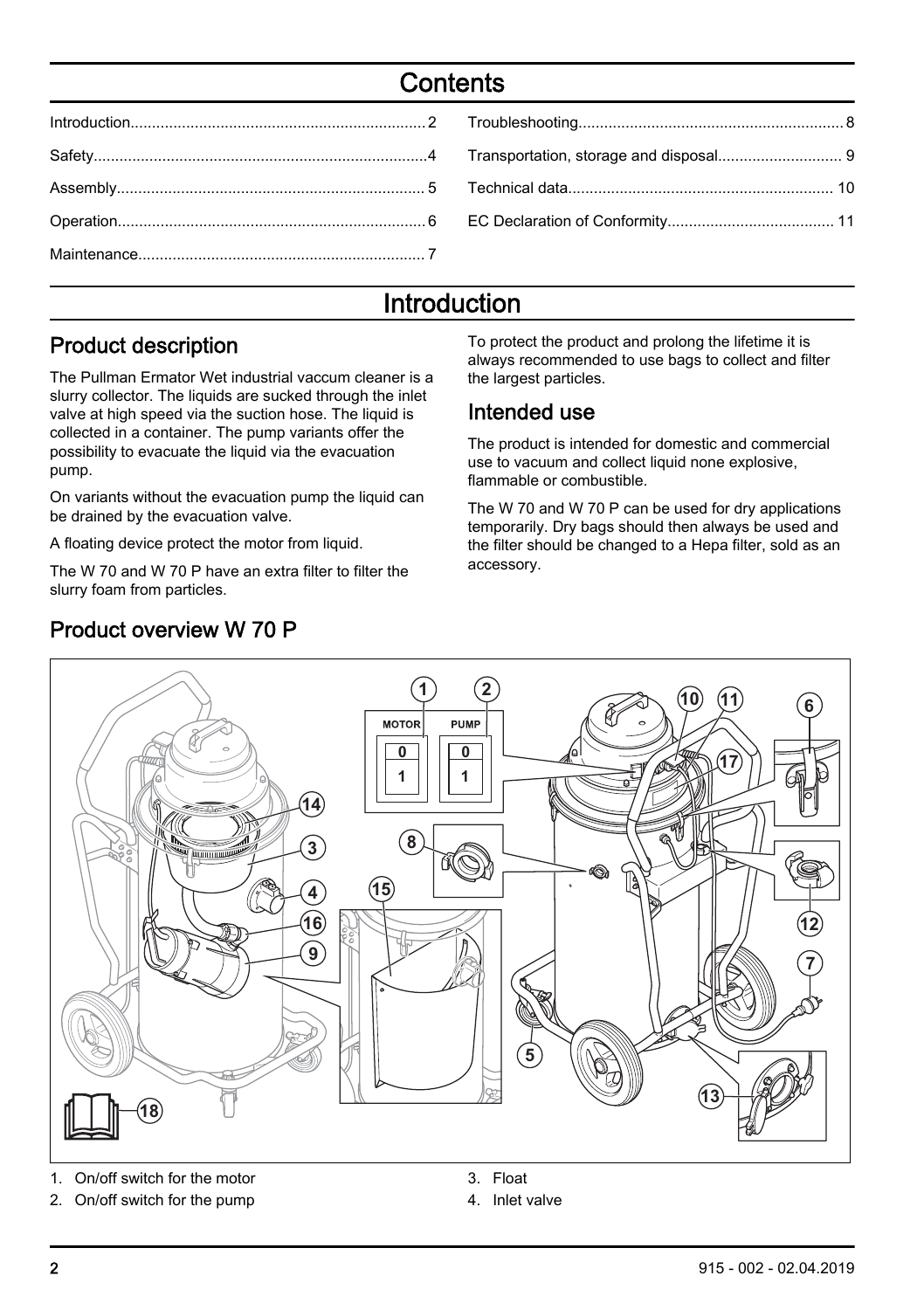- 5. Lockable caster wheels
- 6. Toggle fastener
- 7. Power cable
- 8. Outlet
- 9. Pump
- 10. Socket outlet for the pump cable
- 11. Pump cable

## Product overview W 250 P

- 12. Adapter for evacuation hose
- 13. Evacuation valve
- 14. Filter
- 15. Stainless steel strainer
- 16. Check valve
- 17. Type plate
- 18. Operator´s manual



- 1. On/off switch for the motor
- 2. On/off switch for the pump
- 3. Float
- 4. Inlet valve
- 5. Caster wheels
- 6. Toggle fastener
- 7. Power cable
- 8. Outlet
- 9. Pump
- 10. Socket outlet for the pump cable
- 11. Pump cable
- 12. Stainless steel strainer
- 13. Type plate
- 14. Check valve
- 15. Operator´s manual

# Symbols on the product



Please read the operator's manual carefully and make sure you understand the instructions before using the product.



Always use an approved breathing mask.



Always use approved ear protection.



Always use approved eye protection.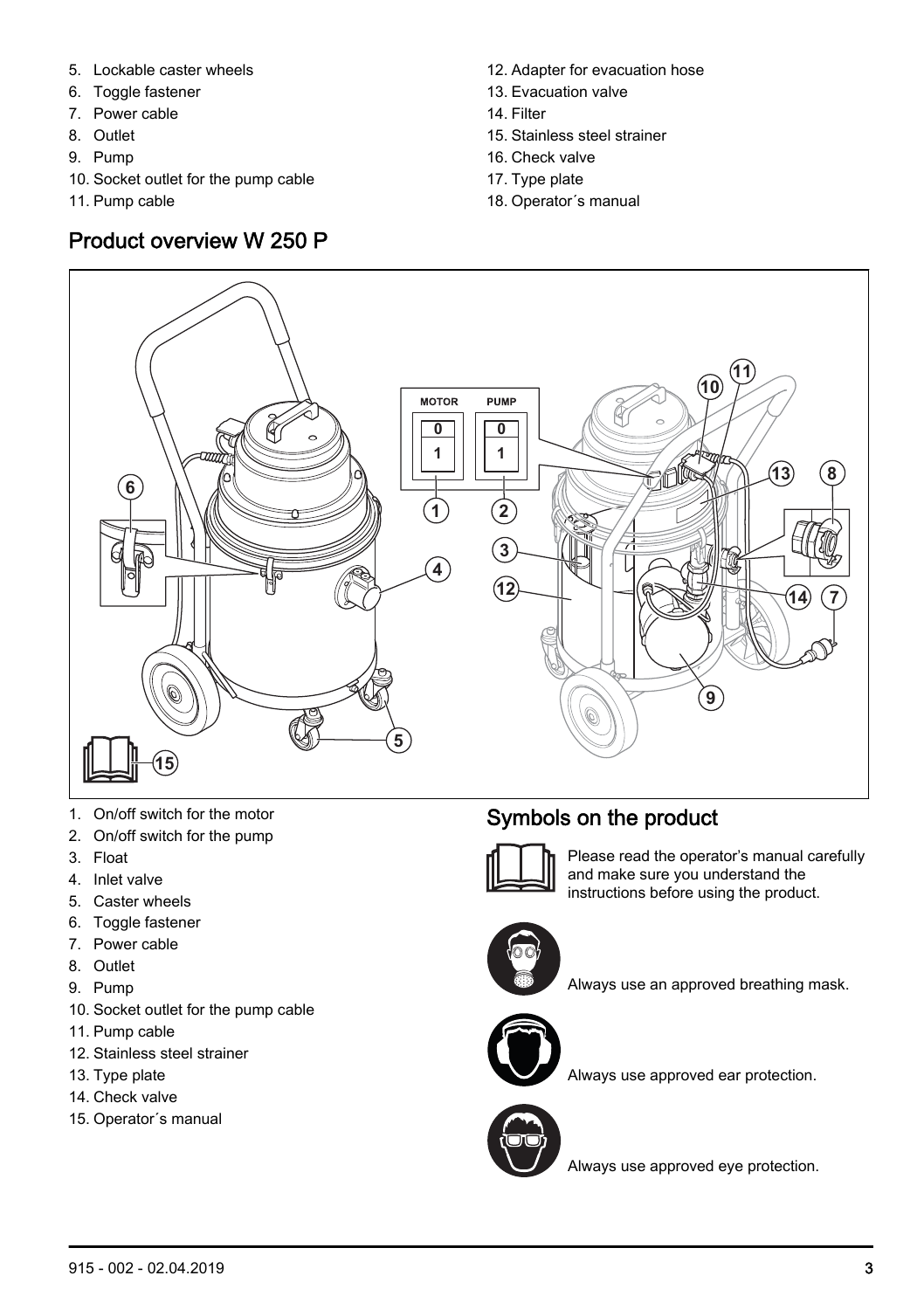# <span id="page-3-0"></span>Product liability

As referred to in the product liability laws, we are not liable for damages that our product causes if:

- the product is incorrectly repaired.
- the product is repaired with parts that are not from the manufacturer or not approved by the manufacturer.
- the product has an accessory that is not from the manufacturer or not approved by the manufacturer.
- the product is not repaired at an approved service center or by an approved authority.
- **Safety**

## Safety definitions

Warnings, cautions and notes are used to point out specially important parts of the manual.



WARNING: Used if there is a risk of injury or death for the operator or bystanders if the instructions in the manual are not obeyed.



CAUTION: Used if there is a risk of damage to the product, other materials or the adjacent area if the instructions in the manual are not obeyed.

Note: Used to give more information that is necessary in a given situation.

## General safety instructions



WARNING: Read the warning instructions before you use the product.

- Read the operator´s manual carefully and understand the instructions before using the product. Save all warnings and instructions for future reference.
- Make sure that you read and understand the instructions for the main product manual to ensure that you know what personal equipment to wear. what safety equipment to use and how to work in a safe mode.
- Always exercise care and use your common sense. If you get into a situation where you feel unsafe, stop and seek expert advice. Contact your dealer, service agent or an experienced user. Do not attempt any task that you feel unsure of!
- Keep in mind that it is you, the operator that is responsible for not exposing people or their property to accidents or hazards.
- The product must be kept clean. Signs and stickers must be fully legible.
- This product is not intended for use by persons (including children) with reduced physical, sensory or mental capabilities, or lack of experience and knowledge.

• Never use a product that is faulty. Carry out the safety checks, maintenance and service instructions described in this manual. Some maintenance and service measures must be carried out by trained and qualified specialists. Refer to [Maintenance](#page-6-0) on page 7.

## Electrical Safety instructions



WARNING: Read the warning instructions that follow before you use the product.

- The product is equipped with a safety thermal protector to prevent motor from overheating. Should thermal protector activate, turn off machine, unplug power cord and check for full dust bag, vacuum hose clog or filter blockage. It may take up to 45 minutes for the thermal protector to reset.
- Before using the product make sure that the power & voltage corresponds with the voltage shown on the machines rating plate, including extension cords.
- Connect to a properly grounded outlet only. Refer to [Grounding instructions](#page-5-0) on page 6.
- Improper connection of the equipment-grounding conductor can result in a risk of electrical shock. Check with a qualified electrician or service person if you are in doubt as to whether the outlet is properly grounded. Do not modify the plug provided, if it will not fit the outlet have a proper outlet installed by a qualified electrician.
- If using an extension cord make sure the cord rating is suitable for this machine.
- Cables damaged through crushing or splitting can be dangerous if used and should be replaced immediately.
- Do not use with damaged cord or plug. If the machine is not working as it should, has been dropped, damaged, left outdoors or dropped in water. Make sure it is repaired by a qualified person to avoid hazard.
- Regularly inspect cord and plug for damage. Do not use with a damaged cord or plug.
- Do not pull or carry by cord, use cord as handle, close a door on cord, or pull cord around sharp edges or corners. Do not allow equipment to run over cord. Keep cord away from heated surfaces.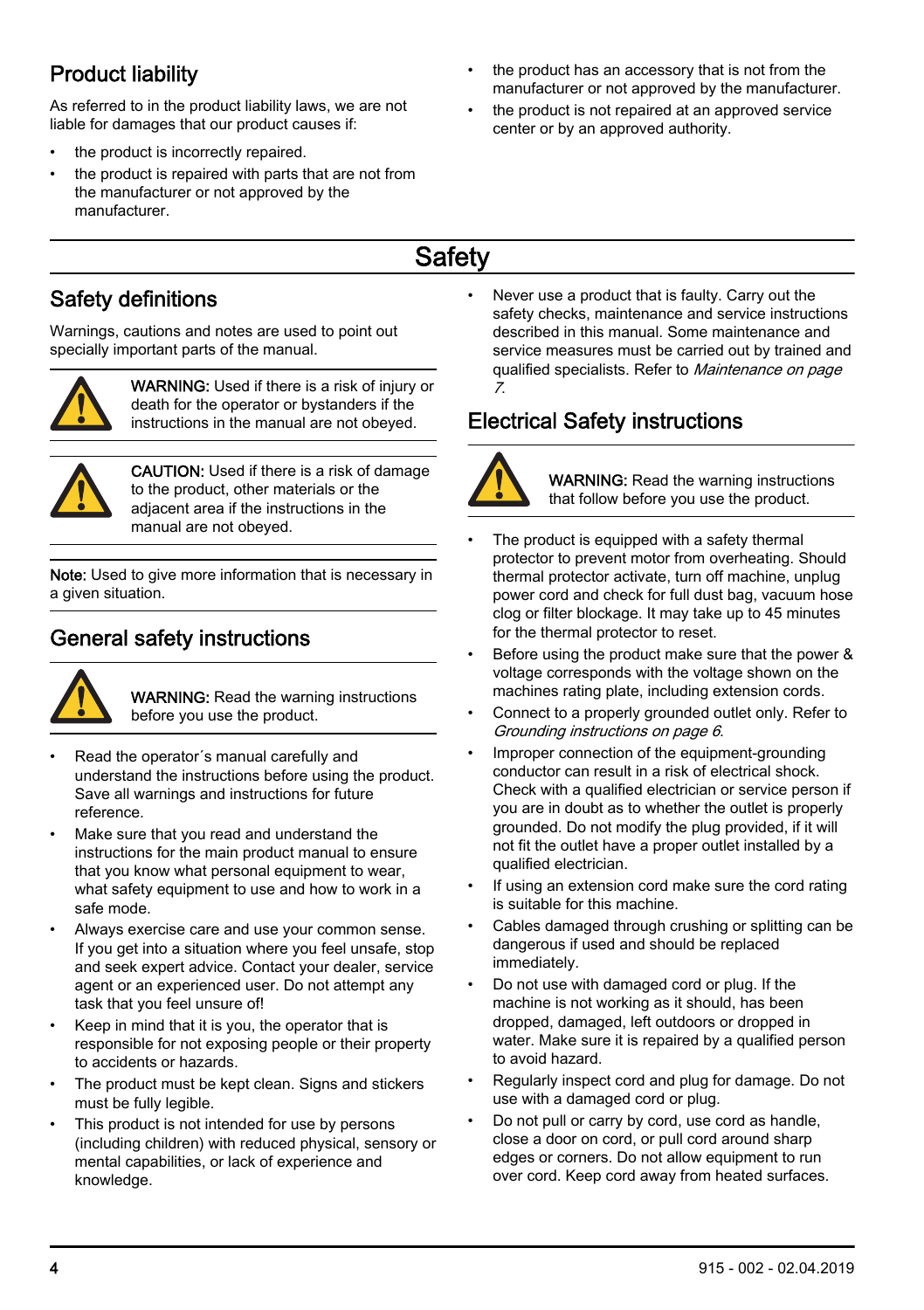- <span id="page-4-0"></span>• Do not unplug by pulling on cord. To unplug, grasp the plug.
- Do not leave machine when plugged in. Unplug cord from outlet when not in use and before cleaning or servicing machine.

## Safety instructions for assembly



WARNING: Read the warning instructions that follow before you assemble the product.

- Do not change a part of the product without approval from the manufacturer.
- Unauthorized modifications and/or accessories may lead to serious injury or death to the user or others.
- Use only as described in this manual. Use only manufacturers recommended attachments.
- Always use genuine accessories.
- Make sure the assembly area is firm, so the dust extractor does not tip over. Risk of personal and material injury.
- Be careful, the toggle fasteners can cause damage to the operator when assemble the product.

#### Safety instructions for operation



WARNING: Read the warning instructions that follow before you use the product.

- The product must not be used in environments near explosive gases.
- Do not use to pick up flammable or combustible liquids, such as gasoline, or use in areas where they may be present.
- Do not put any object into openings. Do not use with any openings blocked. Keep free of dust, hair and anything that may reduce airflow.
- Do not point the suction hose in the direction of body parts when the machine is running. Do not put parts of the body against the suction inlet if the suction hose is not installed.
- Keep hair, loose clothing, fingers and all parts of body away from openings and moving parts.
- Do not use for dry application without dust bag and/or filters in place.
- Do not allow to use as a toy. Close attention is necessary when used by or near children.
- Operators shall be adequately instructed on the use of the product.
- Turn off all controls before unplugging.
- To reduce the risk of electric shock, always install the floating device before any wet pick-up operation.
- Use extra care when cleaning on stairs.
- Keep children and unauthorized persons away from the product when in use.
- To reduce the risk of electric shock Do not expose to rain. Store indoors.
- Replace collection system and/ or filters as described in this manual. Refer to *[Filter change](#page-7-0) on* page 8.

#### Personal protective equipment



WARNING: Read the warning instructions that follow before you use the product.

• Health impairing dust can be spread during filter and bags replacement. Accordingly, the user should wear protective glasses, protective gloves, and a breathing mask conforming to protection class FFP3.

## Safety instructions for maintenance



WARNING: Read the warning instructions that follow before you use the product.

- All repairs must be performed by a qualified service person. Use only manufacturer-supplied or equivalent replacement parts.
- Make sure, when the product is lifted, that the waste container is empty and that no body stay below the product.

# Assembly

#### Introduction



CAUTION: Only use extension cable with correct rated value for this product.



CAUTION: Do not keep water or wet dirt in the suction device. That can cause bad smells and defective hygiene.

#### General

Do a check that the following accessories are included:

- The hose with end fittings
- Steel tube
- Floor Nozzle
- Crevice tool
- 1 bag for slurry collection

If 1 of the parts is missing, speak to your local service agent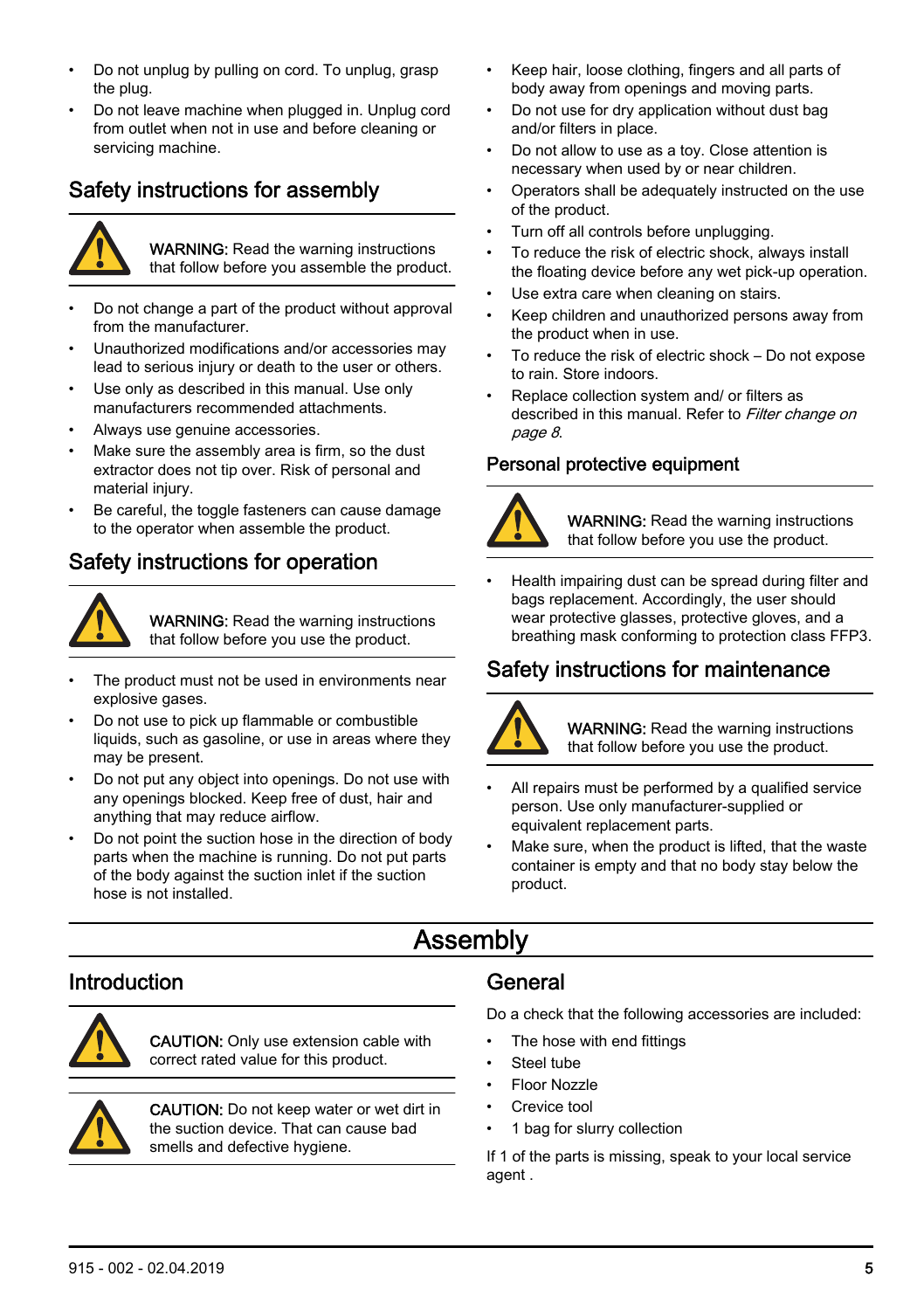# **Operation**

#### <span id="page-5-0"></span>Introduction



WARNING: Before you operate the product carefully read and understand the safety chapter and the operation instructions.

#### Before use



WARNING: Connect the power plug to a power outlet with the correct voltage, see the type plate.

## Grounding instructions



WARNING: The product must be grounded. If it should malfunction or breakdown, grounding provides a path of least resistance for electric current to reduce the risk of electric shock. The product is equipped with a cord having an equipmentgrounding conductor and grounding plug. The plug must be inserted into an appropriate outlet that is properly installed and grounded in accordance with all local codes and ordinances.

# To connect the correct evacuation hose

The adapter fit most 25 mm/ 1 inch hoses.

- Use the attached adapter.
- Fit the adapter on the hose end.
- Attach the adapter to the outlet.

#### To attach the suction hose

There is a hose intake with a hose lock on the product. The hose lock makes sure that the suction hose adapter do not fall off.

- 1. Lift the hose lock and attach the suction hose adapter.
- 2. Lower the hose lock into the recess of the adapter.

#### To attach the nozzle on the hand pipe

The floor nozzle has adjustable wheels. Adjust the wheels to get the best suction effect. Adjust the wheels with the knob, which is on the rear side of the nozzle. The wheels and rubber strips of the nozzle can be replaced. Keep the nozzle in good condition.

# To start and stop the W 70

• Push the button (1) to start the product.

Push the button (0) to stop the product.



#### To start and stop the W 70 P and the W 250 P

The motor switch is the button A and the pump switch is the button B referring to the figure.

- Push the button (1) to start the product.
- Push the button (0) to stop the product.



#### After use

- 1. Switch off the suction apparatus with the switch.
- 2. Disconnect the power cord. Do not remove the pump cable.
- 3. Empty and clean the suction apparatus and the accessories used. Refer to To attach the suction hose on page 6 and [To clean the product](#page-7-0) on page 8.

## To change the bag

- 1. Disconnect the power cord and remove the pump cable.
- 2. Loosen the 3 toggle fasteners and remove the top.
- 3. Lift out the float.
- 4. Remove and dispose the old bag. Refer to local **regulations**
- 5. Insert the new bag into the stainless steel strainer.
- 6. Thread the small opening over the internal inlet pipe. Let the tab rest over the container rim.
- 7. Do step 1-3 in reversed order.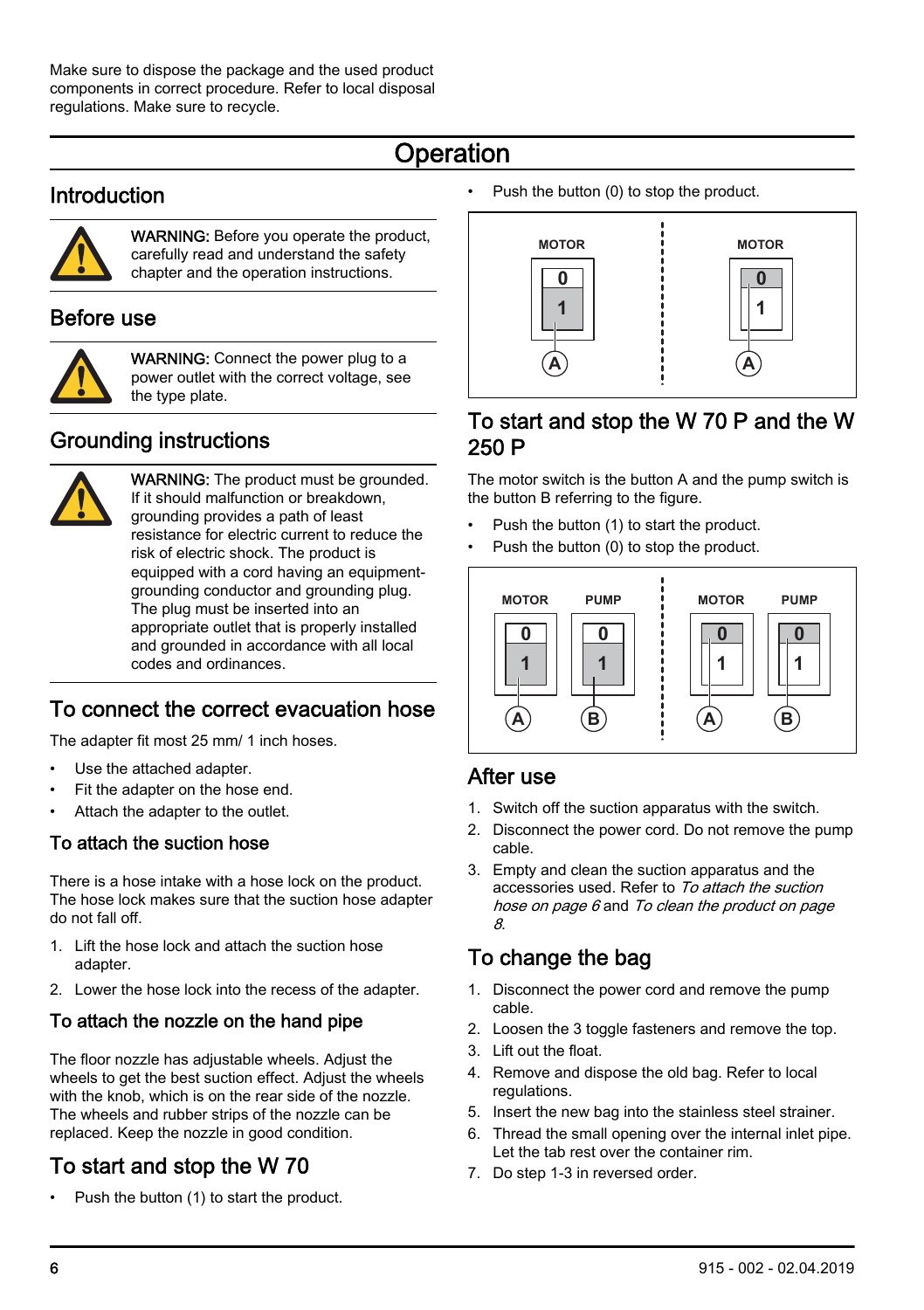# **Maintenance**

#### <span id="page-6-0"></span>Introduction



WARNING: Most accidents involving machines occur during trouble shooting, service and maintenance as staff have to locate themselves within the risk area of the machine. Prevent accidents by being alert and by planning and preparing the work.



WARNING: Before you do maintenance of the product, make sure that the motor switch and the pump switch are in the Off positions. Disconnect the power cord and remove the pump cable.



WARNING: All checks that involve electric components should only be performed by a licensed electrician.



WARNING: Do not puncture the filter. Risk of dust dispersion.

## Maintenance schedule

The maintenance intervals are calculated from daily use of the product. The intervals change if the product is not used daily.

| Maintenance                                                                                                                      | Before each<br><b>USO</b> | After every<br><b>use</b> | Daily | Weekly | 6 months or<br>1000h | 12 months or<br>2000h |
|----------------------------------------------------------------------------------------------------------------------------------|---------------------------|---------------------------|-------|--------|----------------------|-----------------------|
| Look for signs of wear,<br>damage or loose con-<br>nections of the controls<br>before the unit is con-<br>nected.                | X                         |                           |       |        |                      |                       |
| Empty and clean the<br>tank and the accesso-<br>ries.                                                                            |                           | X                         |       |        |                      |                       |
| Do a check of the fil-<br>ters. $1$                                                                                              |                           |                           | X     |        |                      |                       |
| Do a check of the<br>wheels. Look for dam-<br>age and bad connec-<br>tions. Castor wheel<br>locks should be working<br>in order. |                           |                           |       | X      |                      |                       |
| Do a check of the func-<br>tion of the one-way<br>valve on P-variants.                                                           |                           |                           |       | X      |                      |                       |
| Do a check of the hose<br>attachments for me-<br>chanical wear. Make<br>sure that the sealing<br>has full function.              |                           |                           |       | X      |                      |                       |
| Change of filter <sup>2</sup>                                                                                                    |                           |                           |       |        |                      | X                     |
| Do a check of the hose<br>gasket and the sealing.                                                                                |                           |                           | X     |        |                      |                       |

<sup>1</sup> Only applicable on W 70 and W 70 P.

<sup>2</sup> Only applicable on W 70 and W 70 P.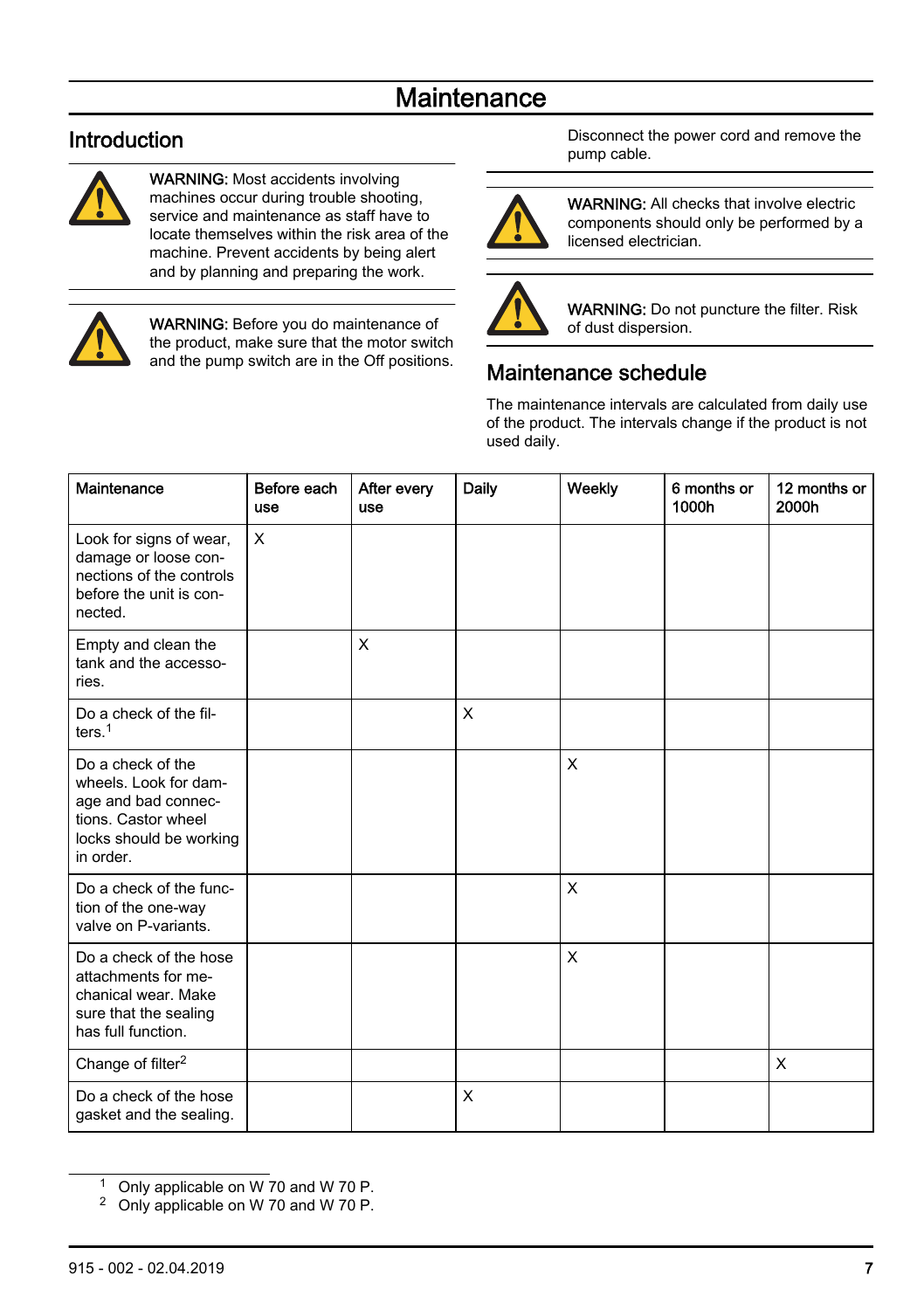#### <span id="page-7-0"></span>To clean the product



WARNING: Make sure that the motor switch and the pump switch are in the Off positions, before cleaning the product. Disconnect the power cord. Do not remove the pump cable

It is important to clean the product to prevent damage and circulation of dangerous waste. Always clean the product before it is moved from the work area. If the product has to be used for other purposes, it is extremely important that the product will be cleaned, to avoid spreading of hazardous material.

After running slurry through the pump, flush the system with significant amount of fresh water. Do not leave slurry in the pump or bottom of the tank. This will cause damage to the pump and the slurry will harden and clog the system. When using the unit dry and then switching to wet, or vise a versa, make sure the filters are cleaned properly and throughly to not have build up or clogging in the system.

All parts that are contaminated after service work must be disposed in a correct procedure in plastic bags. Refer to local regulations.

- Use correct personal equipment when you clean the product. Refer to [Personal protective equipment](#page-4-0) on page 5
- Clean the external surface with a moist cloth.
- Clean the filters and the slurry collector in applicable area.
- Flush the system with fresh water to throughly clean the pump.

#### page 5, during filter change. Dust can come out during filter change.



WARNING: Always turn the motor switch in the Off position and disconnect the cord from the wall outlet during filter change.

#### To replace filters

Only W 70 and W 70 P have an extra filter to slurry foam from particles.

- 1. Disconnect the power cord. Remove the pump cable.
- 2. Loosen the 3 toggle fasteners to remove the top.
- 3. Lift off the filter holder with the filter.
- 4. Loosen the nut on the filter holder and remove the filter cap and the filter.
- 5. Do a check of the gasket on the filter holder. Replace the gasket if it is damaged.
- 6. Assemble the new filter.
- 7. Clean all other parts.

#### Floating device

A floating device protect the motor from liquid.

• Visually inspect the floating device regularly to ensure that it is not damaged and free of obstructions.

When the floating device is being activated, the motor needs to be switch off and water has to be evacuated before the motor is turned on.

#### Filter change



WARNING: Use personal safety equipment refer to [Personal protective equipment](#page-4-0) on

# **Troubleshooting**

#### Troubleshooting schedule

| Issue                         | Cause                     | Solution                |
|-------------------------------|---------------------------|-------------------------|
|                               | No power                  | Connect the product     |
| Motor does not start          | Cable defective           | Replace the cable       |
|                               | Switch defective          | Replace the switch      |
| Motor stops immediately after | Wrong fuse                | Connect to correct fuse |
| starting                      | Shortcut in cable/machine | Order service           |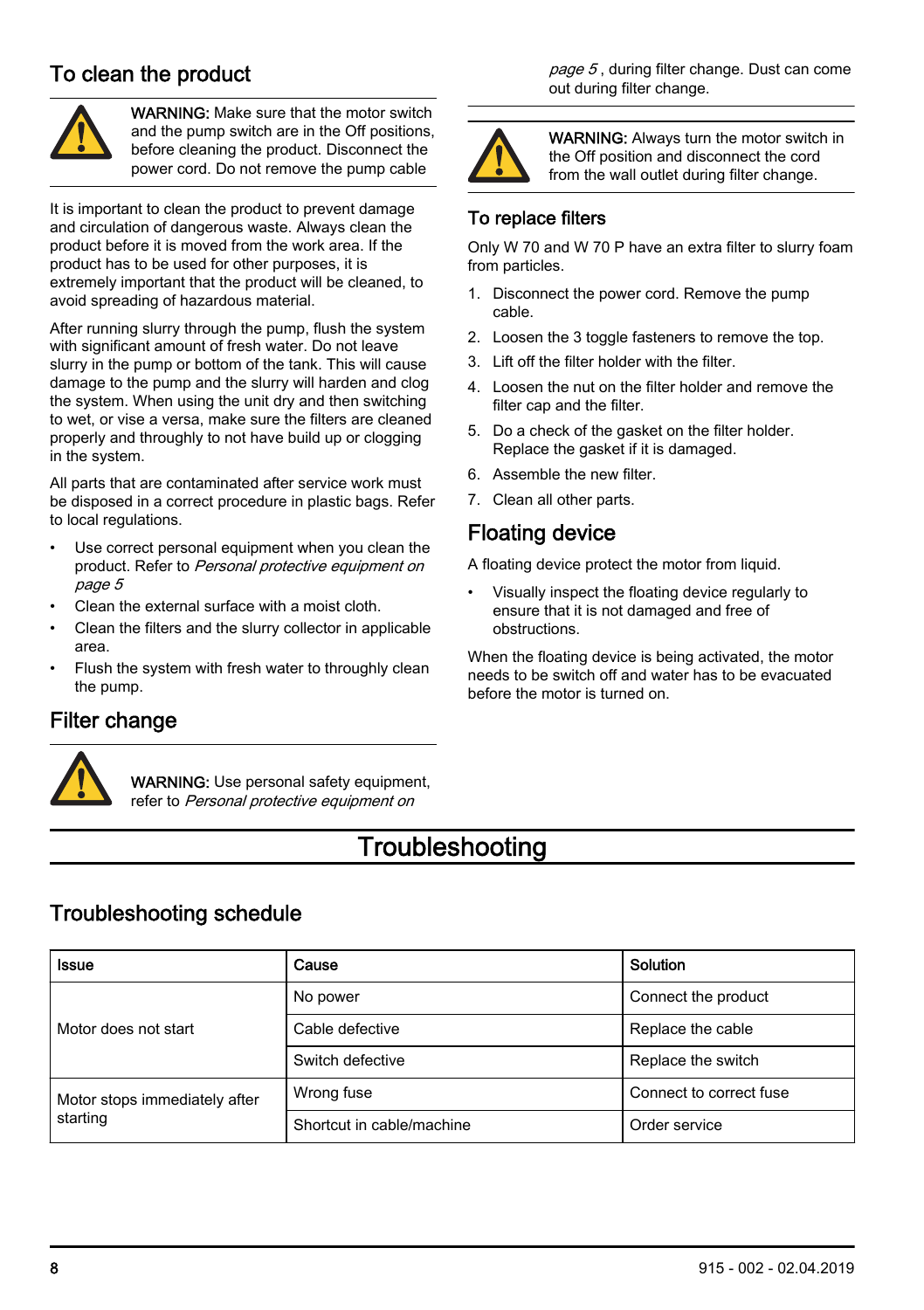<span id="page-8-0"></span>

| Issue                             | Cause                                        | Solution                                           |
|-----------------------------------|----------------------------------------------|----------------------------------------------------|
| Motor runs but there is not suc-  | Hose not connected                           | Connect the hose                                   |
| tion                              | Hose blocked                                 | Clean hose                                         |
|                                   | Floating device activated.                   | Inspect water level and dam-<br>ages on the float. |
|                                   | Hole on the hose                             | Replace hose                                       |
|                                   | Filter clogged                               | Clean filter/ Replace filter                       |
| Motor runs but there is poor suc- | Loose suction unit                           | Adjust                                             |
| tion                              | Dirt in the hose or intake                   | Clean the hose and intake                          |
|                                   | Defective gaskets                            | Replace affected gaskets                           |
|                                   | Blocked or defective check valve.            | Clean or replace the check<br>valve.               |
| Dust blown from motor             | Wrongly assembled or damaged filter system 3 | Adjust/ Replace filters                            |
| Poor pumping                      | The pump or tubes are blocked <sup>4</sup>   | Clean the pump, check valve<br>and hose            |
| Abnormal noise                    |                                              | Order service                                      |

# Transportation, storage and disposal

#### Transportation of the product

- The unit must be securely fasten during transportation.
- Where possible, always transport in closed vehicle.
- Avoid transporting in adverse weather condition.
- Use ramps or winches to lift the dust extractor to make sure that movements are safe. Get aid if you are not sure about how to lift heavy equipment.
- Engage the locking caster safely on the wheels.
- Secure the equipment during transportation in order to avoid transport damage and accidents.
- It is recommended to transport the product upright where possible.
- It is recommended to empty the product before transportation.

#### Storage of the product

- The product must be stored inside away from outdoor elements.
- Do not expose the product to rain or moisture.
- Attach the locking casters safely. Only applicable on W 70 and W 70 P.
- Disconnect the product from the power source.
	- <sup>3</sup> Only applicable on W 70 and W 70 P.
	- <sup>4</sup> Only applicable on W 70 P and W 250 P.
- Store the product and the equipment in a dry area with no frost or excessive heat.
- Store all equipment in an locked area, so that it is out of reach of children and unauthorized persons.

# Disposal of the product

- Obey the local recycling requirements and applicable regulations.
- When the product no longer is used, send it to a dealer or discard it at a recycling location.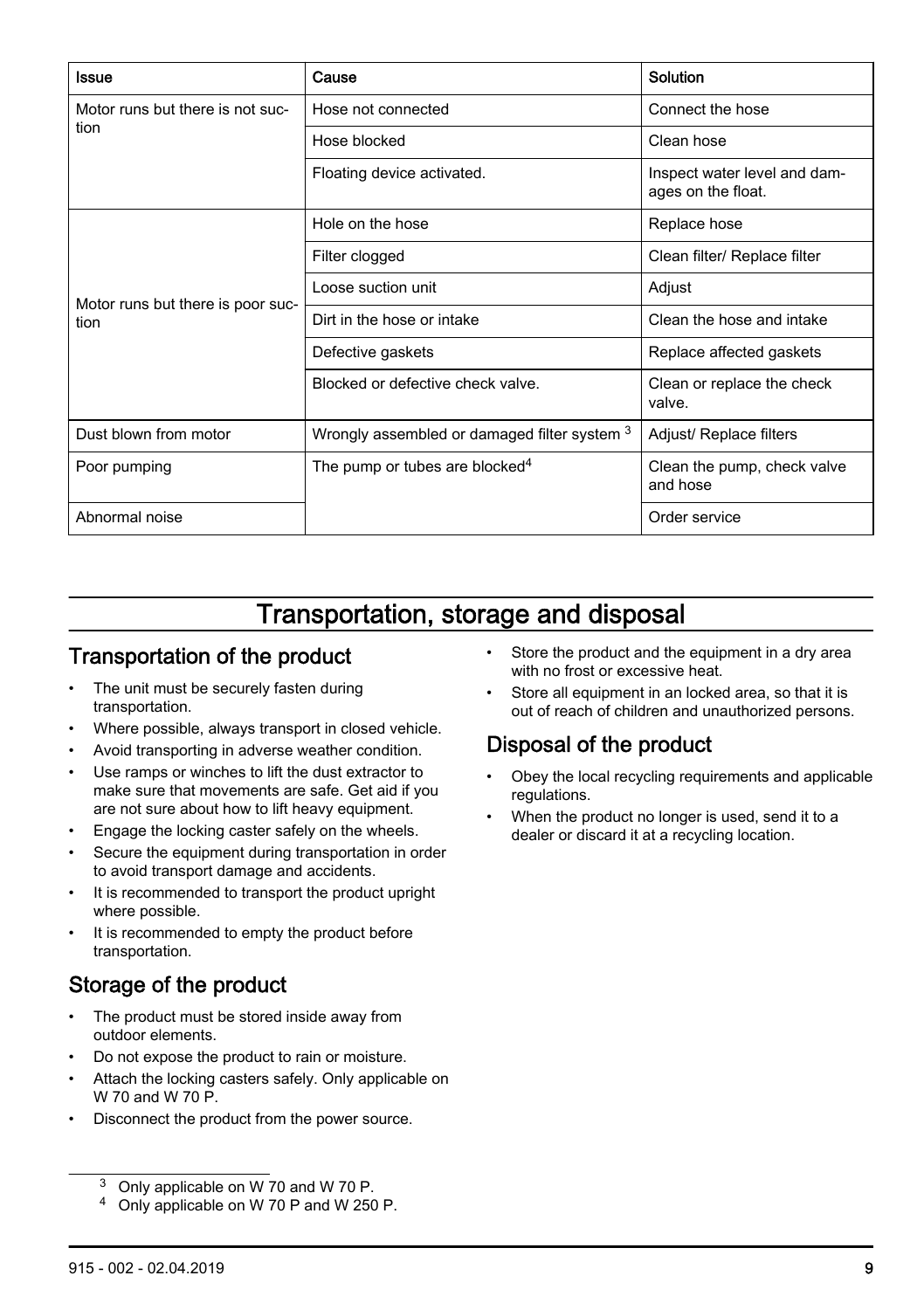# Technical data

# <span id="page-9-0"></span>Technical data

| Data                                                                    | W 70 P 230V                             | W 250 P 230V                                              |
|-------------------------------------------------------------------------|-----------------------------------------|-----------------------------------------------------------|
| Voltage (1 phase), V                                                    | 220-230                                 | 220-230                                                   |
| Frequency                                                               | 50-60                                   | 50                                                        |
| Motor Power, kW (HP)                                                    | 1.85(2.5)                               | 1.55(2.1)                                                 |
| Current (max), A                                                        | 8                                       | 5                                                         |
| Airflow, m <sup>3</sup> /h (CFM)                                        | 200 (118)                               | 160 (95)                                                  |
| Vacuum, kPa (psi)                                                       | 22 (86)                                 | 22 (86)                                                   |
| Water lift, m (in.)                                                     | 2.3(90)                                 | 2.3(90)                                                   |
| Main Hose diameter, mm (in.)                                            | 38(1.5)                                 | 38(1.5)                                                   |
| Main Hose length, m (ft)                                                | 3(10)                                   | 3(10)                                                     |
| Inlet diameter, mm (in.)                                                | 38(1.5)                                 | 38(1.5)                                                   |
| Filter (Yes/No)                                                         | Yes                                     | No                                                        |
| Filter area m $2$ (ft $2$ )                                             | 0.6(6.5)                                | N/A                                                       |
| Dust collection system (Type), I (gal)                                  | Stainless steel container, 70<br>(18.5) | Disposable bag or Stainless steel<br>container, 29 (7.66) |
| Evacuation pump (Yes/ No)                                               | Yes                                     | Yes                                                       |
| Pump Power (max), kW (HP)                                               | 0.65(0.87)                              | 0.35(0.47)                                                |
| Pump Current (max) A                                                    | 3.0                                     | 1.6                                                       |
| Pump Waterlift, m (ft)                                                  | 9(30)                                   | 6(20)                                                     |
| Pump discharge, I/min (gal/min)                                         | 216 (57)                                | 150 (39)                                                  |
| Dimension (LxWxH), mm (in.)                                             | 600x570x1250 (23.6x22.4x49.2)           | 530x520x910 (20.9x20.5x35.8)                              |
| Weight, kg (lbs)                                                        | 44 (97)                                 | 27 (59)                                                   |
| Sound power level $L_{WA}$ measured, $dB(A)^5$                          | 86                                      | 85                                                        |
| Sound pressure level L <sub>PA</sub> at the operators<br>ear, $dB(A)^6$ | 76                                      | 74                                                        |
| Vibration level $a_h$ , m/s <sup>27</sup>                               |                                         | $≤2.5$                                                    |

<sup>5</sup> Noise emissions in the environment measured as sound power (LWA) in conformity with EN 60335-2-69. Uncertainty Kwa 2dB.

<sup>6</sup> Noise pressure level according to EN 60335-2-69. Uncertainty KPA 2dB.

<sup>7</sup> Vibration level according to EN 60335-2-69. Reported data for vibration level has a typical statistical dispersion (standard deviation) of 1 m/s<sup>2</sup>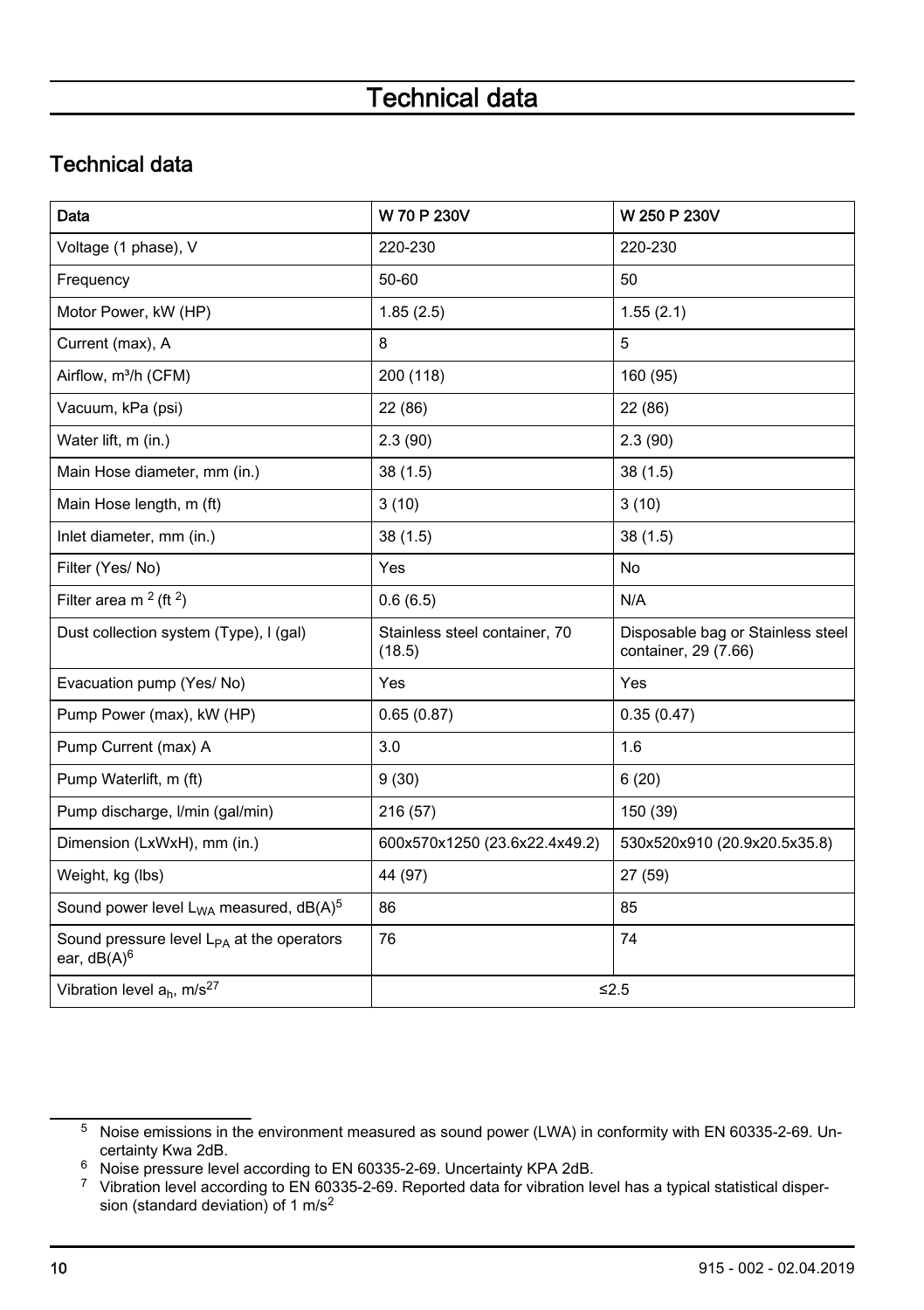# EC Declaration of Conformity

## <span id="page-10-0"></span>EU Declaration of Conformity

 $\epsilon$ 

#### (Applies to Europe only)

We, Husqvarna AB, SE-561 82 Husqvarna, Sweden, Tel +46 3614 6500 declare on our sole responsibility that the product:

| Description    | Wet industrial vaccum cleaner               |
|----------------|---------------------------------------------|
| <b>Brand</b>   | <b>Pullman Ermator</b>                      |
| Type / Model   | W 70 P, W 250 P                             |
| Identification | Serial numbers dating from 2019 and onwards |

complies fully with the following EU directives and regulations:

| Directive/Regulation | Description                                       |
|----------------------|---------------------------------------------------|
| 2006/42/EC           | "relating to machinery"                           |
| 2011/65/EU           | "relating to restriction of hazardous substances" |

and that harmonized standards and/ or technical specifications are applied as follows;

EN ISO 12100:2010

EN 60335-1:2012/A11:2014/ AC:2014

EN 60335-2-69:2012

Partille, 2019-02-28

Martin Huber Global R&D Director Responsible for technical documentation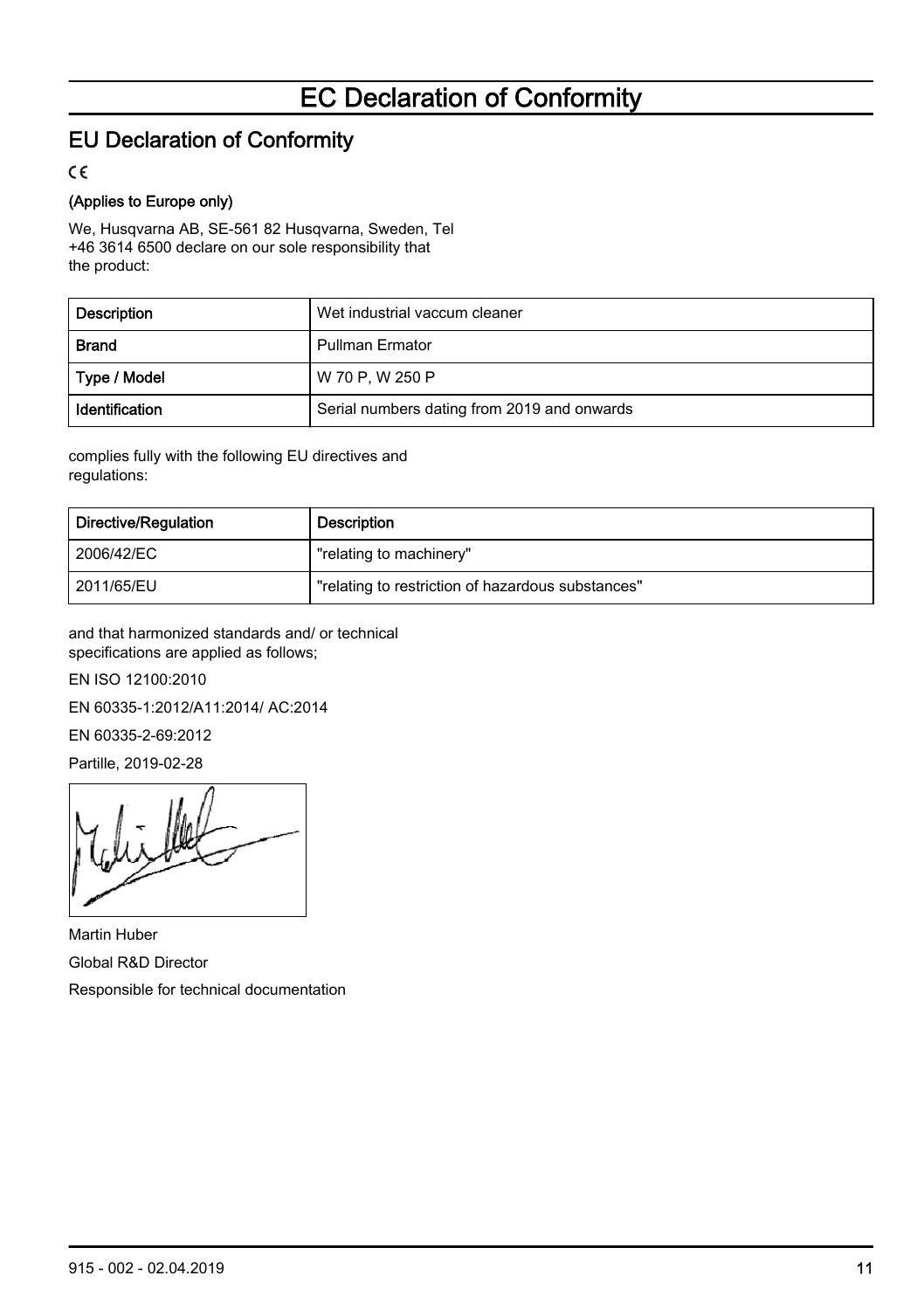# Sommaire

# Introduction

## Description du produit

Le Pullman Ermator Wet industrial vaccum cleaner est un slurry collector. Les liquides sont aspirés par la soupape d'admission à grande vitesse via le tuyau d'aspiration et sont recueillis dans un réservoir. Les modèles disposant de pompes offrent la possibilité d'évacuer le liquide via la pompe d'évacuation.

Sur les modèles non équipés de pompe d'évacuation, le liquide peut être évacué via la soupape d'évacuation.

Un flotteur protège le moteur du liquide.

Les modèles W 70 et W 70 P comprennent un filtre supplémentaire pour séparer les boues des particules.

# Présentation du produit W 70 P

Pour protéger le produit et prolonger sa durée de vie, il est recommandé de toujours utiliser des sacs pour recueillir et filtrer les plus grosses particules.

#### Utilisation prévue

Ce produit est destiné à un usage domestique et commercial. Il est prévu pour aspirer et recueillir des liquides non explosifs, non inflammables et non combustibles.

Les modèles W 70 et W 70 P peuvent être temporairement utilisés pour des applications à sec. Dans ce cas, vous devez toujours utiliser des sacs pour application à sec et remplacer le filtre par un Hepa filter, qui est vendu comme accessoire.



<sup>1.</sup> Interrupteur de marche/arrêt du moteur 2. Interrupteur de marche/arrêt de la pompe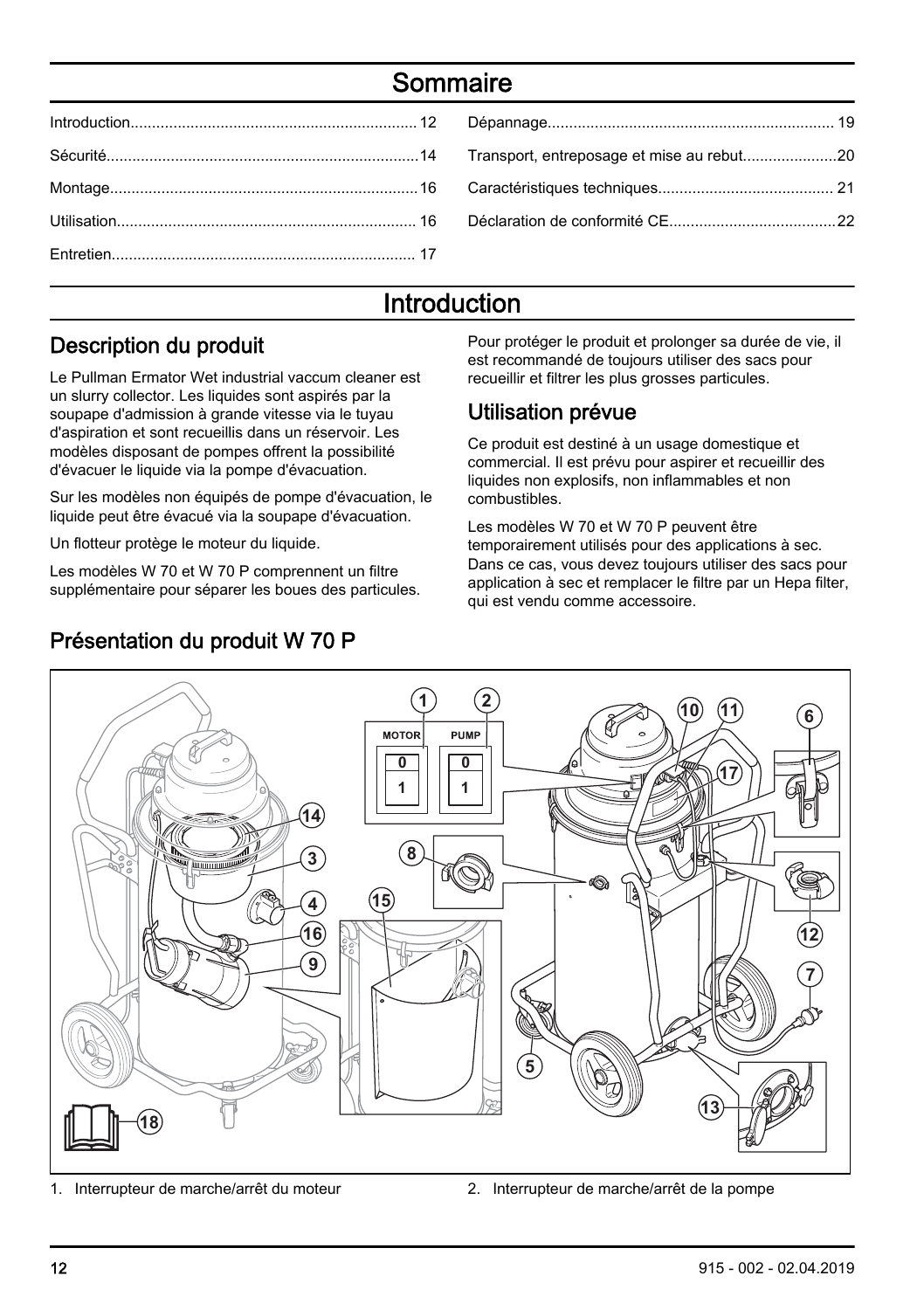- 3. Flotteur
- 4. Soupape d'admission
- 5. Roulettes verrouillables
- 6. Fixation à bascule
- 7. Câble d'alimentation
- 8. Sortie
- 9. Pompe
- 10. Prise pour le câble de la pompe

## Présentation du produit W 250 P

- 11. Câble de la pompe
- 12. Adaptateur pour tuyau d'évacuation
- 13. Soupape d'évacuation
- 14. Filtre
- 15. Tamis en acier inoxydable
- 16. Clapet antiretour
- 17. Plaque d'identification
- 18. Manuel d'utilisation



- 1. Interrupteur de marche/arrêt du moteur
- 2. Interrupteur de marche/arrêt de la pompe
- 3. Flotteur
- 4. Soupape d'admission
- 5. Roulettes
- 6. Fixation à bascule
- 7. Câble d'alimentation
- 8. Sortie
- 9. Pompe
- 10. Prise pour le câble de la pompe
- 11. Câble de la pompe
- 12. Tamis en acier inoxydable
- 13. Plaque d'identification
- 14. Clapet antiretour
- 15. Manuel d'utilisation

## Symboles concernant le produit



Lisez attentivement et assimilez le manuel d'utilisation avant d'utiliser le produit.



Portez un masque respiratoire homologué en toutes circonstances.



Portez des protège-oreilles homologués en toutes circonstances.



Portez des protections pour les yeux homologuées en toutes circonstances.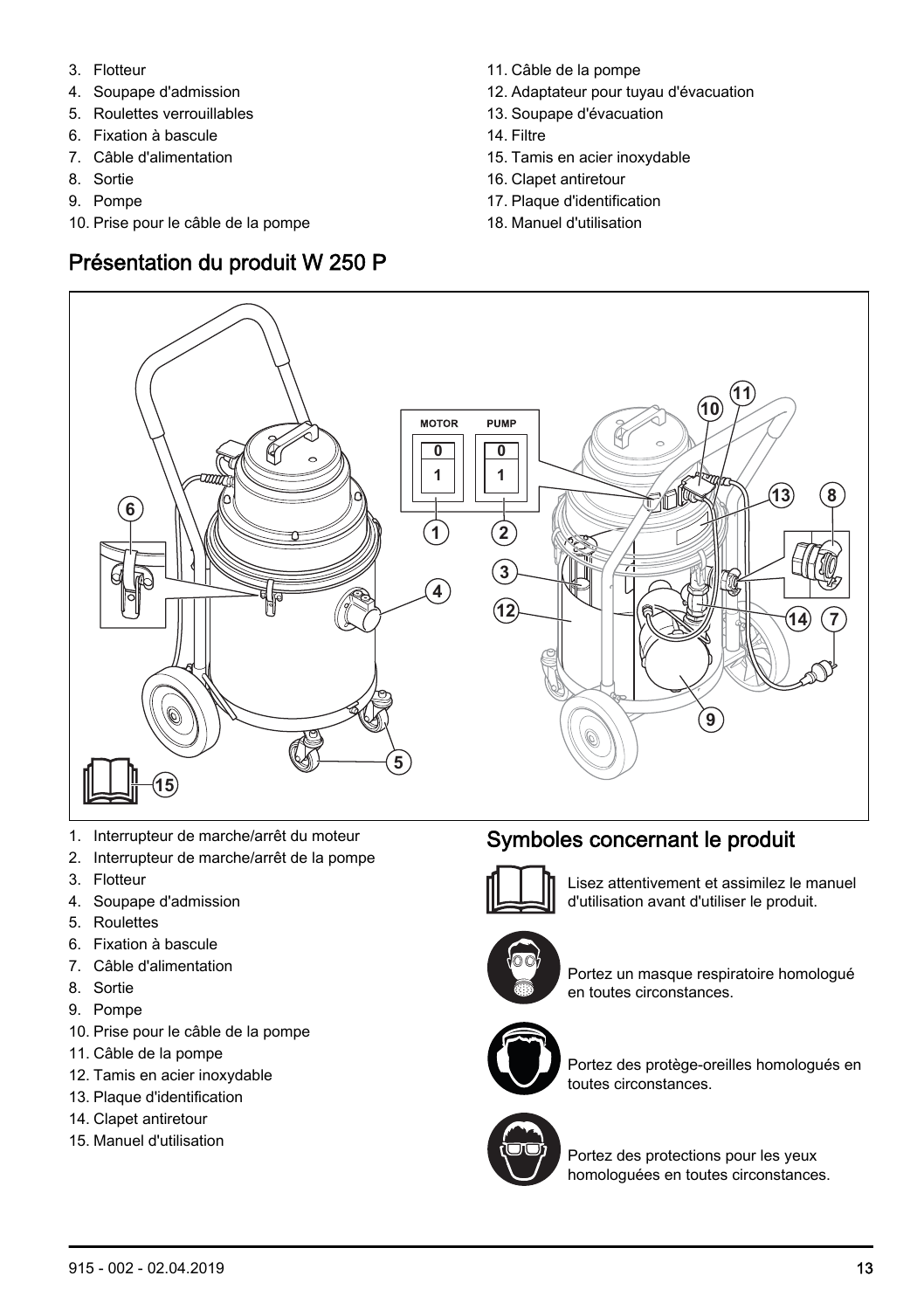# <span id="page-13-0"></span>**Responsabilité**

Conformément à la loi sur la responsabilité du fait des produits, nous déclinons toute responsabilité pour tout dommage causé par notre produit si :

- le produit n'est pas correctement réparé ;
- le produit est réparé avec des pièces qui ne proviennent pas du fabricant ou qui ne sont pas homologuées par le fabricant ;
	-

fabricant ;

# Sécurité

#### Définitions de sécurité

Des avertissements, des recommandations et des remarques sont utilisés pour souligner des parties spécialement importantes du manuel.



AVERTISSEMENT: Symbole utilisé en cas de risque de blessures ou de mort pour l'opérateur ou les personnes à proximité si les instructions du manuel ne sont pas respectées.



REMARQUE: Symbole utilisé en cas de risque de dommages pour le produit, d'autres matériaux ou les environs si les instructions du manuel ne sont pas respectées.

Remarque: Symbole utilisé pour donner des informations supplémentaires pour une situation donnée.

## Instructions générales de sécurité



AVERTISSEMENT: Lisez les avertissements avant d'utiliser le produit.

- Lisez attentivement le manuel de l'opérateur et assimilez-le avant d'utiliser ce produit. Conservez toutes ces consignes et instructions pour toute consultation ultérieure.
- Assurez-vous de lire attentivement et de bien comprendre les instructions relatives au produit principal afin de savoir quels équipements personnels porter, quels équipements de sécurité utiliser et comment travailler en toute sécurité.
- Sovez toujours prudent et utilisez votre bon sens. En cas de doute ou de difficulté quant à l'utilisation de la machine, consultez un spécialiste. Veuillez contacter votre revendeur, votre atelier de réparation ou un utilisateur expérimenté. L'utilisateur doit éviter d'utiliser la machine s'il ne se sent pas suffisamment qualifié pour le travail à effectuer !

• N'oubliez pas que c'est vous, l'opérateur, qui êtes responsable de protéger les tiers et leurs biens de tout accident ou danger.

le produit est équipé d'un accessoire qui ne provient pas du fabricant ou qui n'est pas homologué par le

le produit n'est pas réparé par un centre d'entretien

agréé ou par une autorité homologuée.

- Le produit doit rester propre. Les signes et autocollants doivent être parfaitement lisibles.
- Ce produit n'est pas destiné à être utilisé par des personnes (ou des enfants) aux capacités physiques, sensorielles ou mentales limitées ou manquant d'expérience et de connaissances.
- N'utilisez jamais un produit qui n'est pas en parfait état de marche. Appliquer les instructions de maintenance et d'entretien ainsi que les contrôles de sécurité indiqués dans ce manuel d'utilisation. Certaines opérations de maintenance et d'entretien doivent être réalisées par un spécialiste dûment formé et qualifié. Reportez-vous à la section [Entretien](#page-16-0) à la page 17.

#### Instructions relatives à la sécurité électrique



AVERTISSEMENT: Lisez les instructions qui suivent avant d'utiliser le produit.

- Le produit est équipé d'une protection thermique de sécurité afin d'éviter toute surchauffe du moteur. Si la protection thermique s'active, arrêtez la machine débranchez le cordon d'alimentation et vérifiez si le sac à poussière est plein, si le tuyau d'aspiration est bouché ou si le filtre est colmaté. 45 minutes maximum peuvent être nécessaires pour la réinitialisation de la protection thermique.
- Avant d'utiliser le produit, assurez-vous que la puissance et la tension correspondent aux données indiquées sur la plaque signalétique de la machine, y compris pour les rallonges électriques.
- Branchez-le uniquement sur une prise mise correctement à la terre. Reportez-vous à la section [Instructions de mise à la terre](#page-15-0) à la page 16.
- Un mauvais branchement du fil de mise à la terre peut provoquer un choc électrique. Faites vérifier par un électricien professionnel ou par la personne chargée de l'entretien que la prise est correctement mise à la terre. Ne modifiez pas la fiche fournie ; si elle n'est pas compatible avec la prise, demandez à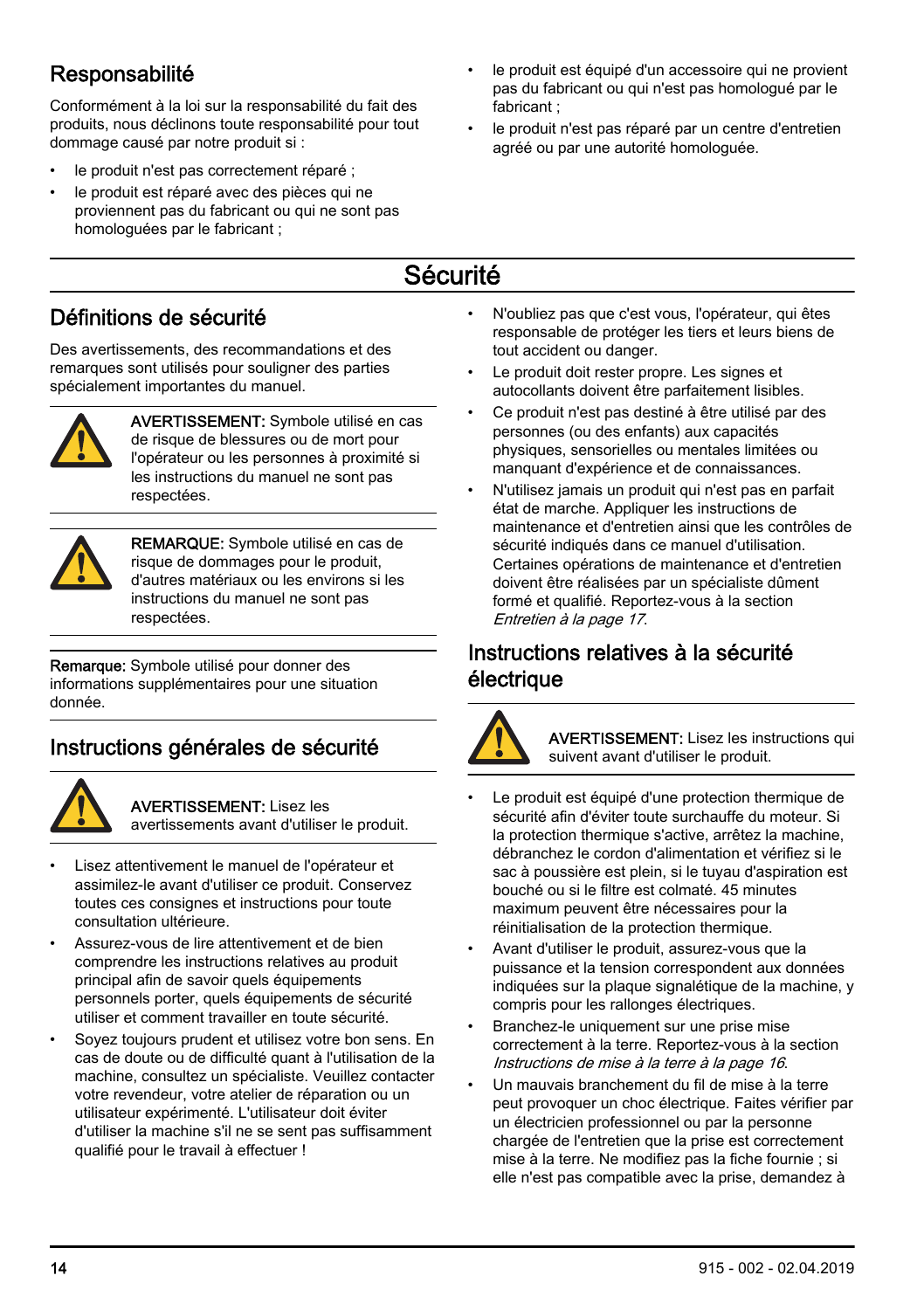<span id="page-14-0"></span>un électricien diplômé d'installer une prise qui convienne.

- Si vous utilisez une rallonge électrique, assurezvous que son calibre est adapté à la machine.
- Les câbles endommagés par écrasement ou entaillés peuvent être dangereux et doivent être remplacés immédiatement.
- N'utilisez pas la machine si le cordon d'alimentation ou la fiche est endommagé(e). Si elle ne fonctionne pas correctement, est tombée, a été endommagée, oubliée dehors ou plongée dans l'eau. Assurez-vous de la faire réparer par une personne qualifiée pour éviter tout accident.
- Contrôlez régulièrement le cordon et la fiche pour déceler d'éventuels dommages. N'utilisez pas la machine si le cordon d'alimentation ou la fiche est endommagé(e).
- Évitez de tirer et de transporter la machine par le cordon, d'utiliser le cordon comme poignée, de coincer le cordon dans une porte et de tirer le cordon sur des bords ou des coins tranchants. Ne laissez pas l'équipement rouler sur le cordon. Maintenez le cordon à l'écart de surfaces chauffantes.
- Ne tirez pas sur le cordon pour débrancher la machine. Tirez sur la fiche.
- Ne laissez pas la machine sans surveillance lorsqu'elle est branchée. Débranchez le cordon d'alimentation lorsque la machine n'est pas utilisée et avant de la nettoyer ou de la réparer.

#### Consignes de sécurité pour l'assemblage



AVERTISSEMENT: Lisez les instructions et les mises en garde qui suivent avant d'assembler le produit.

- Ne remplacez pas une pièce du produit sans l'approbation du fabricant.
- Les modifications et accessoires non autorisés peuvent entraîner des blessures graves, voire mortelles à l'utilisateur ou aux autres personnes présentes.
- Utilisez uniquement la machine tel que décrit dans ce manuel. Utilisez uniquement des accessoires recommandés par le fabricant.
- Utilisez exclusivement des accessoires et des pièces d'origine.
- La zone d'assemblage doit être ferme afin que l'extracteur de poussière ne se renverse pas. Risques de blessures et de dégâts matériels.
- Faites preuve de prudence, car les fixations à bascule peuvent vous blesser lors de l'assemblage du produit.

#### Consignes de sécurité pour le fonctionnement



AVERTISSEMENT: Lisez les instructions qui suivent avant d'utiliser le produit.

- Le produit ne doit pas être utilisé dans des milieux exposés à des gaz explosifs.
- Le produit ne doit pas servir à aspirer des liquides inflammables ou combustibles, tels que de l'essence, ni être utilisé dans des zones où ces éléments peuvent être présents.
- Ne placez aucun objet dans les orifices. N'utilisez pas le produit si l'un de ses orifices est bouché. Maintenez la machine propre, exempte de poussière, de cheveux et de tout corps susceptible de réduire le flux d'air.
- Le tuyau d'aspiration ne doit pas être dirigé en direction de votre corps ou de celui des autres personnes présentes lorsque la machine est en marche. Ne placez pas vos mains ou autres parties de votre corps contre l'orifice d'aspiration si le tuyau d'aspiration n'est pas installé.
- Les cheveux, vêtements amples, doigts et autres parties du corps doivent être tenus à l'écart des ouvertures et des pièces mobiles.
- N'utilisez pas le produit pour une application à sec sans sac à poussière ou sans filtres.
- N'utilisez pas la machine comme un jouet. Une attention particulière est nécessaire lorsque le produit est utilisé par des enfants ou à proximité d'enfants.
- Les opérateurs doivent être suffisamment formés à l'utilisation du produit.
- Désactivez toutes les commandes avant de débrancher la machine.
- Afin de réduire les risques de choc électrique. installez toujours le flotteur avant d'utiliser le produit sur une surface humide.
- Faites preuve d'une extrême prudence lors du nettoyage d'escaliers.
- Tenez les enfants et les personnes non autorisées à l'écart de ce produit lors de son utilisation.
- Afin de réduire les risques de choc électrique, n'exposez pas le produit à la pluie. Entreposez la machine à l'intérieur.
- Remplacez le système de collecte ou les filtres comme décrit dans ce manuel. Reportez-vous à la section [Remplacement du filtre](#page-18-0) à la page 19.

#### Équipement de protection individuelle



AVERTISSEMENT: Lisez les instructions qui suivent avant d'utiliser le produit.

• De la poussière nocive peut se répandre lors du remplacement des sacs et du filtre. Par conséquent,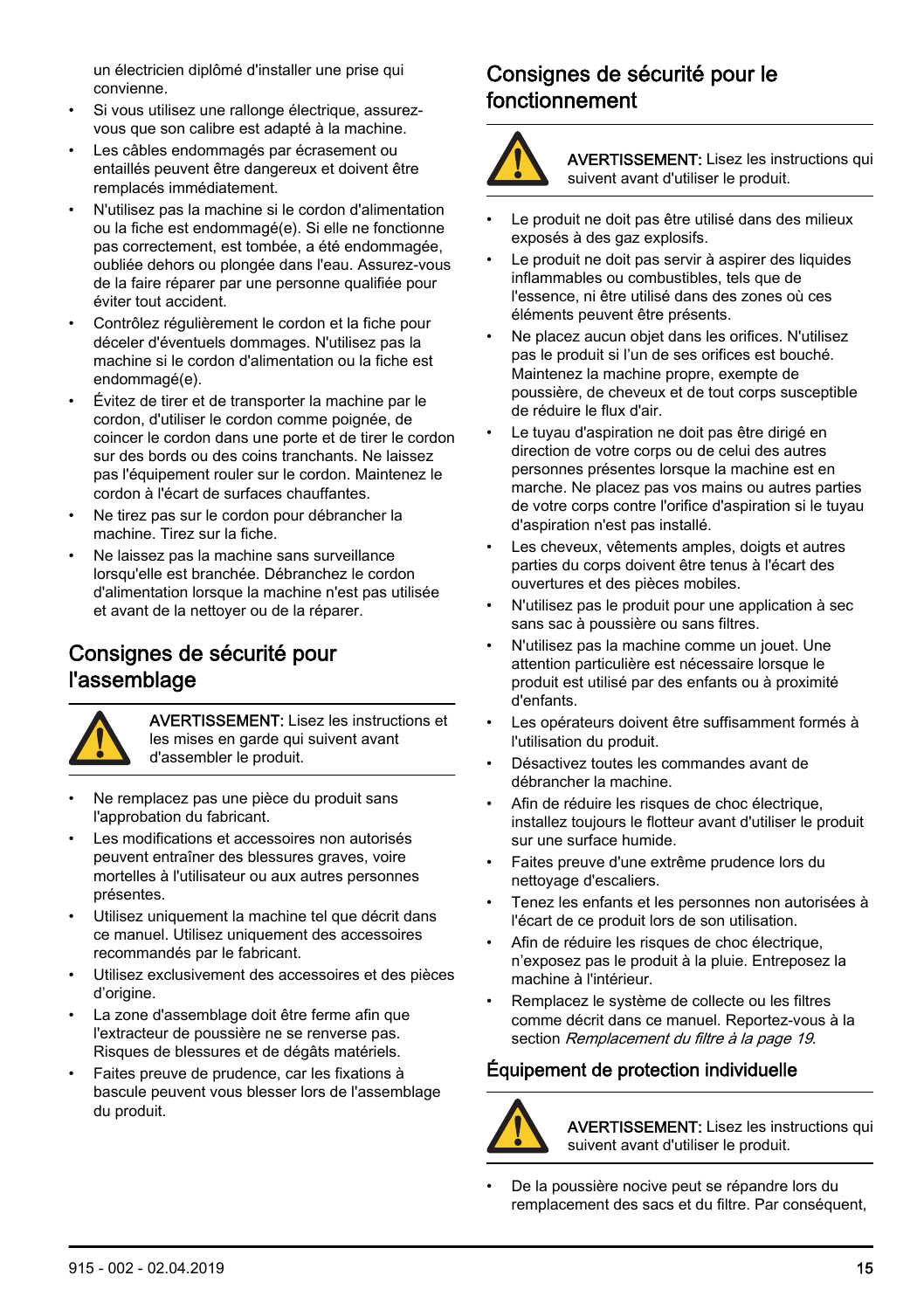<span id="page-15-0"></span>l'utilisateur doit porter des lunettes de protection, des gants de protection et un masque respiratoire conformes à la protection class FFP3.

#### Consignes de sécurité pour l'entretien



AVERTISSEMENT: Lisez les instructions qui suivent avant d'utiliser le produit.

- Toutes les réparations doivent être effectuées par un technicien qualifié. Utilisez uniquement les pièces de rechange fournies par le fabricant ou des pièces équivalentes.
- Lorsque le produit est soulevé, assurez-vous que le conteneur de déchets est vide et que personne ne se trouve en dessous du produit.

# **Montage**

#### Introduction



REMARQUE: Utilisez uniquement une rallonge à la valeur nominale adéquate pour ce produit.



REMARQUE: Ne laissez pas d'eau ou de débris humides dans l'appareil d'aspiration. Cela pourrait entraîner des odeurs désagréables et des problèmes d'hygiène.

## Généralités

Vérifiez que les accessoires suivants sont inclus :

- Tuyau avec raccords d'extrémité
- Tube en acier
- Brosse pour le sol
- Suceur plat
- 1 sac de collecte de boue

S'il manque une pièce, contactez l'atelier spécialisé le plus proche de chez vous.

Assurez-vous de mettre au rebut l'emballage et les composants usagés du produit convenablement. Reportez-vous aux réglementations locales en termes de mise au rebut. Assurez-vous de recycler les composants.

# Utilisation

#### Introduction



AVERTISSEMENT: avant d'utiliser la machine, veillez à bien lire et comprendre le chapitre sur la sécurité et les instructions de montage.

## Avant chaque utilisation



AVERTISSEMENT: Branchez la fiche d'alimentation à une prise de courant de tension appropriée. Pour cela, reportez-vous à la plaque signalétique.

## Instructions de mise à la terre



AVERTISSEMENT: Le produit doit être mis à la terre. En cas de panne ou de dysfonctionnement de la machine, la mise à la terre fournit un chemin de moindre résistance pour le courant électrique afin de réduire le risque de choc électrique. Le produit est équipé d'un cordon d'alimentation doté d'un fil de mise à la terre et d'une fiche de mise à la terre. La fiche doit être insérée dans une prise appropriée correctement installée et mise à la terre conformément aux normes et aux réglementations locales.

#### Raccordement du tuyau d'évacuation approprié

L'adaptateur peut être raccordé à la plupart des tuyaux 25 mm/1 pouce.

- Utilisez l'adaptateur fourni.
- Raccordez l'adaptateur à l'extrémité du tuyau.
- Fixez l'adaptateur à la sortie.

#### Pour fixer le tuyau d'aspiration

L'orifice du tuyau, doté d'un clapet, se trouve sur le produit. Le clapet permet de s'assurer que l'adaptateur du tuyau d'aspiration ne tombe pas.

- 1. Soulevez le clapet et fixez l'adaptateur du tuyau d'aspiration.
- 2. Abaissez le clapet dans l'évidement de l'adaptateur.

#### Pour installer la brosse sur le tuyau à main

La brosse pour le sol est dotée de roues réglables. Réglez les roues afin d'obtenir le meilleur effet d'aspiration. Réglez les roues avec le bouton situé à l'arrière de la buse. Les roues et les bandes de caoutchouc de la brosse sont remplaçables. Maintenez la brosse en bon état.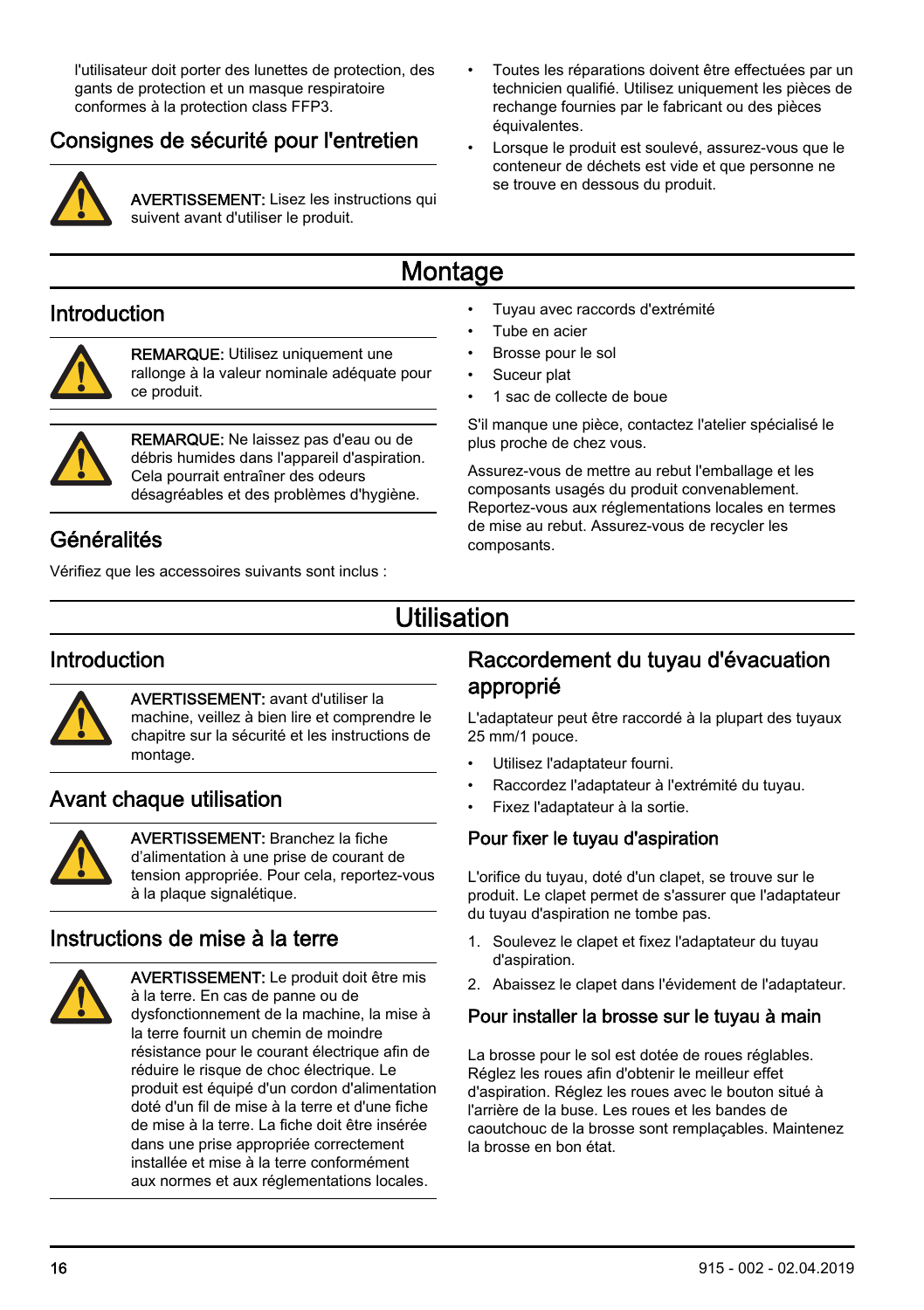# <span id="page-16-0"></span>Démarrage et arrêt du W 70

- Appuyez sur le bouton (1) pour démarrer le produit.
- Appuyez sur le bouton (0) pour arrêter le produit.



#### Démarrage et arrêt du W 70 P et du W 250 P

Sur la figure, l'interrupteur du moteur correspond au bouton A et celui de la pompe au bouton B.

- Appuyez sur le bouton (1) pour démarrer le produit.
- Appuyez sur le bouton (0) pour arrêter le produit.



# Après utilisation

- 1. Éteignez l'appareil d'aspiration à l'aide de l'interrupteur.
- 2. Débranchez le cordon d'alimentation. Ne retirez pas le câble de la pompe.
- 3. Videz et nettoyez l'appareil d'aspiration ainsi que les accessoires. Reportez-vous à [Pour fixer le tuyau](#page-15-0) [d'aspiration](#page-15-0) à la page 16 et [Nettoyage du produit](#page-17-0) à la page 18.

#### Remplacement du sac

- 1. Débranchez le cordon d'alimentation et retirez le câble de la pompe.
- 2. Desserrez les 3 attaches à bascule et retirez la partie supérieure.
- 3. Soulevez le flotteur.
- 4. Enlevez et jetez l'ancien sac. Reportez-vous à la législation locale.
- 5. Insérez le nouveau sac dans le tamis en acier inoxydable.
- 6. Vissez le tuyau d'admission interne sur la petite ouverture. Laissez reposer la languette sur le bord du conteneur.
- 7. Répétez les étapes 1 à 3 dans l'ordre inverse.

# **Entretien**

# Introduction



AVERTISSEMENT: La plupart des accidents impliquant des machines se produisent lors de dépannages, de réparations ou de travaux d'entretien, lorsqu'un membre du personnel doit pénétrer dans la zone de risque de la machine. Soyez attentif et préparez le travail pour éviter les accidents.



AVERTISSEMENT: Avant de procéder à l'entretien du produit, assurez-vous que l'interrupteur du moteur et l'interrupteur de la pompe sont en position Off (arrêt).

Débranchez le cordon d'alimentation et retirez le câble de la pompe.



AVERTISSEMENT: Toutes les vérifications concernant les composants électriques doivent être effectuées uniquement par un électricien agréé.



AVERTISSEMENT: Ne percez pas le filtre. Risque de dispersion de la poussière.

# Calendrier de maintenance

Les intervalles d'entretien sont calculés selon une utilisation quotidienne du produit. Les intervalles sont différents si le produit n'est pas utilisé tous les jours.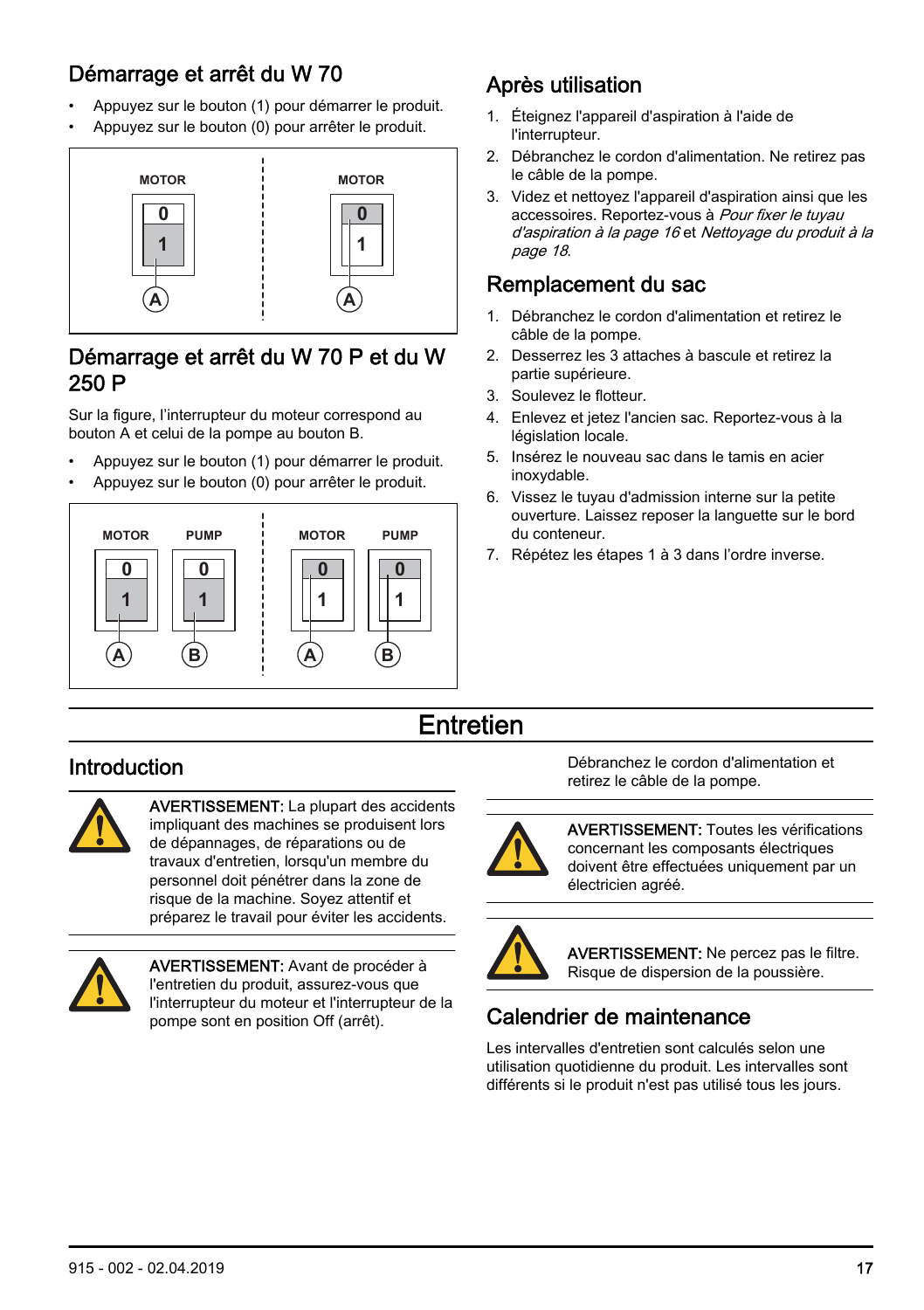<span id="page-17-0"></span>

| Entretien                                                                                                                                                                         | Avant cha-<br>que utilisa-<br>tion | Après cha-<br>que utilisa-<br>tion | Au quotidien | <b>Toutes les</b><br>semaines | 6 mois ou<br>1000h | 12 mois ou<br>2000h |
|-----------------------------------------------------------------------------------------------------------------------------------------------------------------------------------|------------------------------------|------------------------------------|--------------|-------------------------------|--------------------|---------------------|
| Recherchez des signes<br>d'usure, de dommages<br>ou des raccords des-<br>serrés des commandes<br>avant de brancher l'un-<br>ité.                                                  | X                                  |                                    |              |                               |                    |                     |
| Videz et nettoyez le rés-<br>ervoir ainsi que les ac-<br>cessoires.                                                                                                               |                                    | $\mathsf{x}$                       |              |                               |                    |                     |
| Vérifiez le fonctionne-<br>ment des filtres. <sup>8</sup>                                                                                                                         |                                    |                                    | X            |                               |                    |                     |
| Vérifiez les roues. Re-<br>cherchez des dommag-<br>es et de mauvais rac-<br>cords. Les verrous des<br>roulettes doivent fonc-<br>tionner correctement.                            |                                    |                                    |              | X                             |                    |                     |
| Vérifiez le fonctionne-<br>ment du clapet antire-<br>tour sur les modèles<br>équipés de pompes.                                                                                   |                                    |                                    |              | $\mathsf{x}$                  |                    |                     |
| Vérifiez que les acces-<br>soires des tuyaux ne<br>présentent pas de<br>signes d'usure mécani-<br>que. Assurez-vous que<br>le joint d'étanchéité<br>fonctionne correcte-<br>ment. |                                    |                                    |              | X                             |                    |                     |
| Remplacement du filtre <sup>9</sup>                                                                                                                                               |                                    |                                    |              |                               |                    | X                   |
| Vérifiez l'état et l'étan-<br>chéité du joint du tuyau.                                                                                                                           |                                    |                                    | X            |                               |                    |                     |

## Nettoyage du produit



AVERTISSEMENT: Avant de nettoyer le produit, assurez-vous que l'interrupteur du moteur et l'interrupteur de la pompe sont en position Off (arrêt). Débranchez le cordon d'alimentation. Ne retirez pas le câble de la pompe

Il est important de nettoyer le produit afin de prévenir des dommages et d'éviter la circulation de déchets dangereux. Nettoyez toujours le produit avant de le déplacer de la zone de travail. Si le produit doit être utilisé à d'autres fins, il est extrêmement important de le

- <sup>8</sup> S'applique uniquement aux modèles W 70 et W 70 P.
- <sup>9</sup> S'applique uniquement aux modèles W 70 et W 70 P.

nettoyer afin d'éviter la propagation de déchets dangereux.

Après avoir aspiré de la boue avec la pompe, rincez abondamment le système avec de l'eau claire. Ne laissez pas de boue dans la pompe ou dans le fond du réservoir. En durcissant, elle risquerait d'endommager la pompe et de boucher le système. Lors du passage d'une utilisation à sec à une application humide ou inversement, assurez-vous que les filtres sont correctement nettoyés pour éviter une accumulation de déchets ou un bouchon dans le système.

Une fois la maintenance terminée, toutes les pièces contaminées doivent être mises au rebut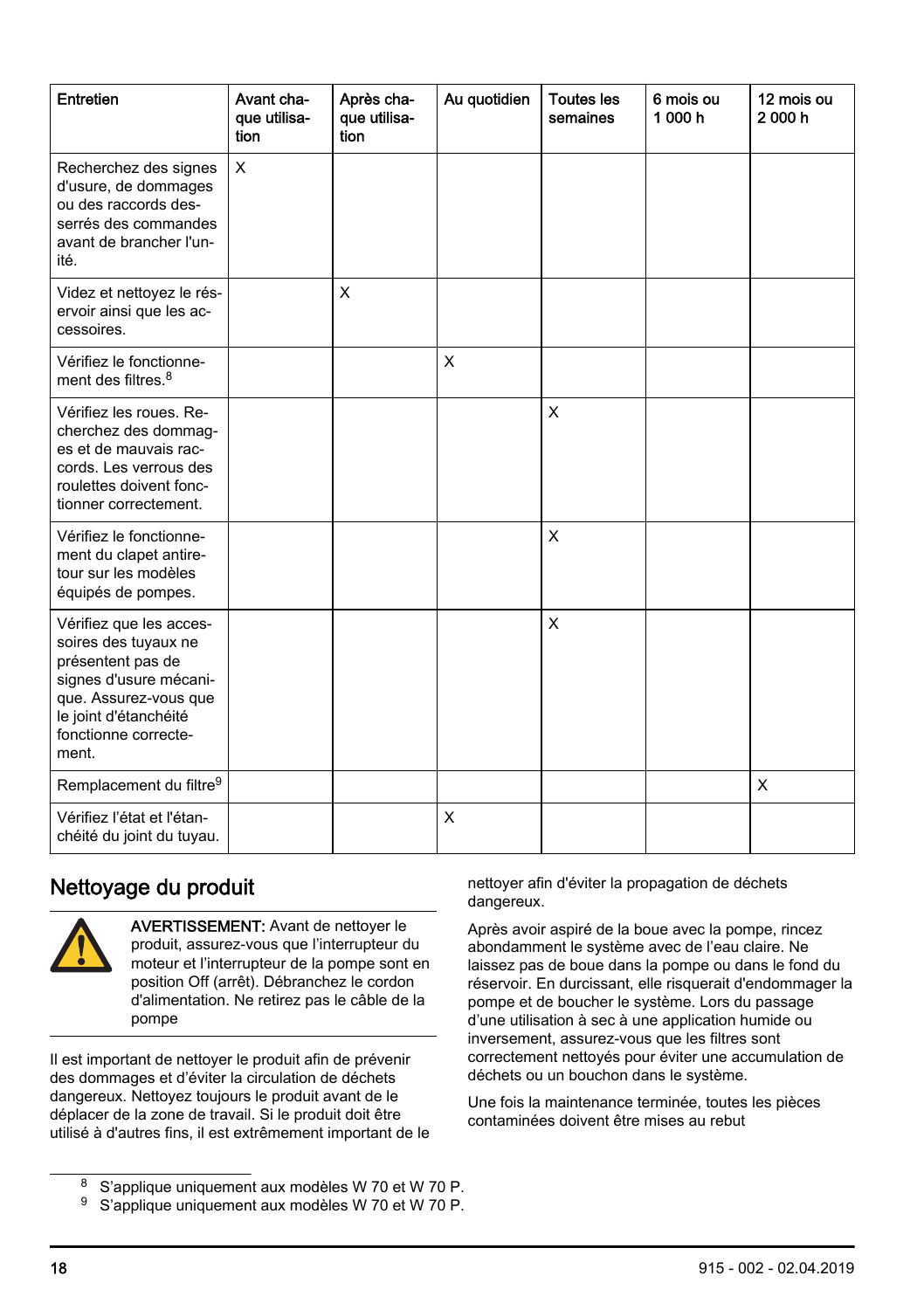<span id="page-18-0"></span>convenablement dans des sacs en plastique. Reportezvous à la législation locale.

- Utilisez un équipement de protection individuel approprié lorsque vous nettoyez le produit. Reportez-vous à [Équipement de protection](#page-14-0) [individuelle](#page-14-0) à la page 15
- Nettoyez la surface externe avec un chiffon humide.
- Nettoyez les filtres et le collecteur de boue dans un endroit approprié.
- Rincez soigneusement le système à l'eau claire pour nettoyer la pompe.

#### Remplacement du filtre



AVERTISSEMENT: Lors du remplacement du filtre, utilisez un équipement de protection individuelle, reportez-vous à la section *[Équipement de protection](#page-14-0)* [individuelle](#page-14-0) à la page 15. De la poussière peut s'échapper lors du remplacement du filtre.



AVERTISSEMENT: Mettez toujours l'interrupteur de moteur en position d'arrêt et débranchez le cordon de la prise murale lors du remplacement du filtre.

#### Remplacement des filtres

Seuls les modèles W 70 et W 70 P sont dotés d'un filtre pour séparer les boues des particules.

- 1. Débranchez le cordon d'alimentation. Retirez le câble de la pompe.
- 2. Desserrez les 3 attaches à bascule pour retirer la partie supérieure.
- 3. Soulevez le support du filtre avec le filtre à l'intérieur.
- 4. Desserrez l'écrou sur le support du filtre et retirez le capuchon du filtre ainsi que le filtre.
- 5. Vérifiez l'état du joint situé sur le support du filtre. Remplacez le joint s'il est endommagé.
- 6. Montez le filtre neuf.
- 7. Nettoyez toutes les autres pièces.

#### **Flotteur**

Un flotteur protège le moteur du liquide.

Inspectez visuellement l'état du flotteur de manière régulière pour vérifier qu'il n'est pas endommagé ni obstrué.

Lorsque le flotteur est activé, le moteur doit être éteint et l'eau doit être évacuée avant l'allumage du moteur.

# Dépannage

| Problème                        | Cause                               | Solution                                                                           |  |
|---------------------------------|-------------------------------------|------------------------------------------------------------------------------------|--|
|                                 | Absence de courant                  | Connectez le produit                                                               |  |
| Le moteur ne démarre pas        | Câble défectueux                    | Remplacez le câble                                                                 |  |
|                                 | Interrupteur défectueux             | Remplacez l'interrupteur                                                           |  |
| Le moteur s'arrête immédiate-   | Mauvais fusible                     | Installez un fusible adapté                                                        |  |
| ment après le démarrage         | Court-circuit dans le câble/machine | Faites examiner l'appareil                                                         |  |
| Le moteur tourne, mais il n'y a | Tuyau non raccordé                  | Branchez le tuyau                                                                  |  |
| pas d'aspiration                | Tuyau obstrué                       | Nettoyez le tuyau                                                                  |  |
|                                 | Flotteur activé.                    | Vérifiez que le flotteur n'est pas<br>endommagé et contrôlez le ni-<br>veau d'eau. |  |

#### Guide de dépannage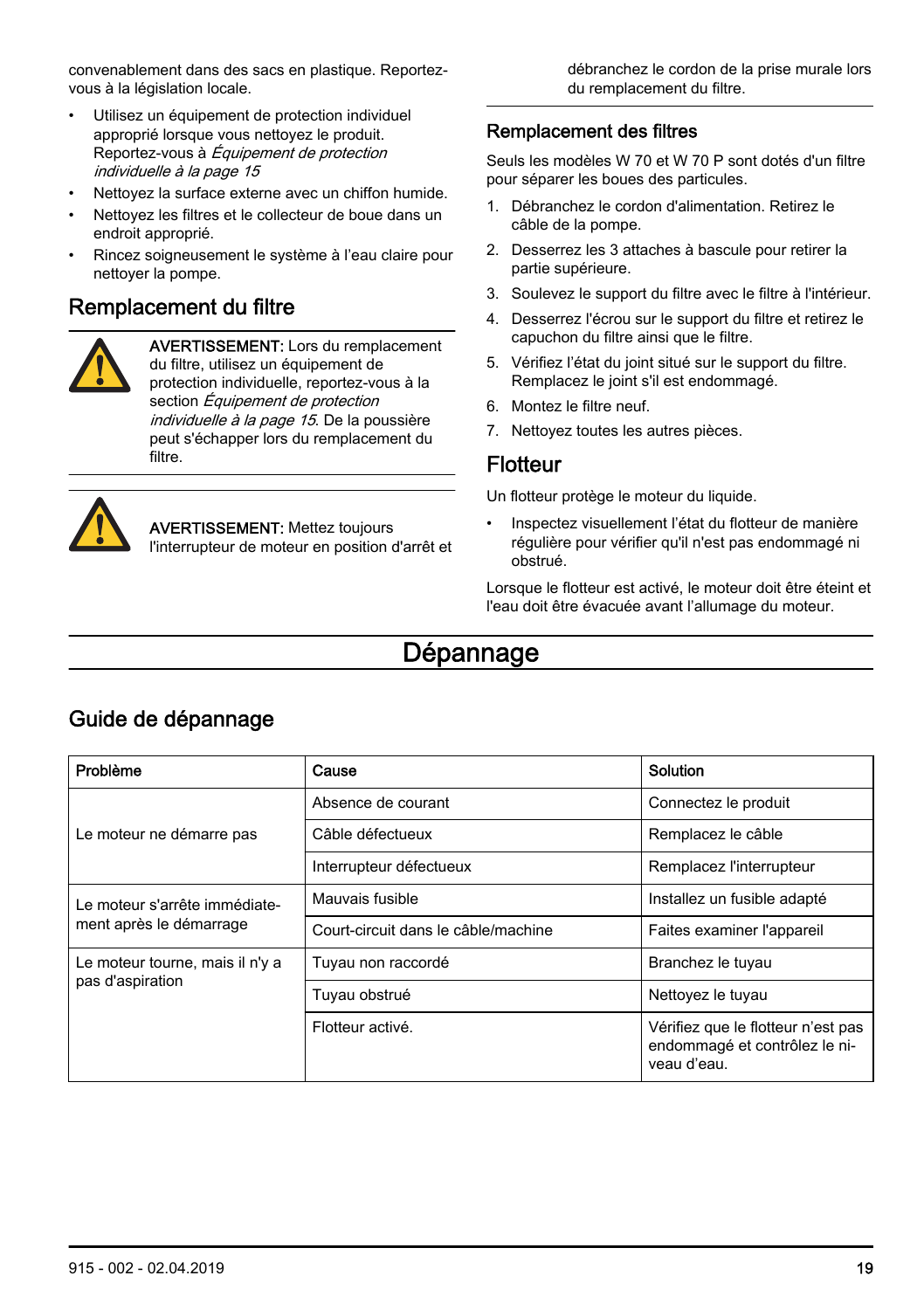<span id="page-19-0"></span>

| Problème                                            | Cause                                                                                                      | Solution                                       |  |
|-----------------------------------------------------|------------------------------------------------------------------------------------------------------------|------------------------------------------------|--|
|                                                     | Tuyau perforé                                                                                              | Remplacez le tuyau                             |  |
|                                                     | Filtre bouché                                                                                              | Nettoyez/remplacez le filtre                   |  |
|                                                     | Unité d'aspiration desserrée                                                                               | Réglez                                         |  |
| Le moteur tourne, mais l'aspira-<br>tion est faible | Présence de poussière dans le tuyau ou l'ad-<br>mission                                                    | Nettoyez le tuyau et l'admission               |  |
|                                                     | Joints défectueux                                                                                          | Remplacez les joints concernés                 |  |
|                                                     | Clapet antiretour bloqué ou défectueux.                                                                    | Nettoyez ou remplacez le clapet<br>antiretour. |  |
| De la poussière s'échappe du<br>moteur              | Système de filtre endommagé ou mal assem-<br>$blé$ <sup>10</sup>                                           | Réglez/remplacez les filtres                   |  |
| Mauvais pompage                                     | La pompe ou les tubes sont bouchés <sup>11</sup><br>Nettoyez la pompe, le clapet<br>antiretour et le tuyau |                                                |  |
| Bruit anormal                                       |                                                                                                            | Faites examiner l'appareil                     |  |

# Transport, entreposage et mise au rebut

## Transport du produit

- L'unité doit être solidement fixée pendant le transport.
- Dans la mesure du possible, effectuez toujours le transport dans un véhicule fermé.
- Évitez de transporter le produit en cas de conditions météorologiques défavorables.
- Utilisez des rampes ou des treuils pour soulever l'extracteur de poussière et vous assurer que les mouvements sont sûrs. Demandez de l'aide si vous avez des doutes concernant le levage des équipements lourds.
- Verrouillez les roulettes pour plus de sécurité.
- Sécurisez l'équipement lors du transport afin d'éviter tout dommage ou accident.
- Il est recommandé de transporter le produit en position verticale dans la mesure du possible.
- Il est recommandé de vider le produit avant de le transporter.

## Stockage du produit

- Le produit doit être stocké à l'intérieur, à l'abri des éléments extérieurs.
- Protégez le produit de la pluie et de l'humidité.
- Fixez les roulettes pour plus de sécurité. S'applique uniquement aux modèles W 70 et W 70 P.
- Débranchez le produit de la source d'alimentation.
- Conservez le produit et l'équipement dans un endroit sec, à l'abri du gel et des chaleurs excessives.
- Entreposez l'équipement dans un endroit qui peut être fermé à clé, de façon à ce qu'il soit inaccessible aux enfants et aux personnes non autorisées.

#### Mise au rebut du produit

- Respectez les consignes locales de recyclage et la réglementation en vigueur.
- Lorsque vous n'utilisez plus le produit, renvoyez-le au concessionnaire ou mettez-le au rebut dans une déchetterie.

<sup>10</sup> S'applique uniquement aux modèles W 70 et W 70 P.

<sup>11</sup> S'applique uniquement aux modèles W 70 P et W 250 P.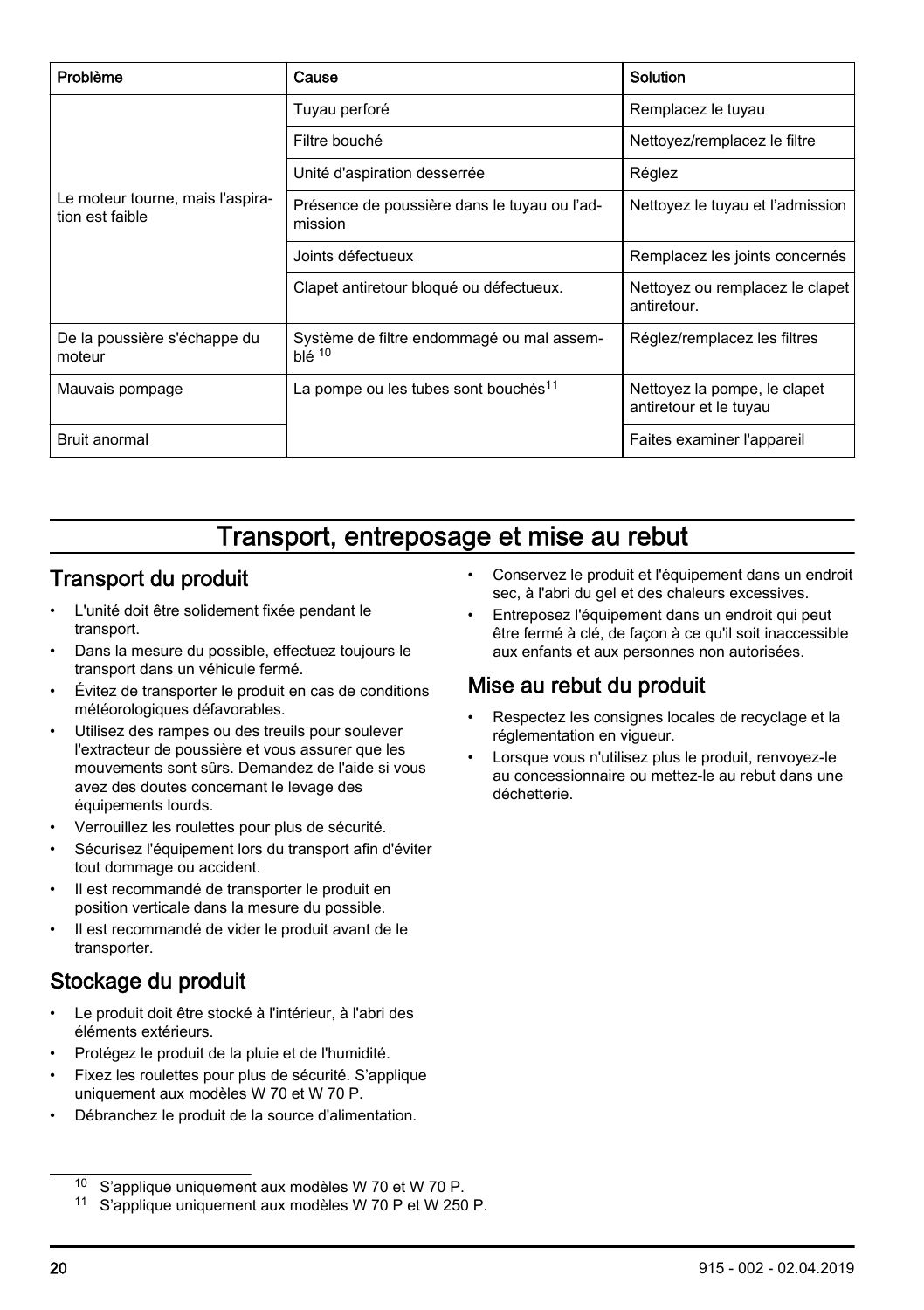# Caractéristiques techniques

#### <span id="page-20-0"></span>Caractéristiques techniques

| Caractéristiques                                                                               | W 70 P 230 V                                | W 250 P 230 V                                              |
|------------------------------------------------------------------------------------------------|---------------------------------------------|------------------------------------------------------------|
| Tension (1 phase), V                                                                           | $220 - 230$                                 | $220 - 230$                                                |
| Fréquence                                                                                      | $50 - 60$                                   | 50                                                         |
| Puissance du moteur, kW (ch)                                                                   | 1,85(2,5)                                   | 1,55(2,1)                                                  |
| Courant (maxi.), A                                                                             | 8                                           | 5                                                          |
| Débit d'air, m <sup>3</sup> /h (pi <sup>3</sup> /min)                                          | 200 (118)                                   | 160 (95)                                                   |
| Dépression, kPa (psi)                                                                          | 22 (86)                                     | 22 (86)                                                    |
| Élévation d'eau, m (po)                                                                        | 2,3(90)                                     | 2,3(90)                                                    |
| Diamètre du tuyau principal, mm (po)                                                           | 38(1,5)                                     | 38(1,5)                                                    |
| Longueur du tuyau principal, m (pi)                                                            | 3(10)                                       | 3(10)                                                      |
| Diamètre de l'admission, mm (po)                                                               | 38(1,5)                                     | 38(1,5)                                                    |
| Filtre (oui/non)                                                                               | Oui                                         | Non                                                        |
| Surface de filtration, $m^2$ (pi $^2$ )                                                        | 0,6(6,5)                                    | N/A                                                        |
| Système de collecte poussière (type), I (gal)                                                  | Conteneur en acier inoxydable,<br>70 (18,5) | Sac jetable ou conteneur en<br>acier inoxydable, 29 (7,66) |
| Pompe d'évacuation (oui/non)                                                                   | Oui                                         | Oui                                                        |
| Puissance de la pompe (maxi.), kW (ch)                                                         | 0,65(0,87)                                  | 0,35(0,47)                                                 |
| Courant de la pompe (maxi.), A                                                                 | 3,0                                         | 1,6                                                        |
| Élévation d'eau de la pompe, m (pi)                                                            | 9(30)                                       | 6(20)                                                      |
| Refoulement de la pompe, l/min (gal/min)                                                       | 216 (57)                                    | 150 (39)                                                   |
| Dimensions $(L \times L \times h)$ , mm (po)                                                   | 600 x 570 x 1 250 (23,6)<br>x 22,4 x 49,2   | 530 x 520 x 910<br>$(20.9 \times 20.5 \times 35.8)$        |
| Poids, kg (lbs)                                                                                | 44 (97)                                     | 27 (59)                                                    |
| Niveau de puissance sonore $L_{WA}$ dB(A) <sup>12</sup>                                        | 86                                          | 85                                                         |
| Niveau de pression sonore L <sub>PA</sub> à l'oreille de<br>l'utilisateur, dB(A) <sup>13</sup> | 76                                          | 74                                                         |
| Niveau de vibrations, $A_h$ en m/s <sup>214</sup>                                              |                                             | ≤2,5                                                       |

<sup>12</sup> Émission sonore dans l'environnement comme puissance acoustique (LWA) selon EN 60335-2-69. Incertitude kWA 2 dB.

<sup>13</sup> Niveau de pression sonore conformément à la norme EN 60335-2-69. Incertitude KPA 2 dB.

<sup>14</sup> Niveau de vibrations conformément à la norme EN 60335-2-69. Les données reportées pour le niveau de vibrations montrent une dispersion statistique typique (déviation standard) de 1 m/s<sup>2</sup>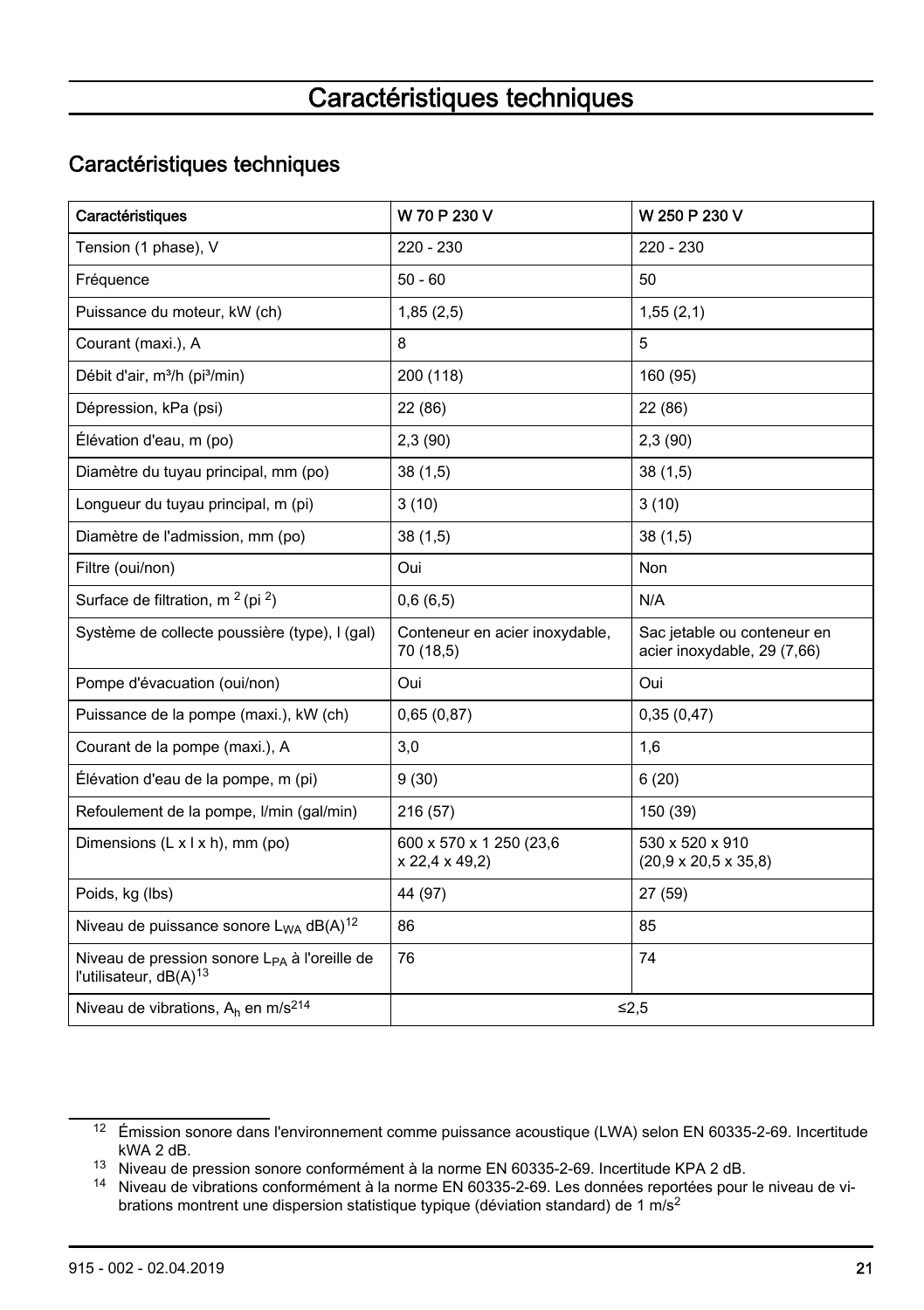# Déclaration de conformité CE

## <span id="page-21-0"></span>Déclaration de conformité UE

 $\epsilon$ 

#### (Concerne seulement l'Europe)

Nous, Husqvarna AB, SE-561 82 Husqvarna, Sweden, Tel +46 3614 6500 déclarons sous notre seule responsabilité, que le produit :

| <b>Description</b> | Wet industrial vaccum cleaner                   |
|--------------------|-------------------------------------------------|
| Margue             | <b>Pullman Ermator</b>                          |
| Type/Modèle        | W 70 P.W 250 P                                  |
| Identification     | Numéros de série à partir de 2019 et ultérieurs |

est entièrement conforme à la réglementation et aux directives de l'UE suivantes :

| Directive/Réglementation | Description                                                                       |
|--------------------------|-----------------------------------------------------------------------------------|
| 2006/42/EC               | « relative aux machines »                                                         |
| 2011/65/EU               | « relative à la limitation de l'utilisation de certaines substances dangereuses » |

et que les normes harmonisées et/ou les spécifications techniques sont appliquées comme suit :

EN ISO 12100:2010

EN 60335-1:2012/A11:2014/ AC:2014

EN 60335-2-69:2012

Partille, 2019-02-28

Martin Huber Directeur général R&D Responsable de la documentation technique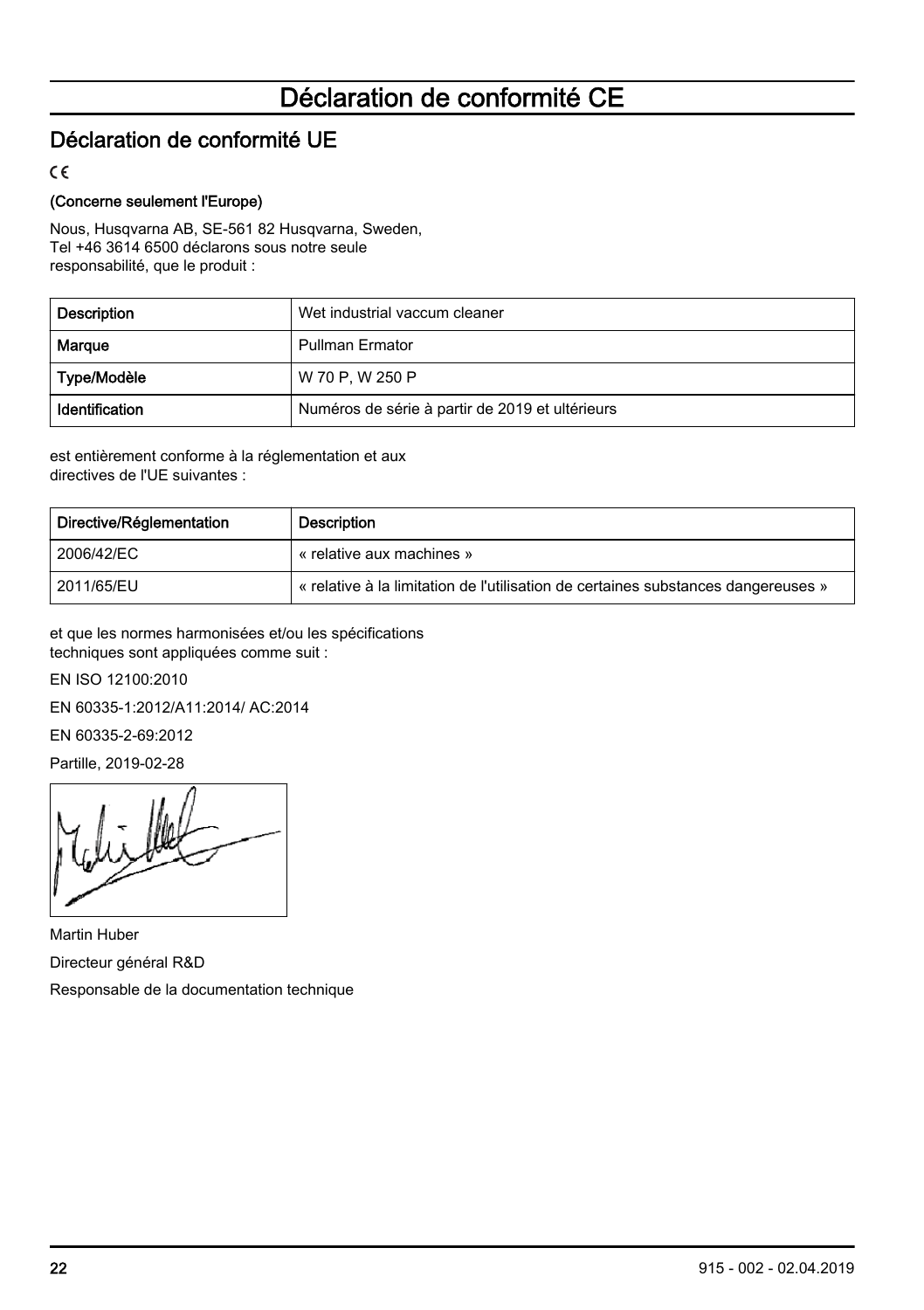# Inhoud

# Inleiding

# Productbeschrijving

De Pullman Ermator Wet industrial vaccum cleaner is een slurry collector. De vloeistoffen worden met hoge snelheid via de aanzuigslang door de inlaatklep opgezogen. De vloeistof wordt opgevangen in een container. De pompvarianten bieden de mogelijkheid om de vloeistof via de afvoerpomp af te voeren.

Bij varianten zonder afvoerpomp kan de vloeistof worden afgetapt via de afvoerklep.

Een vlotter beschermt de motor tegen vloeistof.

Productoverzicht W 70 P

De W 70 en W 70 P hebben een extra filter om het slibschuim te scheiden van deelties.

Om het product te beschermen en de levensduur te verlengen, raden wij u aan om altijd zakken te gebruiken om de grootste deeltjes op te vangen en te filteren.

#### Gebruik

Het product is bedoeld voor huishoudelijk en commercieel gebruik om vloeistoffen op te zuigen en op te vangen die niet explosief, ontvlambaar of brandbaar zijn.

De W 70 en W 70 P kunnen tijdelijk worden gebruikt voor droge toepassingen. Er moeten dan altijd droge zakken worden gebruikt en het filter moet worden vervangen door een Hepa filter, dat als accessoire wordt verkocht.



1. Aan/uit-schakelaar voor de motor 2. Aan/uit-schakelaar voor de pomp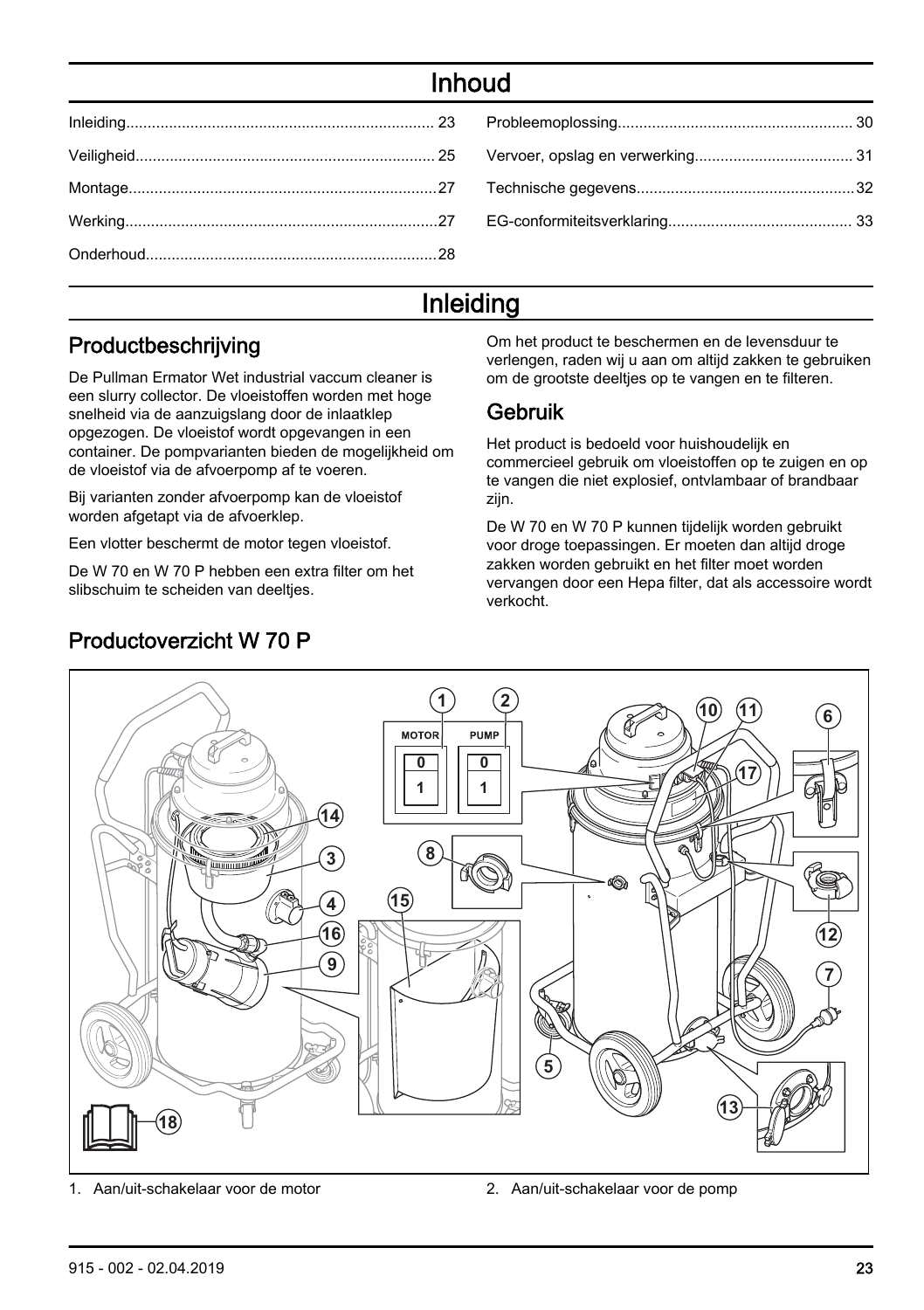- 3. Druppelen
- 4. Inlaatklep
- 5. Vergrendelbare zwenkwielen
- 6. Klemsluiting
- 7. Voedingskabel
- 8. Uitlaat
- 9. Pomp
- 10. Uitgang contactdoos voor de kabel van de pomp

# Productoverzicht W 250 P

- 11. Kabel van de pomp
- 12. Adapter voor afvoerslang
- 13. Afvoerklep
- 14. Filteren
- 15. Roestvaststalen zeef
- 16. Keerklep
- 17. Typeplaatje
- 18. Gebruikershandleiding



- 1. Aan/uit-schakelaar voor de motor
- 2. Aan/uit-schakelaar voor de pomp
- 3. Druppelen
- 4. Inlaatklep
- 5. Zwenkwielen
- 6. Klemsluiting
- 7. Voedingskabel
- 8. Uitlaat
- 9. Pomp
- 10. Uitgang contactdoos voor de kabel van de pomp
- 11. Kabel van de pomp
- 12. Roestvaststalen zeef
- 13. Typeplaatje
- 14. Keerklep
- 15. Gebruikershandleiding





Lees de bedieningshandleiding zorgvuldig door en zorg dat u de instructies hebt begrepen voordat u het product gebruikt.



Gebruik altijd een goedgekeurd stofmasker.



Gebruik altijd goedgekeurde gehoorbescherming.



Gebruik altijd goedgekeurde oogbescherming.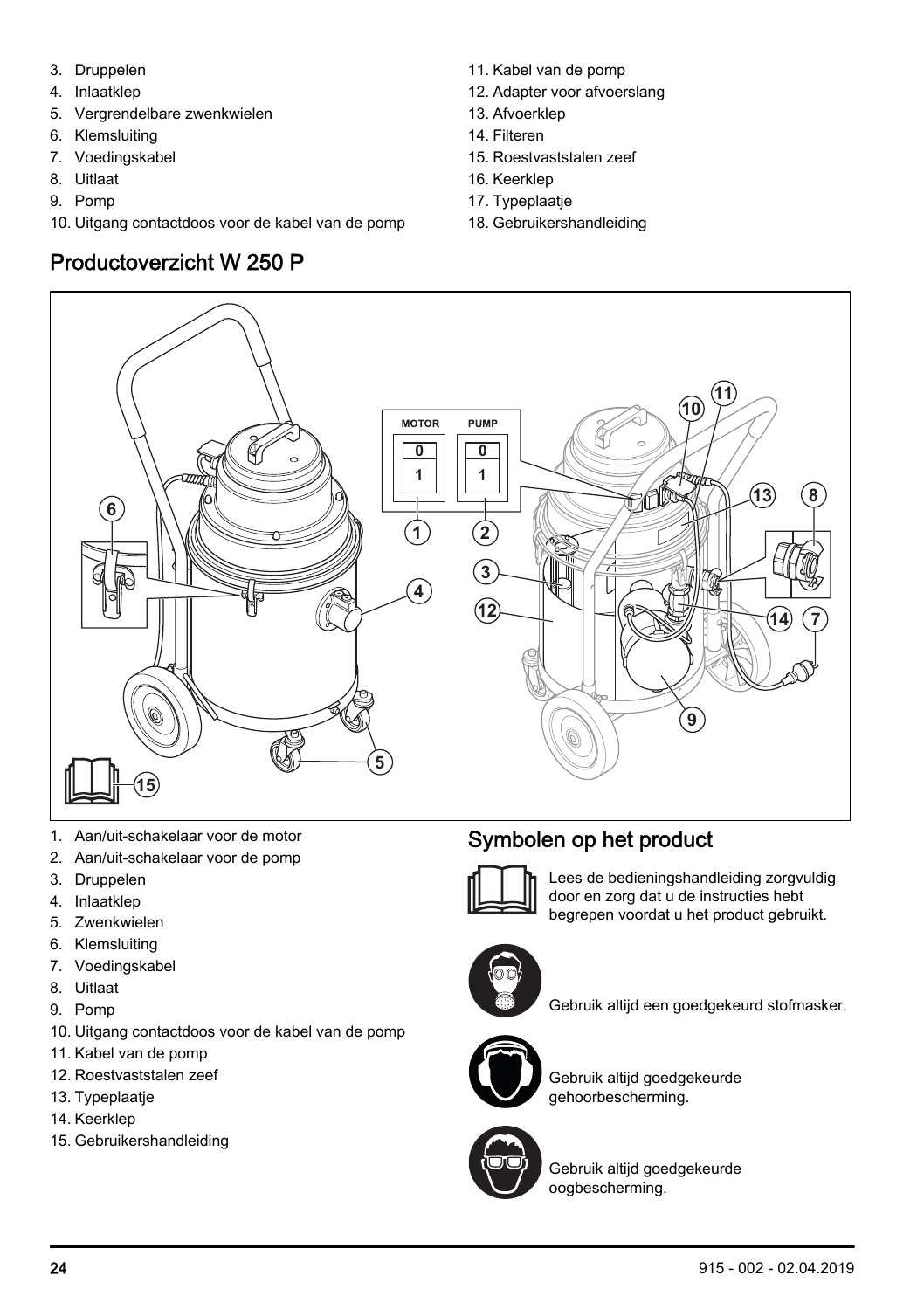# <span id="page-24-0"></span>Productaansprakelijkheid

Zoals uiteengezet in de wet voor

productaansprakelijkheid zijn wij niet aansprakelijk voor schade die door ons product wordt veroorzaakt, indien:

- het product niet goed is gerepareerd.
- het product is gerepareerd met onderdelen die niet van de fabrikant afkomstig zijn, of onderdelen die niet zijn goedgekeurd door de fabrikant.
- het product een accessoire bevat dat niet afkomstig is van de fabrikant of niet is goedgekeurd door de fabrikant.
- het product niet is gerepareerd door een erkend servicepunt of door een erkende autoriteit.

# **Veiligheid**

#### Veiligheidsdefinities

Waarschuwingen, voorzorgsmaatregelen en opmerkingen worden gebruikt om te wijzen op belangrijke delen van de handleiding.



WAARSCHUWING: Wordt gebruikt om te wijzen op de kans op ernstig of fataal letsel voor de gebruiker of omstanders wanneer de instructies in de handleiding niet worden gevolgd.



OPGELET: Wordt gebruikt indien er een risico bestaat op schade aan het product en andere eigendommen of aan de omgeving wanneer de instructies in de handleiding niet worden gevolgd.

Let op: Geven verdere informatie die nodig is in een bepaalde situatie.

# Algemene veiligheidsinstructies



WAARSCHUWING: Lees de

waarschuwingen voordat u het product gaat gebruiken.

- Lees de bedieningshandleiding aandachtig door en zorg ervoor dat u de instructies begrijpt alvorens dit product te gebruiken. Bewaar alle waarschuwingen en instructies voor later gebruik.
- Zorg ervoor dat u de instructies in de hoofdproducthandleiding leest en begrijpt om te waarborgen dat u weet welke persoonlijke uitrusting u moet dragen, welke veiligheidsuitrusting u moet gebruiken en hoe u op een veilige manier kunt werken.
- Wees altijd voorzichtig en gebruik uw gezond verstand. Wanneer u in een situatie belandt waarin u niet goed weet hoe u verder te werk moet gaan, moet u een expert raadplegen. Wend u tot uw dealer, uw servicewerkplaats of een ervaren gebruiker. Vermijd gebruik waarvan u vindt dat u niet voldoende gekwalificeerd bent!
- Denk erom dat het uw verantwoordelijkheid als gebruiker is om mensen en hun eigendommen niet bloot te stellen aan ongelukken of gevaar.
- Het product moet schoon worden gehouden. Aanduidingen en stickers moeten volledig leesbaar zijn.
- Dit product mag niet worden gebruikt door personen (inclusief kinderen) met een lichamelijke, zintuiglijke of geestelijke beperking of gebrek aan ervaring en kennis.
- Gebruik nooit een machine die defect is. Voer de in deze handleiding beschreven veiligheidscontroles en de onderhouds- en service-instructies uit. Bepaalde onderhouds- en servicemaatregelen moeten door opgeleide en gekwalificeerde specialisten worden uitgevoerd. Zie [Onderhoud](#page-27-0) op pagina 28.

# Elektrische veiligheidsinstructies



WAARSCHUWING: Lees de volgende waarschuwingen voordat u het product gaat gebruiken.

- Het product is voorzien van een thermische beveiliging om te voorkomen dat de motor oververhit raakt. Als de thermische beveiliging wordt geactiveerd, schakelt u de machine uit, haalt u de stekker uit het stopcontact en controleert u of de stofzak vol is en of de afzuigslang of het filter verstopt is. Het resetten van de thermische beveiliging kan tot 45 minuten duren.
- Zorg er alvorens het product te gebruiken voor dat het vermogen en de spanning overeenkomen met de spanning die wordt vermeld op het productplaatje van de machine, inclusief verlengsnoeren.
- Uitsluitend op een goed geaard stopcontact aansluiten. Zie [Aardingsinstructies](#page-26-0) op pagina 27.
- De onjuiste aansluiting van de aardedraad van de uitrusting kan leiden tot een risico van een elektrische schok. Raadpleeg een gekwalificeerde elektricien of onderhoudsmonteur als u eraan twijfelt of het stopcontact goed geaard is. Pas nooit de meegeleverde stekker aan. Als de stekker niet in het stopcontact past, moet u een goed stopcontact door een erkende elektromonteur laten installeren.
- Zorg er bij het gebruik van een verlengsnoer voor dat het snoer geschikt is voor deze machine.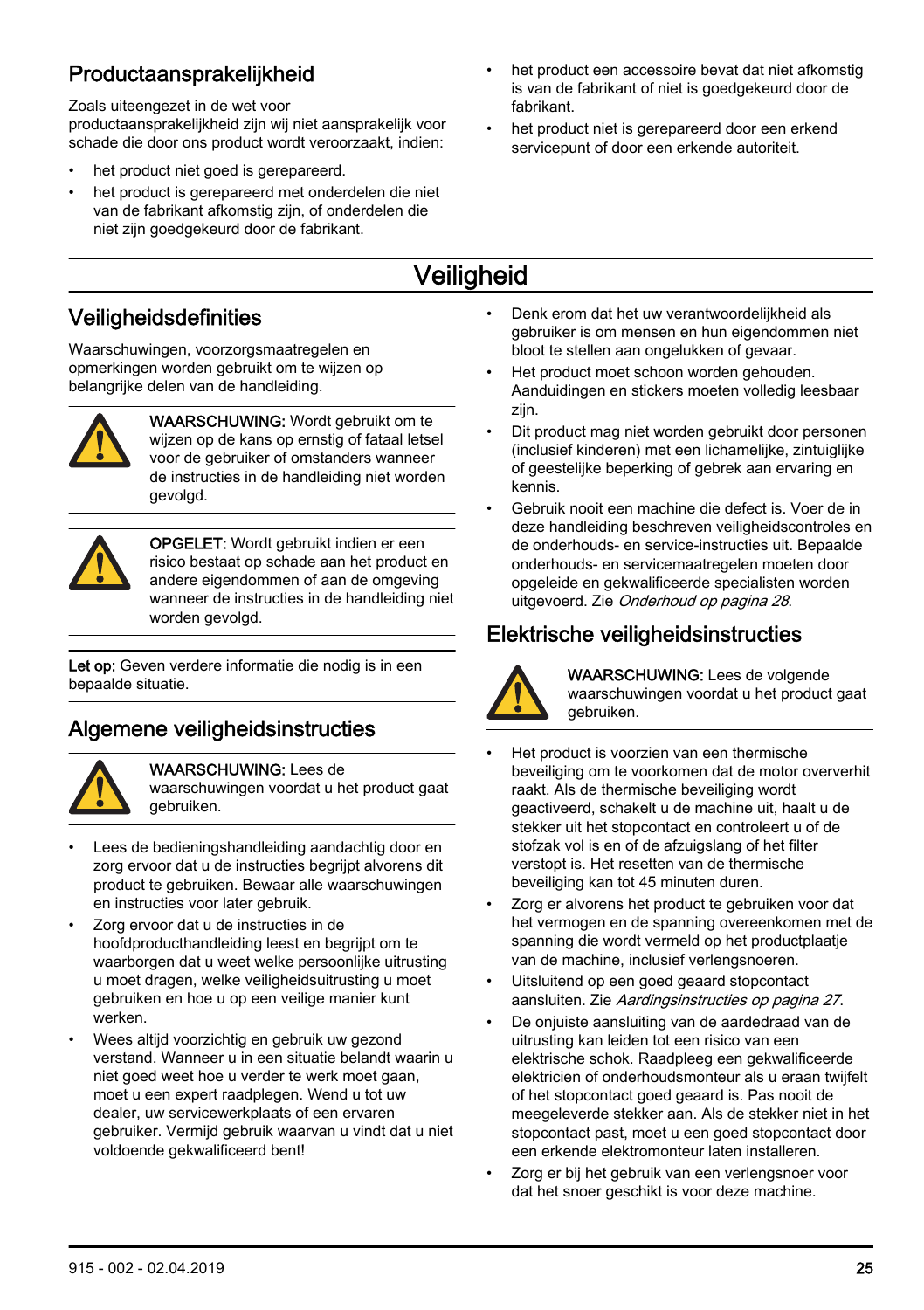- <span id="page-25-0"></span>• Kabels die door beknelling of scheuren beschadigd zijn, kunnen gevaarlijk zijn indien ze worden gebruikt en moeten onmiddellijk worden vervangen.
- Niet gebruiken indien het snoer of de stekker beschadigd zijn. Indien de machine niet naar behoren werkt, gevallen is, beschadigd is, buiten is achtergelaten of in het water is gevallen, Zorg ervoor dat hij door een gekwalificeerde persoon wordt gerepareerd om gevaar te voorkomen.
- Inspecteer de stekker en het netsnoer regelmatig op beschadiging. Niet gebruiken indien het snoer of de stekker beschadigd zijn.
- Trek niet aan het snoer en gebruik het ook niet als handvat. Sluit geen deuren met het snoer ertussen en trek het niet langs scherpe randen of hoeken. Zorg ervoor dat de apparatuur niet over het snoer loopt. Houd het snoer uit de buurt van hete oppervlakken.
- Haal de stekker niet uit het stopcontact door aan het snoer te trekken. Houd de stekker vast als u deze uit het stopcontact trekt.
- Laat de machine niet onbeheerd achter wanneer deze op de netvoeding is aangesloten. Koppel het netsnoer los van het stopcontact als de machine niet in gebruik is en voorafgaand aan reiniging of onderhoud aan de machine.

#### Veiligheidsinstructies voor montage



WAARSCHUWING: Lees de volgende waarschuwingen voordat u het product monteert.

- Vervang geen onderdelen van het product zonder toestemming van de fabrikant.
- Ongeautoriseerde wijzigingen en/of accessoires kunnen ernstig of dodelijk letsel aan de gebruiker of anderen toebrengen.
- Uitsluitend gebruiken zoals beschreven in deze handleiding. Gebruik alleen door de fabrikant aanbevolen opzetstukken.
- Men moet altijd originele onderdelen gebruiken.
- Zorg voor een stevig montageoppervlak, zodat de stofafzuiging niet kan omvallen. Risico van lichamelijk letsel en materiële schade.
- Pas op, want de klemsluitingen kunnen de gebruiker verwonden tijdens het monteren van het product.

#### Veiligheidsinstructies voor bediening



WAARSCHUWING: Lees de volgende waarschuwingen voordat u het product gaat gebruiken.

- Het product mag niet worden gebruikt in omgevingen waar explosieve gassen aanwezig zijn.
- Niet gebruiken om brandbare of ontvlambare vloeistoffen op te zuigen, zoals benzine, en ook niet

gebruiken in gebieden waar deze aanwezig kunnen zijn.

- Plaats geen voorwerpen in de openingen. Gebruik het apparaat niet als een van de openingen verstopt is. Houd de openingen vrij van stof, haren en alle andere zaken die de luchtstroom kunnen belemmeren.
- Richt de aanzuigslang niet op lichaamsdelen als de machine in werking is. Plaats geen lichaamsdelen tegen de aanzuigopening als de aanzuigslang niet is gemonteerd.
- Houd haar, wijde kleding, vingers en overige lichaamsdelen uit de buurt van openingen en bewegende delen.
- Gebruik het product niet voor droge toepassingen zonder geplaatste stofzak en/of filters.
- Mag niet worden gebruikt als een stuk speelgoed. Speciale aandacht is vereist bij gebruik door of in de buurt van kinderen.
- Gebruikers moeten voldoende worden geïnstrueerd in het gebruik van het product.
- Schakel alle bedieningselementen uit vóór het loskoppelen.
- Om het risico op elektrische schokken te verkleinen, dient u de vlotter altijd te monteren voordat u het apparaat optilt voor natte toepassingen.
- Wees extra voorzichtig bij het reinigen op trappen.
- Houd kinderen en onbevoegde personen uit de buurt van het product wanneer dit in gebruik is.
- Om het risico op elektrische schokken te verkleinen – niet blootstellen aan regen. Binnenshuis opslaan.
- Vervang het opvangsysteem en/of filters zoals beschreven in deze handleiding. Zie [Filter vervangen](#page-28-0) op pagina 29.

#### Persoonlijke beschermingsuitrusting



WAARSCHUWING: Lees de volgende waarschuwingen voordat u het product gaat gebruiken.

• Tijdens het vervangen van filters en zakken kan stof worden verspreid dat gevaarlijk is voor de gezondheid. Daarom moet de gebruiker een veiligheidsbril, veiligheidshandschoenen en een stofmasker dragen die voldoen aan protection class FFP3.

## Veiligheidsinstructies voor onderhoud



WAARSCHUWING: Lees de volgende waarschuwingen voordat u het product gaat gebruiken.

• Alle reparaties moeten worden uitgevoerd door een gekwalificeerde onderhoudsmonteur. Gebruik alleen door de fabrikant geleverde of gelijkwaardige vervangende onderdelen.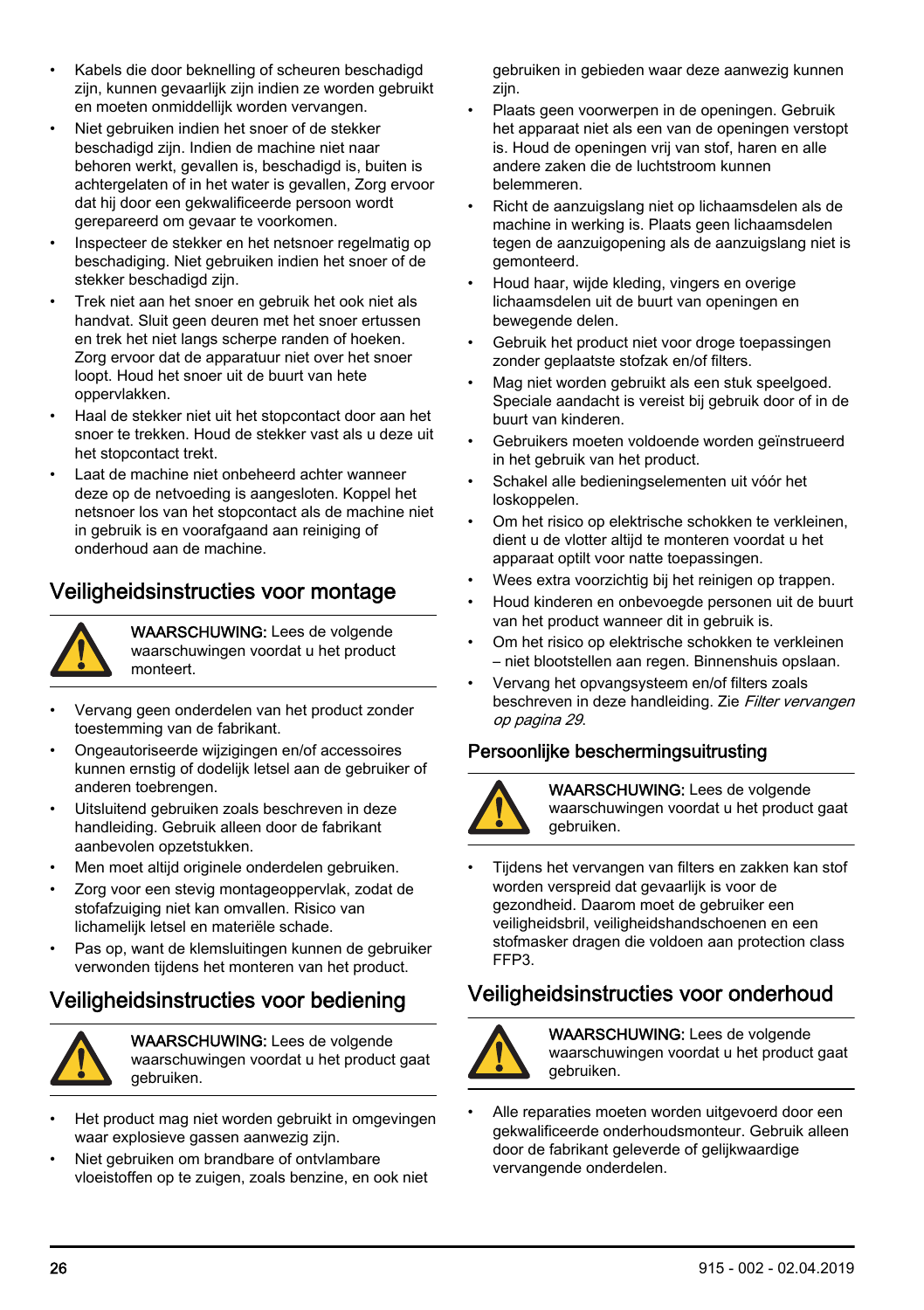<span id="page-26-0"></span>Zorg ervoor dat de afvalcontainer leeg is wanneer het product wordt opgetild en dat er niemand onder het product staat.

# **Montage**

#### Inleiding



OPGELET: Gebruik alleen een verlengkabel met de juiste nominale waarde voor dit product.



OPGELET: Laat nooit water of nat vuil in het zuigapparaat zitten. Dit kan onaangename geuren en slechte hygiëne veroorzaken.

# **Algemeen**

Controleer of de volgende accessoires zijn meegeleverd:

- De slang met aansluitstukken
- Stalen buis
- Vloerzuigmond
- Spleetmondstuk
- 1 zak voor het opvangen van slib

Als 1 van de onderdelen ontbreekt, neem dan contact op met uw lokale servicewerkplaats.

Zorg ervoor dat u de verpakking en de gebruikte productonderdelen volgens de juiste procedure afvoert. Raadpleeg de lokale afvoervoorschriften. Laat het materiaal recyclen.

# **Werking**

## Inleiding



WAARSCHUWING: Voordat u de machine gebruikt, moet u het hoofdstuk over veiligheid en de bedieningsinstructies zorgvuldig lezen en begrijpen.

# Vóór gebruik



#### WAARSCHUWING: Sluit de

voedingsstekker aan op een stopcontact met de juiste spanning, zie het productplaatje.

#### **Aardingsinstructies**



WAARSCHUWING: Het product moet geaard zijn. Als de stofafzuiging een storing of defect zou vertonen, biedt aarding een weg van de minste weerstand voor elektrische stroom om het risico van elektrische schokken te beperken. Het product is voorzien van een snoer met een aardedraad voor de uitrusting en een aardingsstekker. De stekker moet worden aangesloten op een geschikt stopcontact dat correct is geïnstalleerd en geaard in overeenstemming met alle plaatselijk geldende voorschriften en regels.

# De juiste afvoerslang aansluiten

De adapter past op de meeste slangen van 25 mm.

• Gebruik de meegeleverde adapter.

- Plaats de adapter op het uiteinde van de slang.
- Bevestig de adapter aan de uitlaat.

#### De zuigslang aanbrengen

Op het product bevindt zich een slanginlaat met een slangvergrendeling. De slangvergrendeling zorgt ervoor dat de aanzuigslangadapter er niet afvalt.

- 1. Til de slangvergrendeling omhoog en bevestig de aanzuigslangadapter.
- 2. Laat de slangvergrendeling in de uitsparing van de adapter zakken.

#### Het mondstuk op de handpijp bevestigen

Het vloermondstuk heeft verstelbare wielen. Pas de wielen zodanig aan dat de beste zuigwerking wordt verkregen. Stel de wielen af met de knop aan de achterzijde van het mondstuk. De wielen en de rubberen strips van het mondstuk kunnen worden vervangen. Houd het mondstuk in goede staat.

# De W 70 starten en stoppen

- Druk op de knop (1) om het product te starten.
- Druk op de knop (0) om het product te stoppen.

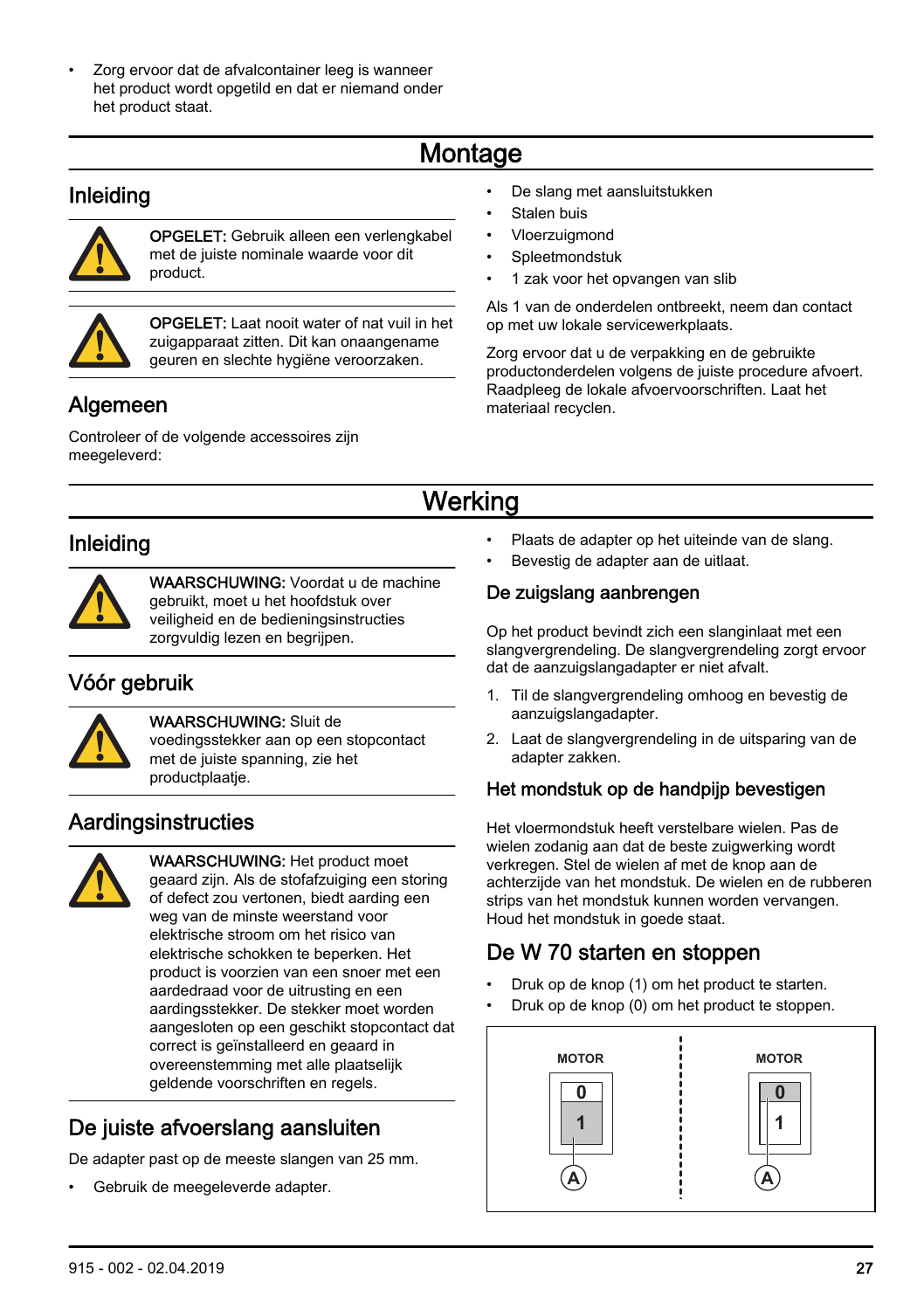#### <span id="page-27-0"></span>De W 70 P en de W 250 P starten en stoppen

De motorschakelaar is knop A en de pompschakelaar is knop B in de afbeelding.

- Druk op de knop (1) om het product te starten.
- Druk op de knop (0) om het product te stoppen.



## Na het gebruik

1. Schakel het zuigapparaat uit met behulp van de schakelaar.

- 2. Ontkoppel de voedingskabel. Verwijder de kabel van de pomp niet.
- 3. Leeg en reinig het zuigapparaat en de gebruikte accessoires. Zie [De zuigslang aanbrengen](#page-26-0) op pagina 27 en [Product reinigen](#page-28-0) op pagina 29.

#### De zak vervangen

- 1. Koppel de voedingskabel los en verwijder de kabel van de pomp.
- 2. Maak de 3 klemsluitingen los en verwijder de bovenkant.
- 3. Til de vlotter eruit.
- 4. Verwijder de oude zak en gooi deze weg. Neem de lokale voorschriften in acht.
- 5. Plaats de nieuwe zak in de roestvaststalen zeef.
- 6. Schroef de kleine opening over de interne inlaatleiding. Laat het lipje over de rand van de container rusten.
- 7. Voer stap 1-3 in omgekeerde volgorde uit.

# **Onderhoud**

## Inleiding



WAARSCHUWING: De meeste ongelukken met machines gebeuren tijdens het opsporen van fouten en tijdens service- en onderhoudswerkzaamheden, omdat het personeel zich dan binnen de risicozone van de machine moet begeven. Voorkom ongelukken door alert te zijn en de werkzaamheden te plannen en voor te bereiden.



WAARSCHUWING: Voordat u onderhoud aan het product uitvoert, moet u ervoor zorgen dat de motorschakelaar en de pompschakelaar in de stand Off staan.

Koppel de voedingskabel los en verwijder de kabel van de pomp.



WAARSCHUWING: Alle controles van elektrische componenten moeten door een gekwalificeerd elektricien worden uitgevoerd.



WAARSCHUWING: Perforeer het filter niet. Risico van het vrijkomen van stof.

## Onderhoudsschema

De onderhoudsintervallen worden berekend op basis van het dagelijks gebruik van het product. De intervallen veranderen als het product niet dagelijks wordt gebruikt.

| Onderhoud                                                                                                                                                          | Voor elk ge-<br>bruik | Na elk ge-<br>bruik | Elke dag | Wekelijks | 6 maanden<br>of 1000 u | 12 maanden<br>of 2000 u |
|--------------------------------------------------------------------------------------------------------------------------------------------------------------------|-----------------------|---------------------|----------|-----------|------------------------|-------------------------|
| Controleer op tekenen<br>van slijtage, beschadig-<br>ing of losse aansluitin-<br>gen van de bediening-<br>selementen voordat de<br>eenheid wordt aan-<br>gesloten. | X                     |                     |          |           |                        |                         |
| Leeg en reinig de tank<br>en accessoires.                                                                                                                          |                       | X                   |          |           |                        |                         |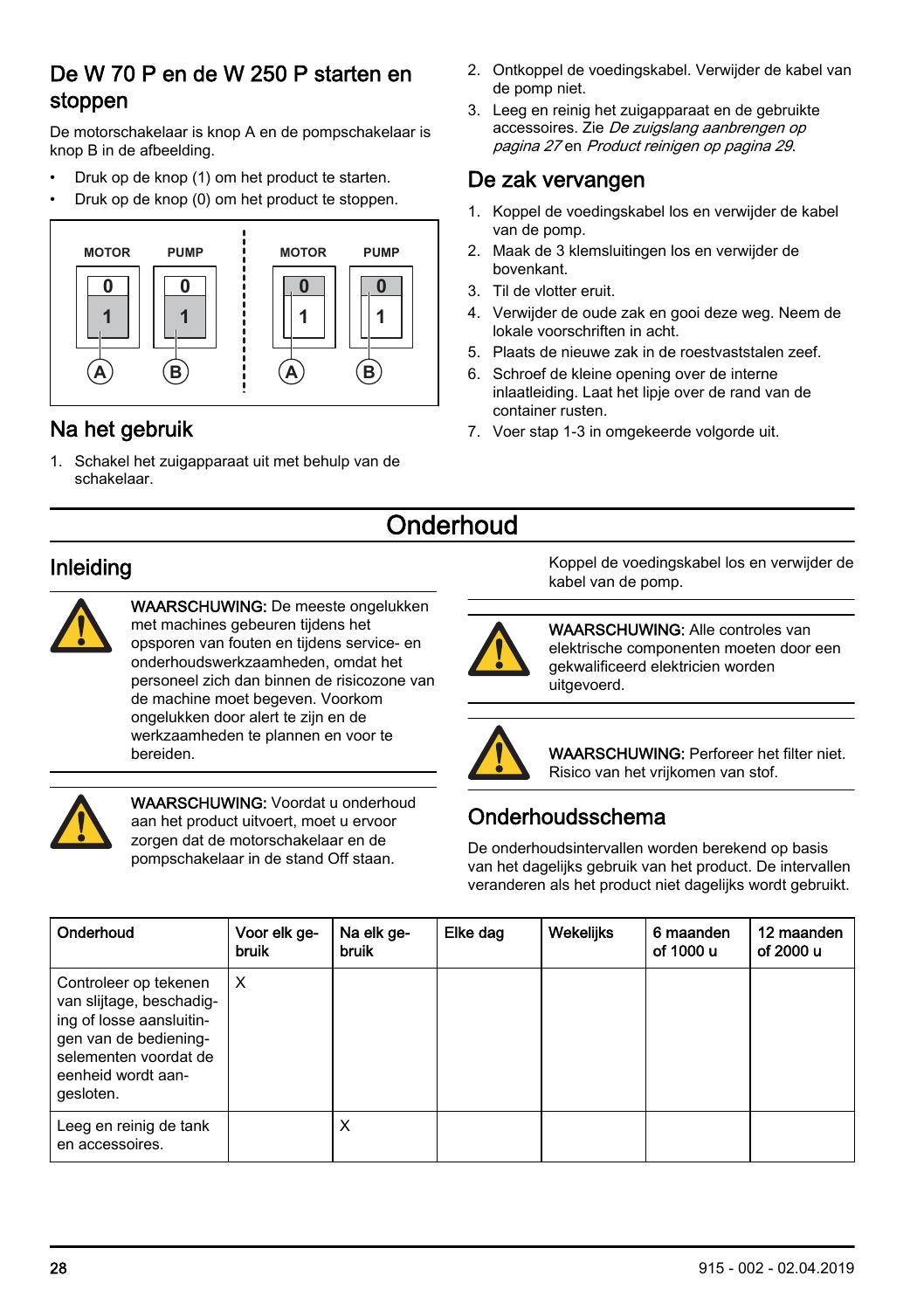<span id="page-28-0"></span>

| Onderhoud                                                                                                                                                           | Voor elk ge-<br>bruik | Na elk ge-<br>bruik | Elke dag | Wekelijks | 6 maanden<br>of 1000 u | 12 maanden<br>of 2000 u |
|---------------------------------------------------------------------------------------------------------------------------------------------------------------------|-----------------------|---------------------|----------|-----------|------------------------|-------------------------|
| Controleer de filters. <sup>15</sup>                                                                                                                                |                       |                     | X        |           |                        |                         |
| Controleer de wielen.<br>Controleer op beschadi-<br>gingen en slechte aans-<br>luitingen. De vergrende-<br>lingen van de zwenk-<br>wielen moeten correct<br>werken. |                       |                     |          | X         |                        |                         |
| Controleer de werking<br>van de eenrichtingsklep<br>op P-varianten.                                                                                                 |                       |                     |          | X         |                        |                         |
| Controleer de slangop-<br>zetstukken op mechani-<br>sche slijtage. Controleer<br>of de afdichting volledig<br>functioneert.                                         |                       |                     |          | X         |                        |                         |
| Filter vervangen <sup>16</sup>                                                                                                                                      |                       |                     |          |           |                        | X                       |
| Controleer de pakking<br>van de slang en de af-<br>dichting.                                                                                                        |                       |                     | X        |           |                        |                         |

#### Product reinigen



WAARSCHUWING: Zorg ervoor dat de motorschakelaar en de pompschakelaar in de stand Off staan voordat u het product reinigt. Ontkoppel de voedingskabel. Verwijder de kabel van de pomp niet

Het is belangrijk om het product te reinigen om schade en circulatie van gevaarlijk afval te voorkomen. Reinig altijd het product voordat het uit het werkgebied wordt geplaatst. Indien het product voor andere doeleinden moet worden gebruikt, is het buitengewoon belangrijk dat het product wordt gereinigd om verspreiding van gevaarlijk materiaal te voorkomen.

Nadat slib door de pomp is gegaan, spoelt u het systeem met een aanzienlijke hoeveelheid vers water. Zorg dat er geen slib meer aanwezig is in de pomp of op de bodem van de tank. Dit veroorzaakt schade aan de pomp en het slib zal hard worden en het systeem verstoppen. Als u het apparaat droog gebruikt en vervolgens overschakelt op nat, of omgekeerd, moet u ervoor zorgen dat de filters goed en grondig worden gereinigd om te voorkomen dat er zich vuil in het systeem ophoopt of het systeem verstopt raakt.

Alle onderdelen die verontreinigd zijn na werkzaamheden, moeten volgens de juiste procedure in plastic zakken worden afgevoerd. Neem de lokale voorschriften in acht.

<sup>15</sup> Alleen van toepassing op W 70 en W 70 P.

- Gebruik de juiste persoonlijke beschermingsmiddelen wanneer u het product reinigt. Zie [Persoonlijke beschermingsuitrusting](#page-25-0) op pagina 26
- Reinig het externe oppervlak met een vochtige doek.
- Reinig de filters en de slibopvangbak in het daarvoor bestemde gebied.
- Spoel het systeem met schoon water om de pomp grondig te reinigen.

#### Filter vervangen



WAARSCHUWING: Gebruik tijdens het vervangen van het filter persoonlijke beschermingsmiddelen, zie [Persoonlijke](#page-25-0) [beschermingsuitrusting](#page-25-0) op pagina 26. Tijdens het vervangen van het filter kan er stof vrijkomen.



WAARSCHUWING: Zet de motorschakelaar altijd in de uitgeschakelde stand en koppel het snoer los van het stopcontact tijdens het vervangen van het filter.

#### Filters vervangen

Alleen W 70 en W 70 P hebben een extra filter om het slibschuim te scheiden van deeltjes.

<sup>16</sup> Alleen van toepassing op W 70 en W 70 P.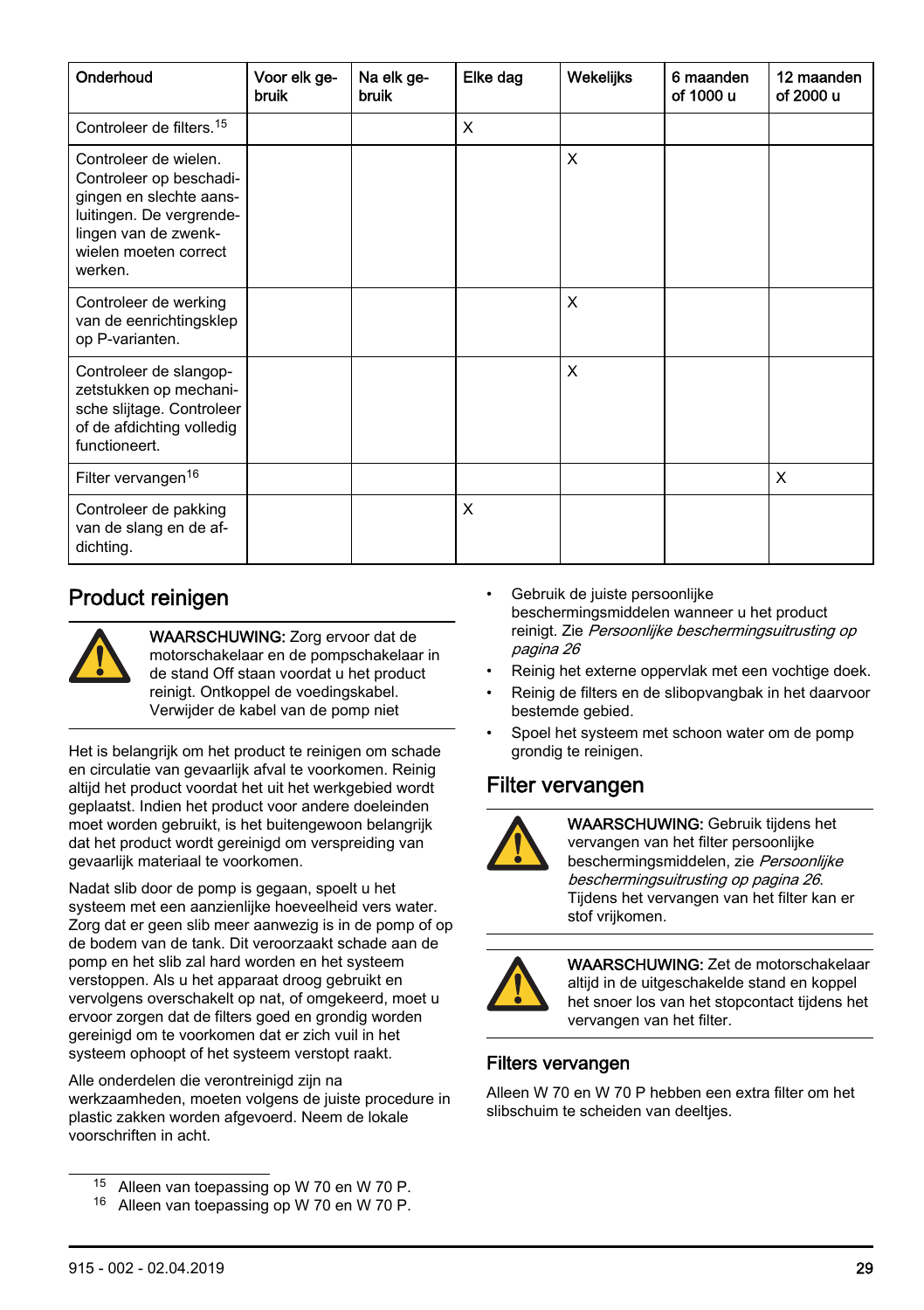- <span id="page-29-0"></span>1. Ontkoppel de voedingskabel. Verwijder de kabel van de pomp.
- 2. Maak de 3 klemsluitingen los om de bovenkant te verwijderen.
- 3. Til de filterhouder met het filter eraf.
- 4. Draai de moer op de filterhouder los en verwijder de filterdop en het filter.
- 5. Controleer de pakking op de filterhouder. Vervang de pakking als deze beschadigd is.
- 6. Monteer het nieuwe filter.

7. Reinig alle overige onderdelen.

#### **Vlotter**

Een vlotter beschermt de motor tegen vloeistof.

• Inspecteer de vlotter regelmatig visueel om ervoor te zorgen dat hij niet beschadigd is en er geen obstakels zijn.

Als de vlotter wordt geactiveerd, moet de motor worden uitgeschakeld en moet er water worden afgetapt voordat de motor wordt ingeschakeld.

# **Probleemoplossing**

| Probleem                                 | Oorzaak                                                 | Oplossing                                                     |
|------------------------------------------|---------------------------------------------------------|---------------------------------------------------------------|
|                                          | Geen stroom                                             | Product aansluiten                                            |
| Motor start niet                         | Kabel defect                                            | Vervang de kabel                                              |
|                                          | Schakelaar defect                                       | Vervang de schakelaar                                         |
|                                          | Verkeerde zekering                                      | Aansluiten op juiste zekering                                 |
| Motor stopt direct na het starten        | Kortsluiting in kabel/machine                           | Laten repareren door een serv-<br>icemedewerker               |
| Motor loopt, maar er is geen af-         | Slang niet aangesloten                                  | Sluit de waterslang aan                                       |
| zuiging                                  | Slang geblokkeerd                                       | Slang reinigen                                                |
|                                          | Vlotter geactiveerd.                                    | Controleer het waterniveau en<br>of de vlotter is beschadigd. |
|                                          | Gat in de slang                                         | Slang vervangen                                               |
|                                          | Filter verstopt                                         | Filter reinigen/vervangen                                     |
|                                          | Losse aanzuigeenheid                                    | Afstellen                                                     |
| Motor loopt, maar afzuiging is<br>slecht | Vuil in de slang of inlaat                              | Reinig de slang en inlaat                                     |
|                                          | Defecte pakkingen                                       | Betreffende pakkingen vervan-<br>gen                          |
|                                          | Geblokkeerde of defecte terugslagklep.                  | Reinig of vervang de terugslag-<br>klep.                      |
| Stof wordt uit de motor geblazen         | Verkeerd gemonteerd of beschadigd filtersys-<br>teem 17 | Filters aanpassen/vervangen                                   |
| Slecht pompen                            | De pomp of leidingen zijn geblokkeerd <sup>18</sup>     | Reinig de pomp, terugslagklep<br>en slang                     |
| Abnormaal geluid                         |                                                         | Laten repareren door een serv-<br>icemedewerker               |

## Probleemoplossingsschema

<sup>17</sup> Alleen van toepassing op W 70 en W 70 P.

<sup>18</sup> Alleen van toepassing op W 70 P en W 250 P.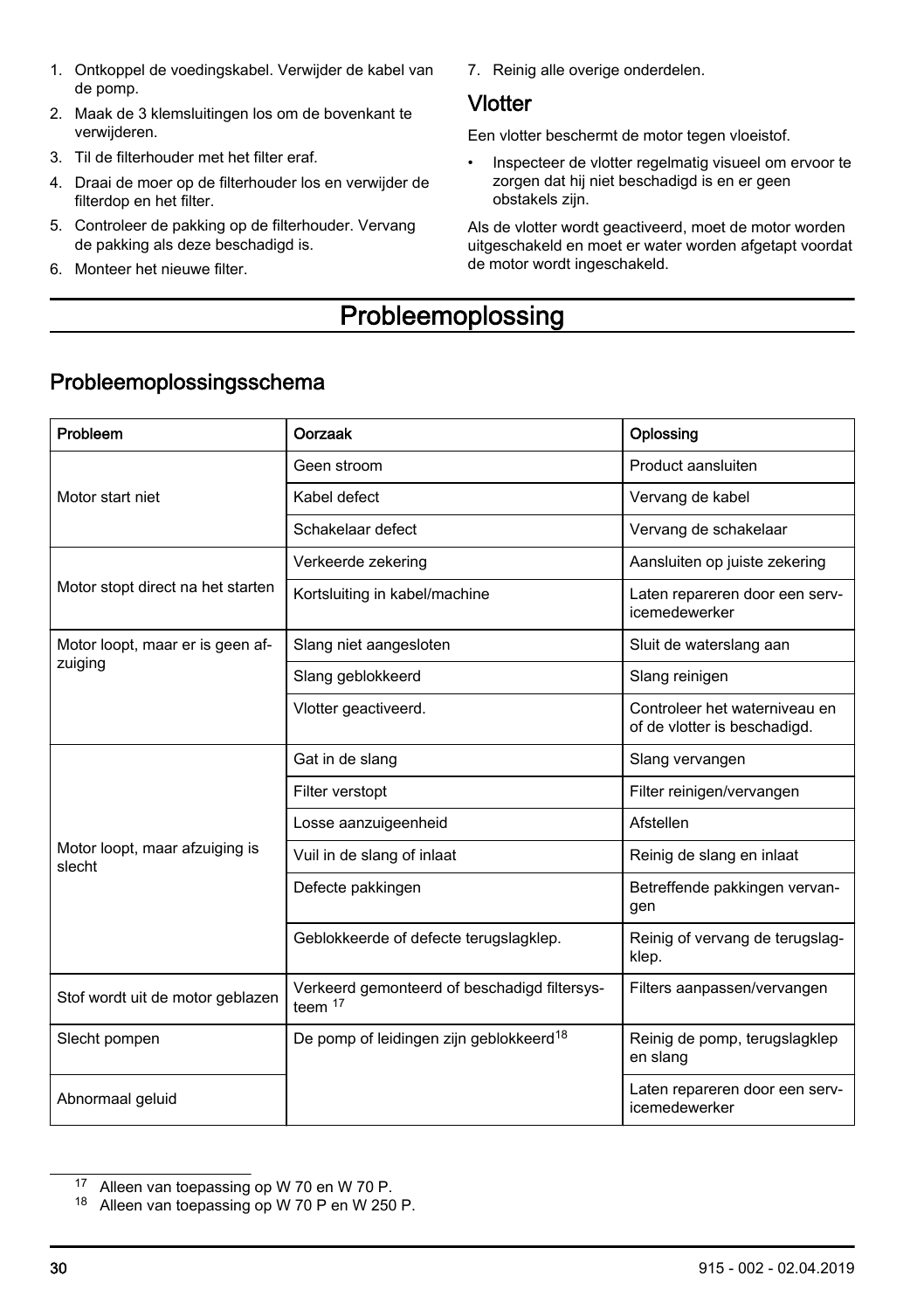# Vervoer, opslag en verwerking

#### <span id="page-30-0"></span>Transport van het product

- De eenheid moet tijdens transport stevig worden vastgezet.
- Vervoer indien mogelijk het product altijd in een gesloten voertuig.
- Vervoer het product niet in slechte weersomstandigheden.
- Maak bij het heffen van de stofafzuiger gebruik van oprijplaten of lieren om ervoor te zorgen dat de bewegingen veilig zijn. Roep hulp in als u niet zeker weet hoe zware apparatuur moet worden geheven.
- Zet de remwielen goed vast.
- Zet de apparatuur tijdens vervoer goed vast om transportschade en ongelukken te voorkomen.
- Het wordt aanbevolen het product indien mogelijk rechtop te vervoeren.
- Wij raden u aan het product te legen voordat u het vervoert.

## Het product opslaan

- Het product moet binnen worden opgeslagen uit de buurt van buitenelementen.
- Stel het product niet bloot aan regen of vocht.
- Zet de remwielen goed vast. Alleen van toepassing op W 70 en W 70 P.
- Haal de stekker van het product uit het stopcontact.
- Berg het product en de uitrusting op in een vorstvrije ruimte zonder buitensporige hitte.
- Sla alle apparatuur op in een afgesloten ruimte zodat de apparatuur buiten het bereik is van kinderen en onbevoegde personen.

# Het product afvoeren

- Neem de plaatselijk geldende wet- en regelgeving voor recycling in acht.
- Wanneer het product niet langer wordt gebruikt, stuur het dan naar een -dealer of voer het af via een recyclingslocatie.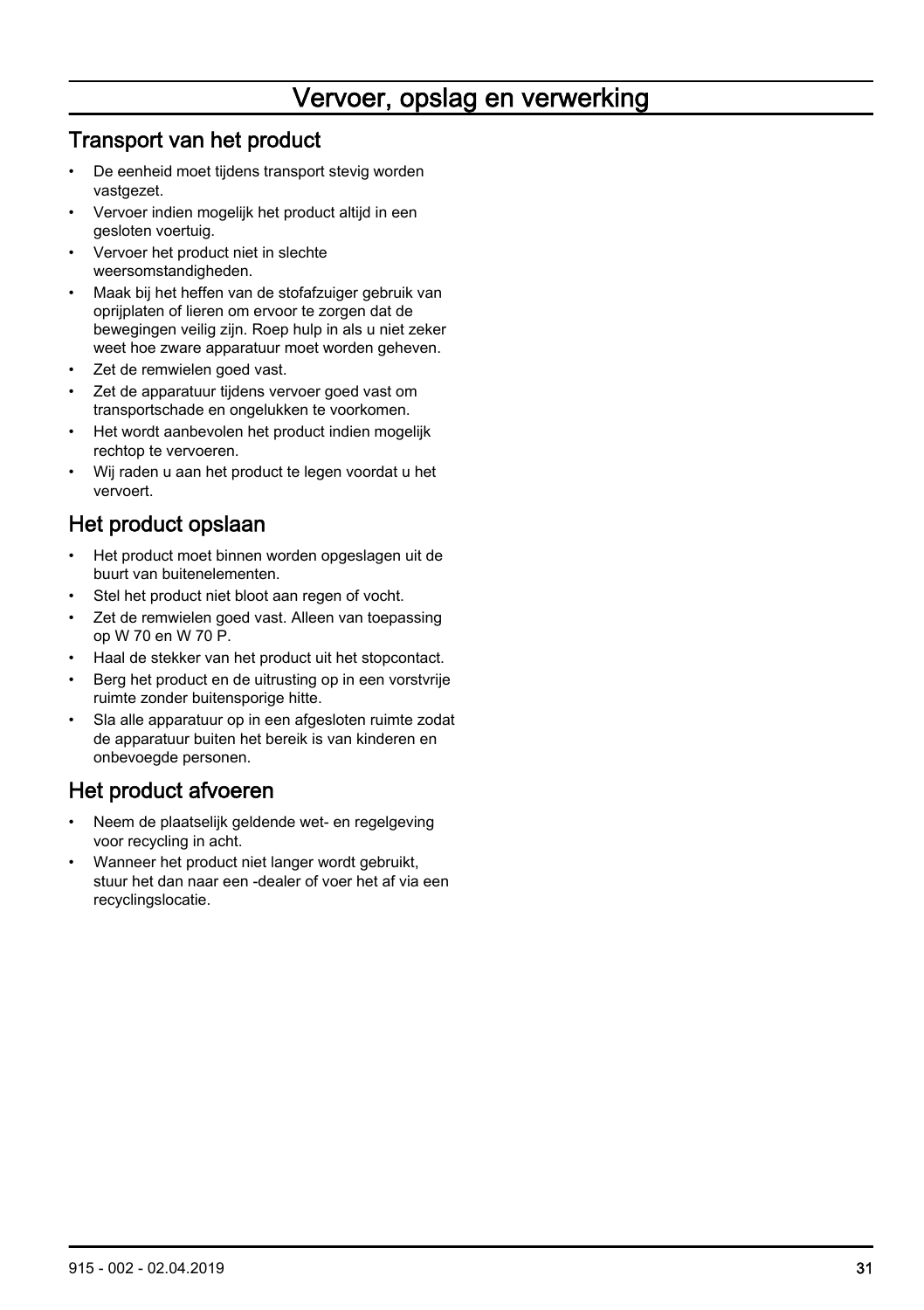# Technische gegevens

## <span id="page-31-0"></span>Technische gegevens

| Gegevens                                                                                 | W 70 P 230V                              | W 250 P 230V                                          |
|------------------------------------------------------------------------------------------|------------------------------------------|-------------------------------------------------------|
| Spanning (1-fasig), V                                                                    | 220-230                                  | 220-230                                               |
| Frequentie                                                                               | 50-60                                    | 50                                                    |
| Motorvermogen, kW (pk)                                                                   | 1,85(2,5)                                | 1,55(2,1)                                             |
| Stroomsterkte (max.), A                                                                  | 8                                        | 5                                                     |
| Luchtstroom, m <sup>3</sup> /h (cfm)                                                     | 200 (118)                                | 160 (95)                                              |
| Vacuüm, kPa (psi)                                                                        | 22 (86)                                  | 22 (86)                                               |
| Wateropvoering, m (inch)                                                                 | 2,3(90)                                  | 2,3(90)                                               |
| Diameter hoofdslang, mm (inch)                                                           | 38(1,5)                                  | 38(1,5)                                               |
| Lengte hoofdslang, m (ft)                                                                | 3(10)                                    | 3(10)                                                 |
| Diameter inlaat, mm (inch)                                                               | 38(1,5)                                  | 38(1,5)                                               |
| Filter (ja/nee)                                                                          | Ja                                       | Nee                                                   |
| Filterruimte, $m^2$ (ft <sup>2</sup> )                                                   | 0,6(6,5)                                 | <b>NVT</b>                                            |
| Stofopvangsysteem (type), I (gal)                                                        | Roestvaststalen container, 70<br>(18, 5) | Wegwerpzak of roestvaststalen<br>container, 29 (7,66) |
| Afvoerpomp (ja/nee)                                                                      | Ja                                       | Ja                                                    |
| Pompvermogen (max.), kW (pk)                                                             | 0,65(0,87)                               | 0,35(0,47)                                            |
| Stroomsterkte pomp (max.) A                                                              | 3,0                                      | 1,6                                                   |
| Pomp wateropvoering, m (ft)                                                              | 9(30)                                    | 6(20)                                                 |
| Pompdebiet, I/min (gal/min)                                                              | 216 (57)                                 | 150 (39)                                              |
| Afmetingen (LxBxH), mm (inch)                                                            | 600x570x1250 (23,6x22,4x49,2)            | 530x520x910 (20,9x20,5x35,8)                          |
| Gewicht kg (lbs)                                                                         | 44 (97)                                  | 27 (59)                                               |
| Geluidsvermogenniveau L <sub>WA</sub> gemeten,<br>$dB(A)^{19}$                           | 86                                       | 85                                                    |
| Geluidsdrukniveau L <sub>PA</sub> bij het oor van de ge-<br>bruiker, dB(A) <sup>20</sup> | 76                                       | 74                                                    |
| Trillingsniveau a <sub>h</sub> , m/s <sup>221</sup>                                      |                                          | ≤2,5                                                  |

<sup>19</sup> Geluidsemissies naar de omgeving gemeten als geluidsvermogen (LWA) volgens EN 60335-2-69. Onzekerheidsmarge Kwa 2 dB.

<sup>20</sup> Geluidsdrukniveau volgens EN 60335-2-69. Onzekerheidsmarge KPA 2 dB.

<sup>21</sup> Trillingsniveau volgens EN 60335-2-69. De gerapporteerde gegevens voor een trillingsniveau vertonen een typische statistische spreiding (standaardafwijking) van 1 m/s<sup>2</sup>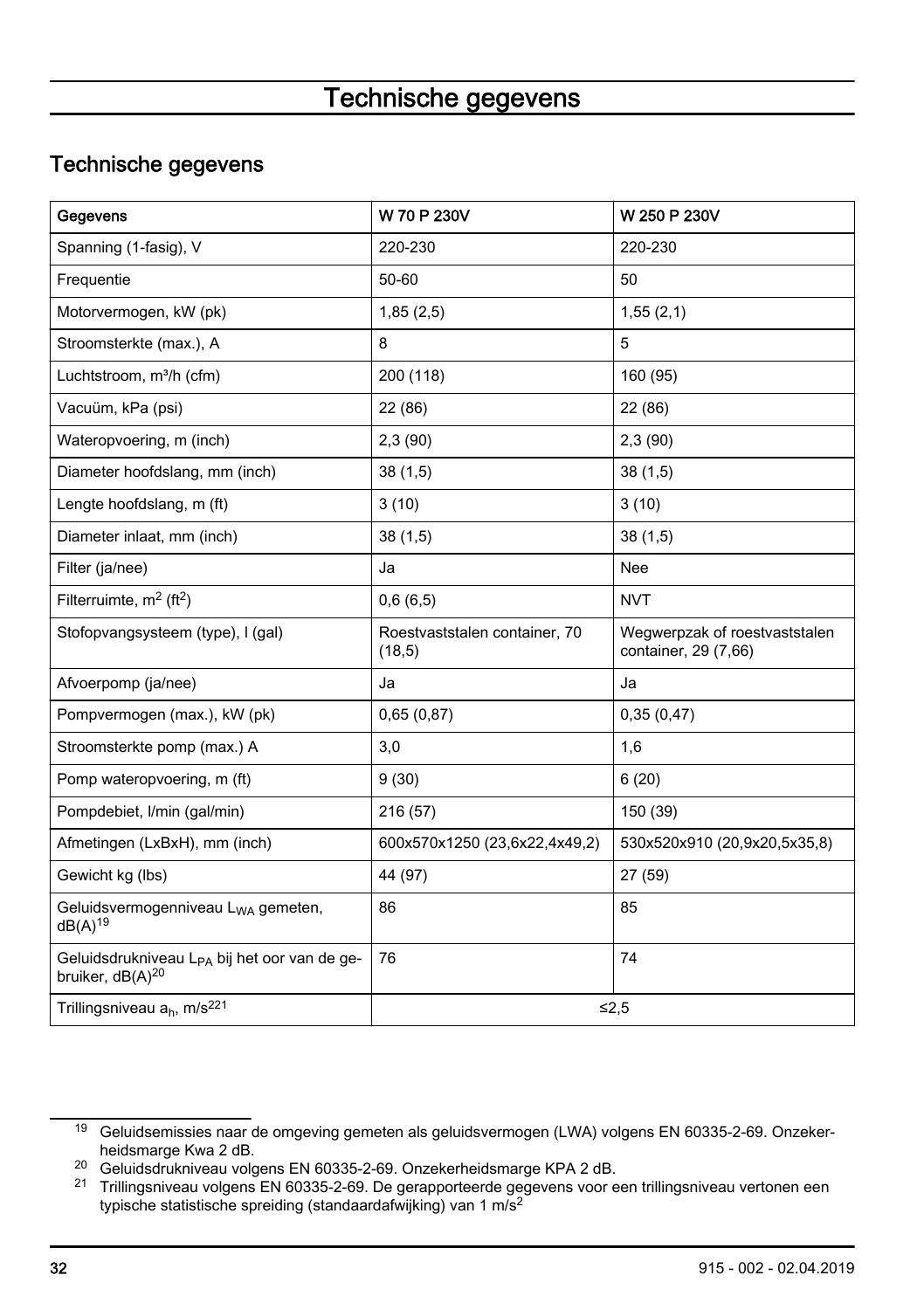# EG-conformiteitsverklaring

#### <span id="page-32-0"></span>EU-verklaring van overeenstemming

 $\epsilon$ 

#### (Alleen geldig voor Europa)

Wij, Husqvarna AB, SE-561 82 Husqvarna, Sweden, Tel +46 3614 6500 verklaren onder onze alleenverantwoordelijkheid dat het product:

| Beschrijving  | Wet industrial vaccum cleaner     |
|---------------|-----------------------------------|
| Merk          | <b>Pullman Ermator</b>            |
| Type / model  | W 70 P, W 250 P                   |
| Identificatie | Serienummers vanaf 2019 en verder |

volledig voldoet aan de volgende EU-richtlijnen en regelgeving:

| Richtlijn/Verordening | Beschrijving                                    |
|-----------------------|-------------------------------------------------|
| ' 2006/42/EC          | "betreffende machines"                          |
| 2011/65/EU            | "betreffende beperking van gevaarlijke stoffen" |

en dat de volgende geharmoniseerde normen en/of technische specificaties zijn toegepast:

EN ISO 12100:2010

EN 60335-1:2012/A11:2014/ AC:2014

EN 60335-2-69:2012

Partille, 2019-02-28

Martin Huber Global R&D Director Verantwoordelijk voor technische documentatie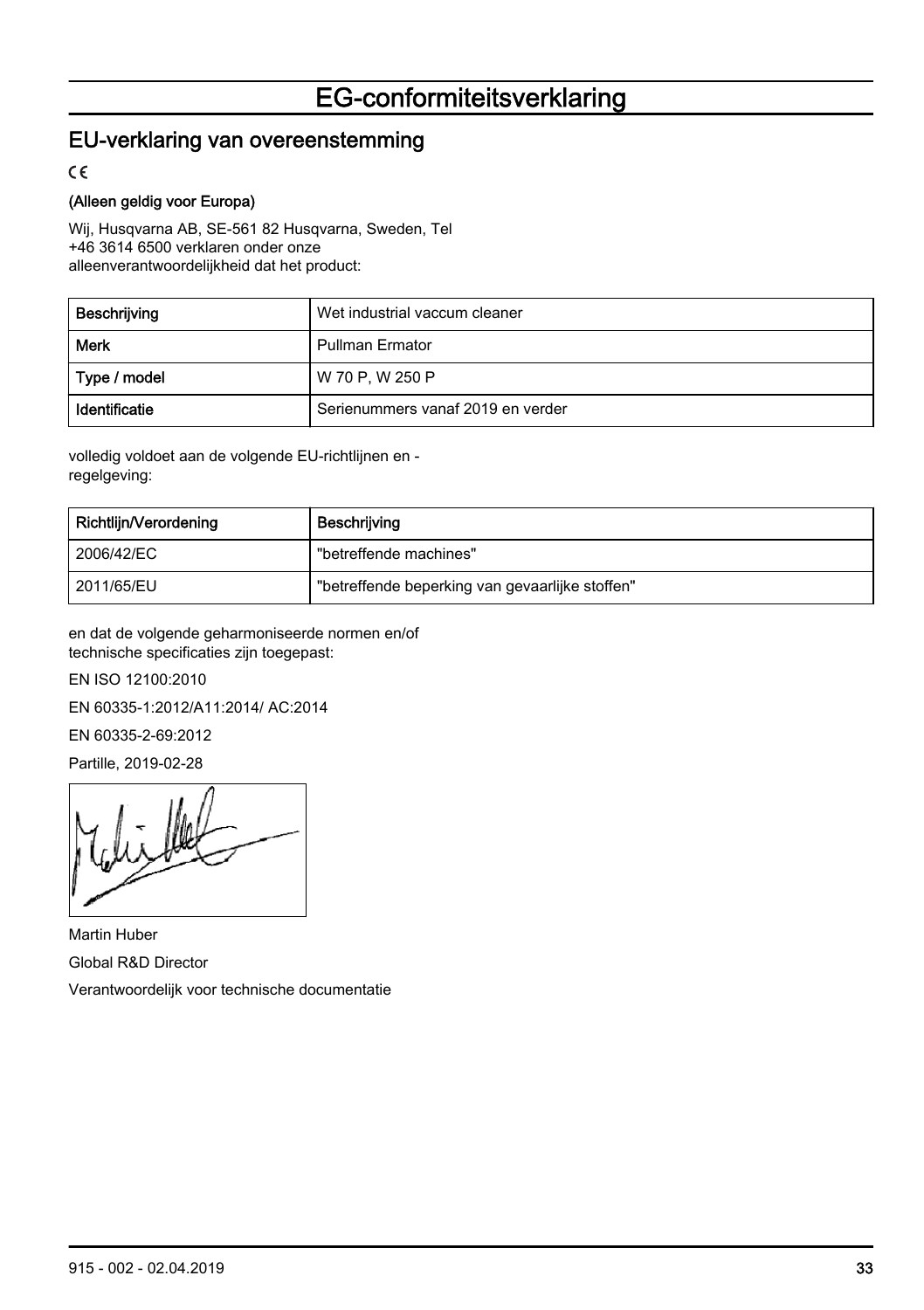# Inhalt

# **Einleitung**

#### Beschreibung des Geräts

Der Pullman Ermator Wet industrial vaccum cleaner ist ein slurry collector. Die Flüssigkeit wird mit hoher Geschwindigkeit über den Saugschlauch durch das Einlassventil gesaugt. Die Flüssigkeit wird in einem Behälter gesammelt. Die Pumpvarianten bieten die Möglichkeit, die Flüssigkeit über die Saugpumpe zu entleeren.

Bei Varianten ohne Saugpumpe kann die Flüssigkeit durch das Entleerungsventil abgelassen werden.

Ein Schwimmer schützt den Motor vor Flüssigkeit.

Der W 70 und W 70 P verfügen über einen extra Filter, um Partikel aus dem schlammigen Schaum herauszufiltern.

Um das Gerät zu schützen und seine Betriebszeit zu verlängern, wird stets empfohlen, zum Sammeln und Filtern der größten Partikel Beutel zu verwenden.

## Verwendungszweck

Das Gerät ist für die private und die gewerbliche Nutzung vorgesehen, um nicht explosive, nicht entzündliche oder brennbare Flüssigkeiten aufzusaugen und zu sammeln.

Der W 70 und W 70 P können kurzzeitig für Trockenarbeiten verwendet werden. Dann sollten stets Trockenbeutel verwendet werden und der Filter sollte gegen einen Hepa filter ausgetauscht werden, der als Zubehör erhältlich ist.



# Geräteübersicht W 70 P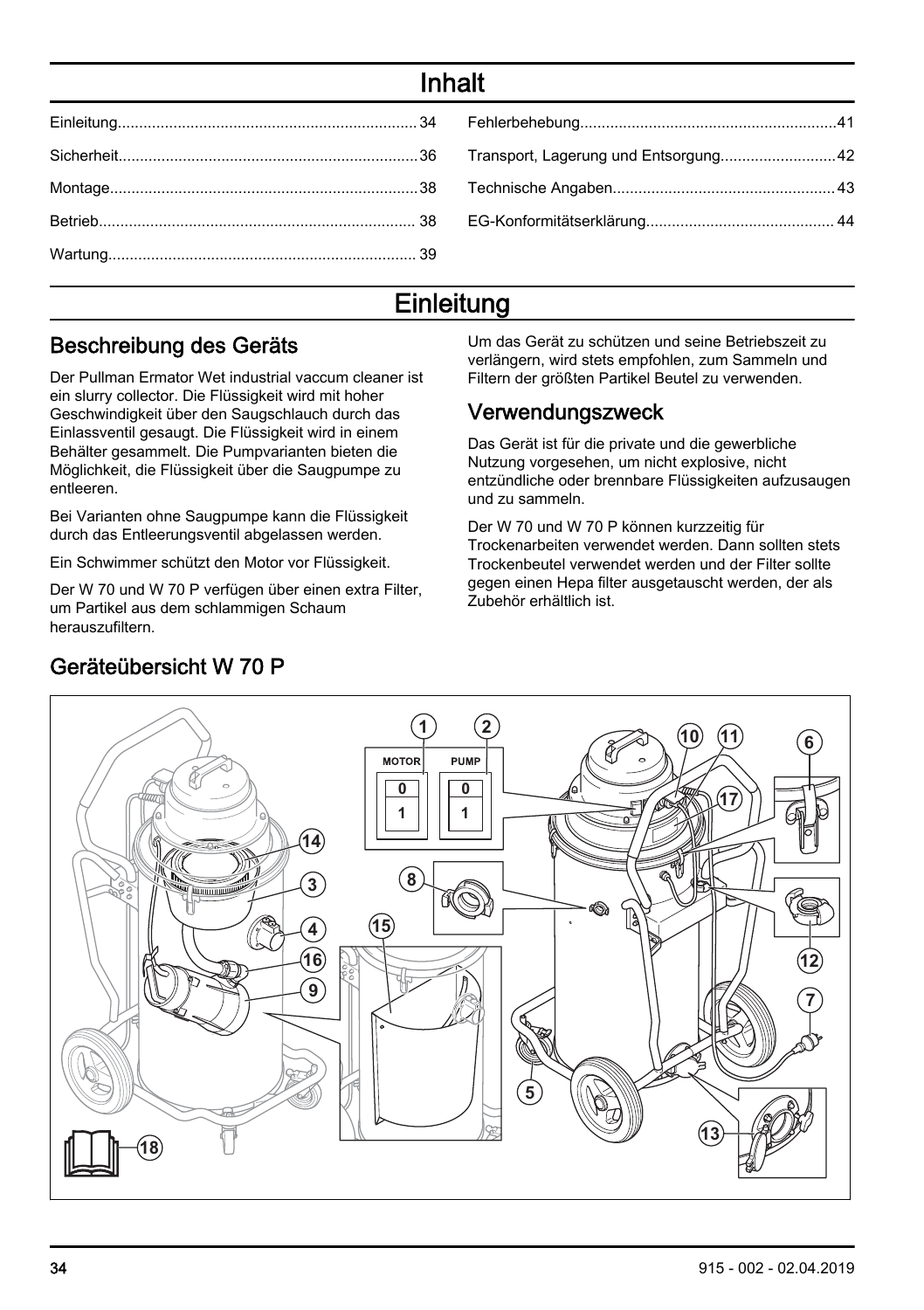- 1. Ein-/Ausschalter für Motor
- 2. Ein-/Ausschalter für Pumpe
- 3. Schwimmer
- 4. Einlassventil
- 5. Sperrbare Schwenkräder
- 6. Spannverschluss
- 7. Stromkabel
- 8. Auslass
- 9. Pumpe

# Geräteübersicht W 250 P

- 10. Steckdose für Pumpenkabel
- 11. Pumpenkabel
- 12. Adapter für Entleerungsschlauch
- 13. Entleerungsventil
- 14. Filter
- 15. Edelstahlsieb
- 16. Rückschlagventil
- 17. Typenschild
- 18. Bedienungsanleitung



- 1. Ein-/Ausschalter für Motor
- 2. Ein-/Ausschalter für Pumpe
- 3. Schwimmer
- 4. Einlassventil
- 5. Schwenkräder
- 6. Spannverschluss
- 7. Stromkabel
- 8. Auslass
- 9. Pumpe
- 10. Steckdose für Pumpkabel
- 11. Pumpkabel
- 12. Edelstahlsieb
- 13. Typenschild
- 14. Rückschlagventil
- 15. Bedienungsanleitung

# Symbole auf dem Gerät



Lesen Sie die Bedienungsanleitung sorgfältig durch und machen Sie sich mit dem Inhalt vertraut, bevor Sie das Gerät benutzen.



Tragen Sie stets einen zugelassenen Atemschutz.



Tragen Sie stets einen zugelassenen Gehörschutz.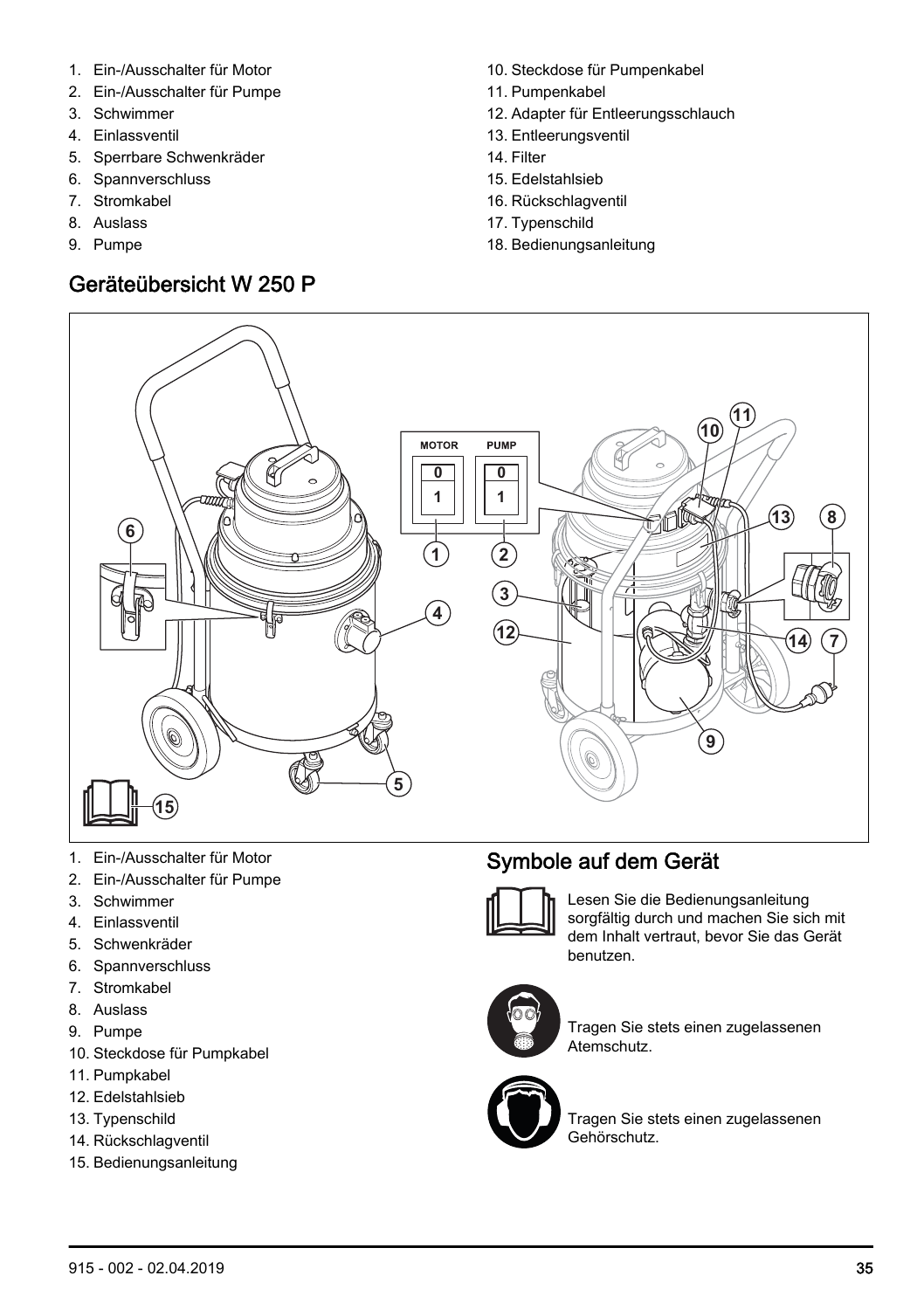<span id="page-35-0"></span>

Tragen Sie stets einen zugelassenen Augenschutz.

# Produkthaftung

Im Sinne der Produkthaftungsgesetze übernehmen wir keine Haftung für Schäden, die unser Gerät verursacht, wenn

- das Gerät nicht ordnungsgemäß repariert wurde.
- das Gerät mit Teilen repariert wurde, die nicht vom Hersteller stammen oder vom Hersteller zugelassen sind.
- ein Zubehörteil mit dem Gerät verwendet wird, das nicht vom Hersteller stammt oder vom Hersteller zugelassen ist.
- das Gerät nicht bei einem zugelassenen Service Center oder von einer zugelassenen offiziellen Stelle repariert wurde.

# **Sicherheit**

#### Sicherheitsdefinitionen

Warnungen, Vorsichtsmaßnahmen und Hinweise werden verwendet, um auf besonders wichtige Teile der Bedienungsanleitung hinzuweisen.



WARNUNG: Wird verwendet, wenn bei Nichtbeachtung der Anweisungen in diesem Handbuch die Gefahr von Verletzung oder Tod des Bedieners oder anderer Personen besteht.



ACHTUNG: Wird verwendet, wenn bei Nichtbeachtung der Anweisungen in diesem Handbuch die Gefahr von Schäden am Gerät, an anderen Materialien oder in der Umgebung besteht.

Hinweis: Für weitere Informationen, die in bestimmten Situationen nötig sind.

## Allgemeine Sicherheitshinweise



WARNUNG: Lesen Sie die Warnhinweise, bevor Sie das Gerät benutzen.

- Lesen Sie die Bedienungsanleitung sorgfältig durch, und machen Sie sich mit den Anweisungen vor der Inbetriebnahme des Geräts vertraut. Bewahren Sie alle Warnhinweise und Anweisungen für spätere Referenzzwecke auf.
- Stellen Sie sicher, dass Sie die Anweisungen für das Hauptgerät lesen und verstehen, damit Sie wissen, welche persönliche Schutzausrüstung getragen und welche Sicherheitsausrüstung verwendet werden müssen und wie Sie sicher arbeiten.
- Gehen Sie stets vorsichtig vor, und arbeiten Sie mit gesundem Menschenverstand. Wenn Sie in eine Situation geraten, in der Sie unsicher sind, sollten Sie einen Fachmann um Rat fragen. Fragen Sie Ihren Fachhändler, Ihre Servicewerkstatt oder einen erfahrenen Anwender. Vermeiden Sie jede Arbeit, für die Sie nicht ausreichend qualifiziert sind!
- Denken Sie stets daran, dass Sie als Bediener für eventuell dadurch entstehende Sach- und Personenschäden verantwortlich sind.
- Das Gerät ist sauber zu halten. Die Lesbarkeit aller Schilder und Aufkleber muss gewährleistet werden.
- Der Gebrauch dieses Geräts ist Personen (einschließlich Kindern), die über eingeschränkte körperliche, sensorische oder geistige Fähigkeiten verfügen oder denen es an der erforderlichen Erfahrung und Kenntnissen mangelt, untersagt.
- Arbeiten Sie niemals mit einem defekten Gerät. Befolgen Sie die die Kontroll-, Wartungs- und Serviceanweisungen in dieser Bedienungsanweisung. Gewisse Wartungs- und Servicemaßnahmen sind von geschulten, qualifizierten Fachleuten auszuführen. Siehe [Wartung](#page-38-0) auf Seite 39.

## Elektrische Sicherheitshinweise



WARNUNG: Lesen Sie die folgenden Warnhinweise, bevor Sie das Gerät benutzen.

- Das Gerät verfügt über einen Thermoschutz, um eine Überhitzung des Motors zu verhindern. Sollte der Thermoschutz aktiviert werden, schalten Sie das Gerät aus, ziehen Sie das Netzkabel am Stecker aus der Steckdose, und überprüfen Sie, ob der Staubbeutel voll oder der Saugschlauch oder der Filterblock verstopft ist. Die Zurücksetzung des Thermoschutzes kann bis zu 45 Minuten dauern.
- Vergewissern Sie sich vor der Verwendung des Geräts, dass Stromversorgung und Spannung der auf dem Typenschild des Geräts angegebenen Spannung entsprechen, einschließlich Verlängerungskabel.
- Schließen Sie das Gerät ausschließlich an eine korrekt geerdete Steckdose an. Siehe [Erdungsanweisungen](#page-37-0) auf Seite 38.
- Bei unsachgemäßem Anschluss der Geräte-Erdungsleitung besteht die Gefahr von elektrischen Schlägen. Wenden Sie sich an einen qualifizierten Elektriker oder Wartungstechniker, wenn Sie sich nicht sicher sind, ob die Steckdose ordnungsgemäß geerdet ist. Verändern Sie nicht den mit dem Gerät gelieferten Stecker. Sollte der Stecker nicht in die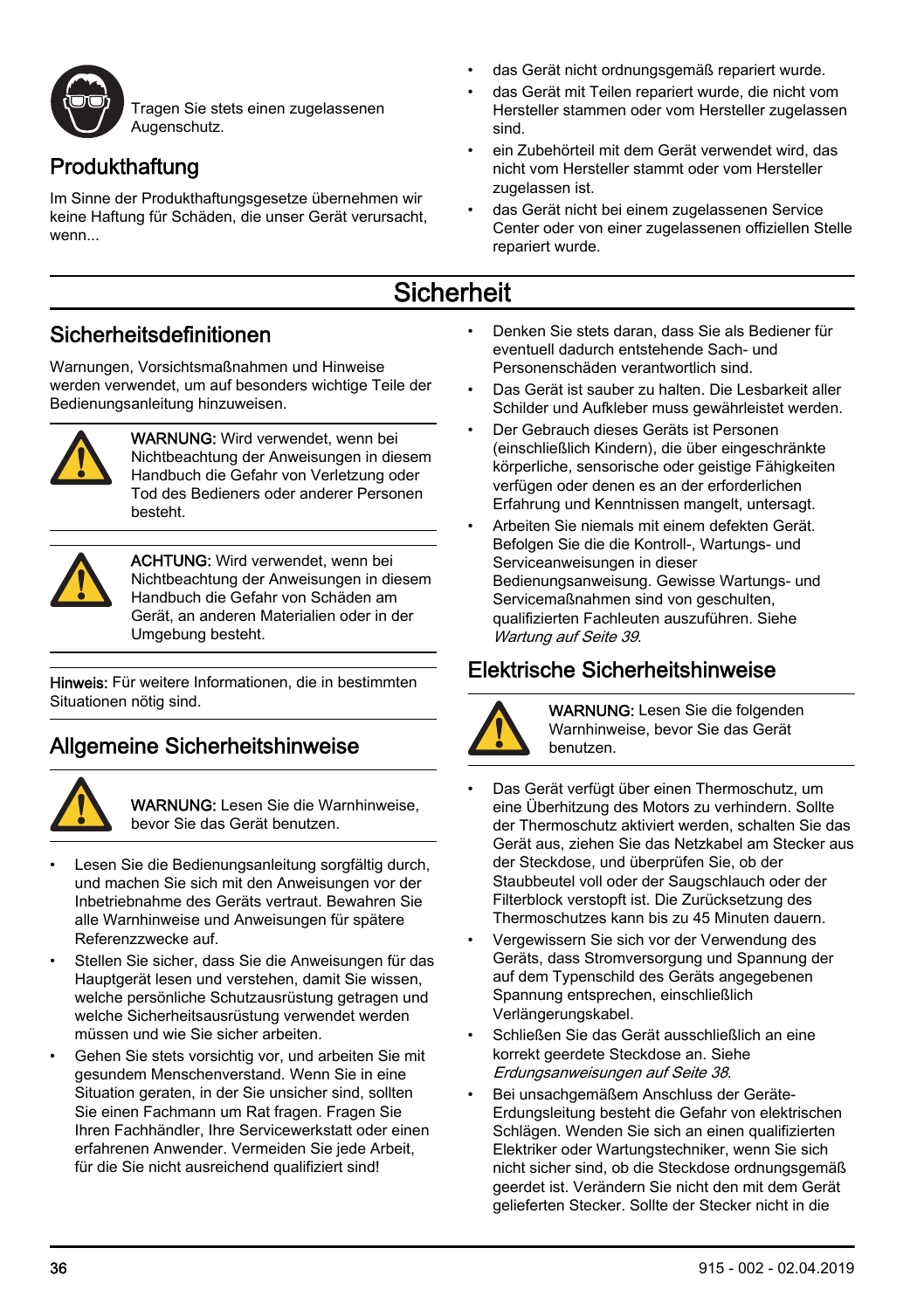<span id="page-36-0"></span>Steckdose passen, muss eine geeignete Steckdose durch einen qualifizierten Elektriker installiert werden.

- Bei Verwendung eines Verlängerungskabels ist darauf zu achten, dass die Kabelnennwerte für dieses Gerät geeignet sind.
- Die Verwendung beschädigter Kabel kann gefährlich sein, weshalb sie sofort ersetzt werden müssen.
- Verwenden Sie das Gerät nicht, wenn ein Schaden am Kabel oder Stecker vorliegt. Wenn das Gerät nicht ordnungsgemäß funktioniert, fallen gelassen wurde, beschädigt ist, im Freien gelassen oder ins Wasser gefallen ist, Stellen Sie sicher, dass es durch eine qualifizierte Person repariert wird, um Gefahren abzuwenden.
- Überprüfen Sie das Kabel und den Stecker regelmäßig auf Beschädigungen. Verwenden Sie das Gerät nicht, wenn ein Schaden am Kabel oder Stecker vorliegt.
- Ziehen oder heben Sie das Gerät nicht am Kabel hoch, verwenden Sie das Kabel nicht als Griff, klemmen Sie das Kabel nicht in oder unter einer Tür ein, und ziehen Sie das Kabel nicht um scharfe Ecken und Kanten. Führen Sie keine Geräte über das Kabel. Halten Sie das Kabel von heißen Oberflächen fern.
- Ziehen Sie den Stecker nicht ab, indem Sie am Kabel ziehen. Ziehen Sie zum Ausstecken den Stecker.
- Lassen Sie das Gerät keinesfalls unbeaufsichtigt, wenn es angeschlossen ist. Ziehen Sie das Netzkabel aus der Steckdose, wenn das Gerät nicht verwendet wird und bevor Reinigungs- oder Wartungsarbeiten am Gerät vorgenommen werden.

## Sicherheitshinweise für die Montage



WARNUNG: Lesen Sie die folgenden Warnhinweise, bevor Sie das Gerät zusammensetzen.

- Ändern Sie kein Teil des Geräts ohne Genehmigung des Herstellers.
- Unzulässige Änderungen und/oder Zubehör können zu schweren oder tödlichen Verletzungen des Benutzers oder anderer Personen führen.
- Verwenden Sie dieses Gerät nur wie in diesem Handbuch beschrieben. Verwenden Sie nur vom Hersteller empfohlene Aufsätze.
- Verwenden Sie ausschließlich Originalzubehör.
- Stellen Sie sicher, dass die Montagefläche fest ist, damit der Staubabsauger nicht umkippen kann. Gefahr von Verletzungen und Sachschäden.
- Vorsicht: Bei der Montage des Geräts können die Spannverschlüsse zu Verletzungen führen.

#### Sicherheitshinweise für den Betrieb



WARNUNG: Lesen Sie die folgenden Warnhinweise, bevor Sie das Gerät benutzen.

- Das Gerät darf nicht in der Nähe von explosiven Gasen eingesetzt werden.
- Verwenden Sie das Gerät nicht, um entzündliche oder brennbare Flüssigkeiten wie z. B. Benzin aufzunehmen, und verwenden Sie es nicht in Bereichen, in denen diese auftreten können.
- Legen Sie keine Gegenstände in die Öffnungen. Verwenden Sie das Gerät nicht, wenn eine der Öffnungen verstopft ist. Halten Sie es frei von Staub, Haaren und Materialien, die den Luftstrom beeinträchtigen können.
- Richten Sie bei laufendem Motor den Saugschlauch nicht auf Körperteile. Halten Sie keine Körperteile an den Ansaugstutzen, wenn der Saugschlauch nicht installiert ist.
- Stellen Sie sicher, dass keine Haare, Kleidungsstücke, Finger oder andere Körperteile in die Nähe von Öffnungen und beweglichen Teilen gelangen.
- Verwenden Sie das Gerät für Trockenarbeiten nicht ohne Staubbeutel und/oder Filter.
- Achten Sie darauf, dass das Gerät nicht als Spielzeug verwendet wird. Lassen Sie besondere Vorsicht walten, wenn Sie in der Nähe von Kindern arbeiten.
- Der Bediener muss in der Verwendung des Geräts entsprechend geschult worden sein.
- Schalten Sie alle Bedienelemente aus, bevor Sie den Stecker des Geräts ziehen.
- Um das Risiko eines elektrischen Schlags zu verringern, installieren Sie stets den Schwimmer vor jeder Aufsammelarbeit bei Nässe.
- Lassen Sie bei der Reinigung auf Treppen besondere Vorsicht walten.
- Halten Sie Kinder und unbefugte Personen vom Gerät fern, während es in Gebrauch ist.
- Um das Risiko eines elektrischen Schlags zu verringern, schützen Sie das Gerät vor Regen. Bewahren Sie das Gerät in Innenräumen auf.
- Ersetzen Sie das Sammelsystem und/oder die Filter gemäß den Anweisungen in dieser Betriebsanleitung. Siehe [Filterwechsel](#page-40-0) auf Seite 41.

#### Persönliche Schutzausrüstung



WARNUNG: Lesen Sie die folgenden Warnhinweise, bevor Sie das Gerät benutzen.

• Beim Austausch von Filter und Beuteln kann gesundheitsgefährdender Staub verteilt werden. Deshalb muss der Benutzer eine Schutzbrille,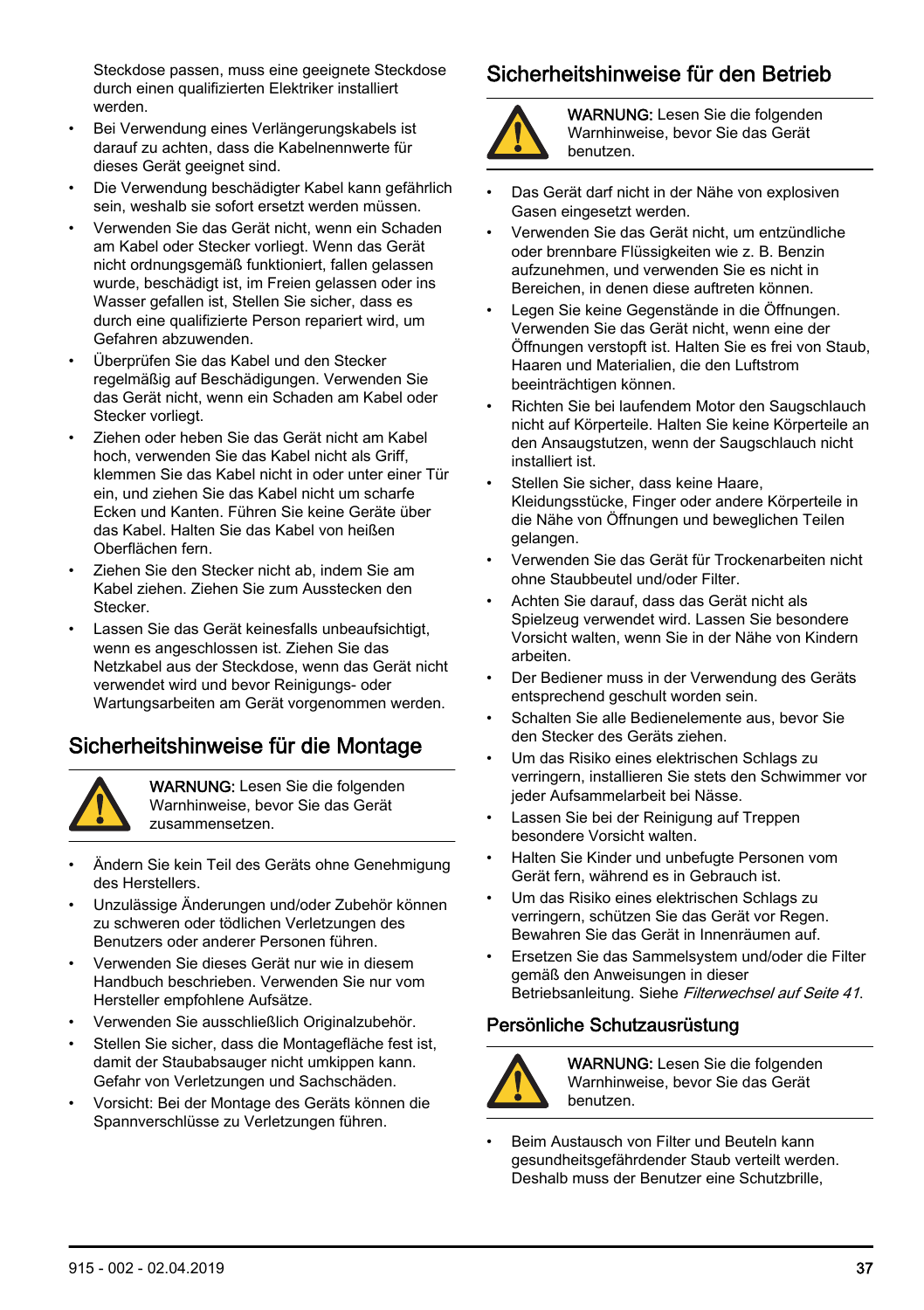<span id="page-37-0"></span>Schutzhandschuhe und eine Atemschutzmaske gemäß protection class FFP3 tragen.

# Sicherheitshinweise für die Wartung



WARNUNG: Lesen Sie die folgenden Warnhinweise, bevor Sie das Gerät benutzen.

- Alle Reparaturen müssen von einem qualifizierten Wartungstechniker durchgeführt werden. Verwenden Sie nur vom Hersteller gelieferte oder gleichwertige Ersatzteile.
- Stellen Sie sicher, dass der Abfallbehälter beim Anheben des Geräts leer ist und dass sich kein Körperteil unter dem Gerät befindet.

# Montage

#### **Einleitung**



ACHTUNG: Verwenden Sie nur Verlängerungskabel mit dem korrekten Nennwert für dieses Gerät.



ACHTUNG: Lassen Sie kein Wasser oder feuchten Schmutz im Absauggerät. Dies kann zu schlechten Gerüchen und mangelnder Hygiene führen.

## Allgemein

Überprüfen Sie, ob das folgende Zubehör im Lieferumfang enthalten ist:

- Schlauch mit Anschlussmuffen
- Stahlrohr
- Bodendüse
- Fugendüse
- 1 Beutel zum Aufsammeln von Schlamm

Falls eines der Teile fehlt, wenden Sie sich an Ihre lokale Servicewerkstatt.

Entsorgen Sie die Verpackung und alte Gerätekomponenten ordnungsgemäß. Beachten Sie die lokalen Entsorgungsvorschriften. Führen sie entsprechende Teile dem Recycling zu.

# Betrieb

# **Einleitung**



WARNUNG: Lesen Sie vor der Benutzung des Geräts das Kapitel zur Gerätesicherheit und die Bedienungsanleitung.

## Vor der Verwendung



WARNUNG: Schließen Sie den Netzstecker an eine Steckdose mit der richtigen Spannung an (siehe Typenschild).

#### Erdungsanweisungen



WARNUNG: Das Gerät muss geerdet sein. Bei Fehlfunktion oder Ausfall bietet die Erdung einen Weg des geringsten Widerstands für den elektrischen Strom, um die Gefahr von elektrischen Schlägen zu verringern. Das Gerät verfügt über ein Kabel, das mit Geräteerdungsleiter und Erdungsstecker ausgestattet ist. Der Stecker muss in eine geeignete Steckdose gesteckt werden, die korrekt und gemäß allen örtlichen Vorschriften und Verordnungen montiert und geerdet ist.

#### Den korrekten Entleerungsschlauch anschließen

Der Adapter passt für die meisten 25-mm-/1-Zoll-Schläuche.

- Verwenden Sie den beigelegten Adapter.
- Bringen Sie den Adapter an das Schlauchende an.
- Bringen Sie den Adapter an der Steckdose an.

#### So befestigen Sie den Saugschlauch

Am Gerät befindet sich ein Schlaucheinlass mit einer Schlauchverriegelung. Die Schlauchverriegelung sorgt dafür, dass der Saugschlauch-Adapter nicht herunterfällt.

- 1. Heben Sie die Schlauchverriegelung an und befestigen Sie den Saugschlauch-Adapter.
- 2. Führen Sie die Schlauchverriegelung in die Aussparung des Adapters ein.

#### So befestigen Sie die Düse am Handrohr

Die Bodendüse verfügt über verstellbare Räder. Stellen Sie die Räder so ein, dass eine optimale Saugwirkung erzielt wird. Stellen Sie die Räder mit dem Knopf ein, der sich auf der Rückseite der Düse befindet. Die Räder und Gummistreifen können ausgetauscht werden. Halten Sie die Düse in einem einwandfreien Zustand.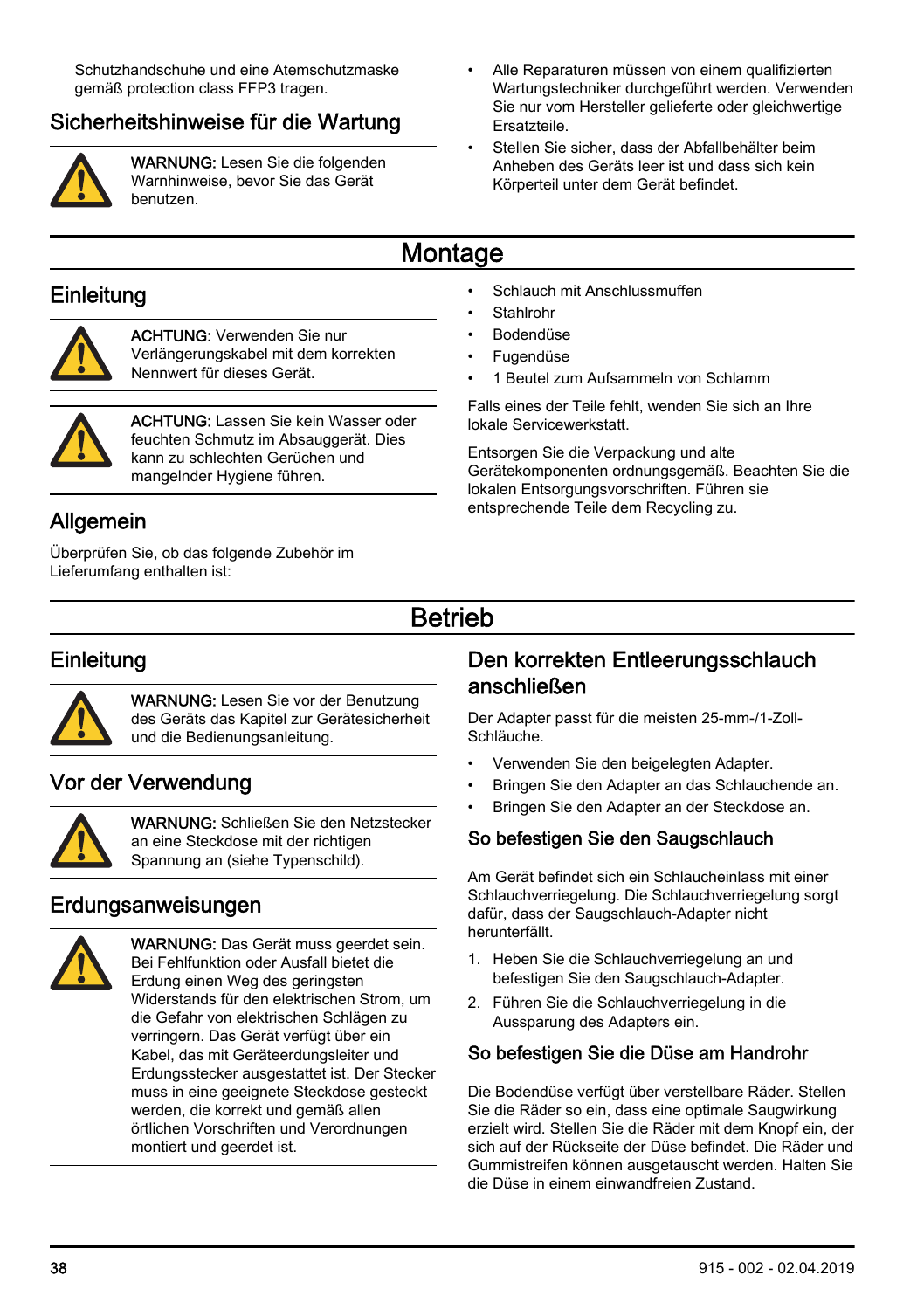## <span id="page-38-0"></span>Den W 70 starten und anhalten

- Drücken Sie die Taste (1), um das Gerät zu starten.
- Drücken Sie die Taste (0), um das Gerät anzuhalten.



#### Den W 70 P und W 250 P starten und anhalten

Taste A ist der Motorschalter, und Taste B ist der Pumpschalter (siehe Abbildung).

- Drücken Sie die Taste (1), um das Gerät zu starten.
- Drücken Sie die Taste (0), um das Gerät anzuhalten.



# Nach dem Gebrauch

- 1. Schalten Sie die Ansaugvorrichtung mit dem Schalter aus.
- 2. Trennen Sie das Stromkabel. Entfernen Sie nicht das Pumpkabel.
- 3. Leeren und reinigen Sie die Ansaugvorrichtung und das verwendete Zubehör. Siehe [So befestigen Sie](#page-37-0) [den Saugschlauch](#page-37-0) auf Seite 38 und [So reinigen Sie](#page-39-0) [das Gerät](#page-39-0) auf Seite 40.

#### Beutel wechseln

- 1. Trennen Sie das Stromkabel, und entfernen Sie das Pumpkabel.
- 2. Lösen Sie die drei Spannverschlüsse, und entfernen Sie das Oberteil.
- 3. Heben Sie den Schwimmer heraus.
- 4. Entfernen und entsorgen Sie den alten Beutel. Beachten Sie die lokalen Vorschriften.
- 5. Führen Sie den neuen Beutel in das Edelstahlsieb ein.
- 6. Ziehen Sie die kleine Öffnung über der inneren Einlassleitung auf. Lassen Sie die Lasche über der Behälteröffnung.
- 7. Führen Sie die Schritte 1–3 in umgekehrter Reihenfolge durch.

# Wartung

# **Einleitung**



WARNUNG: Die meisten Unfälle ereignen sich bei der Fehlerbehebung, dem Service oder der Wartung des Geräts, weil das Wartungspersonal sich hierfür im Sicherheitsbereich des Geräts aufhalten muss. Unfälle können allein dadurch verhindert werden, dass man derartige Einsätze sorgfältig plant und dabei vorsichtig vorgeht.



WARNUNG: Bevor Sie Wartungsarbeiten am Gerät vornehmen, stellen Sie sicher dass der Motorschalter und der Pumpschalter sich in der Aus-Stellung

befinden. Trennen Sie das Stromkabel, und entfernen Sie das Pumpkabel.



WARNUNG: Die Überprüfung elektrischer Bauteile darf ausschließlich von einem lizenzierten Elektriker durchgeführt werden.



WARNUNG: Stechen Sie nicht in den Filter. Gefahr von Staubverteilung.

# **Wartungsplan**

Die Wartungsintervalle werden anhand der täglichen Nutzung des Geräts berechnet. Die Intervalle ändern sich, wenn das Gerät nicht täglich verwendet wird.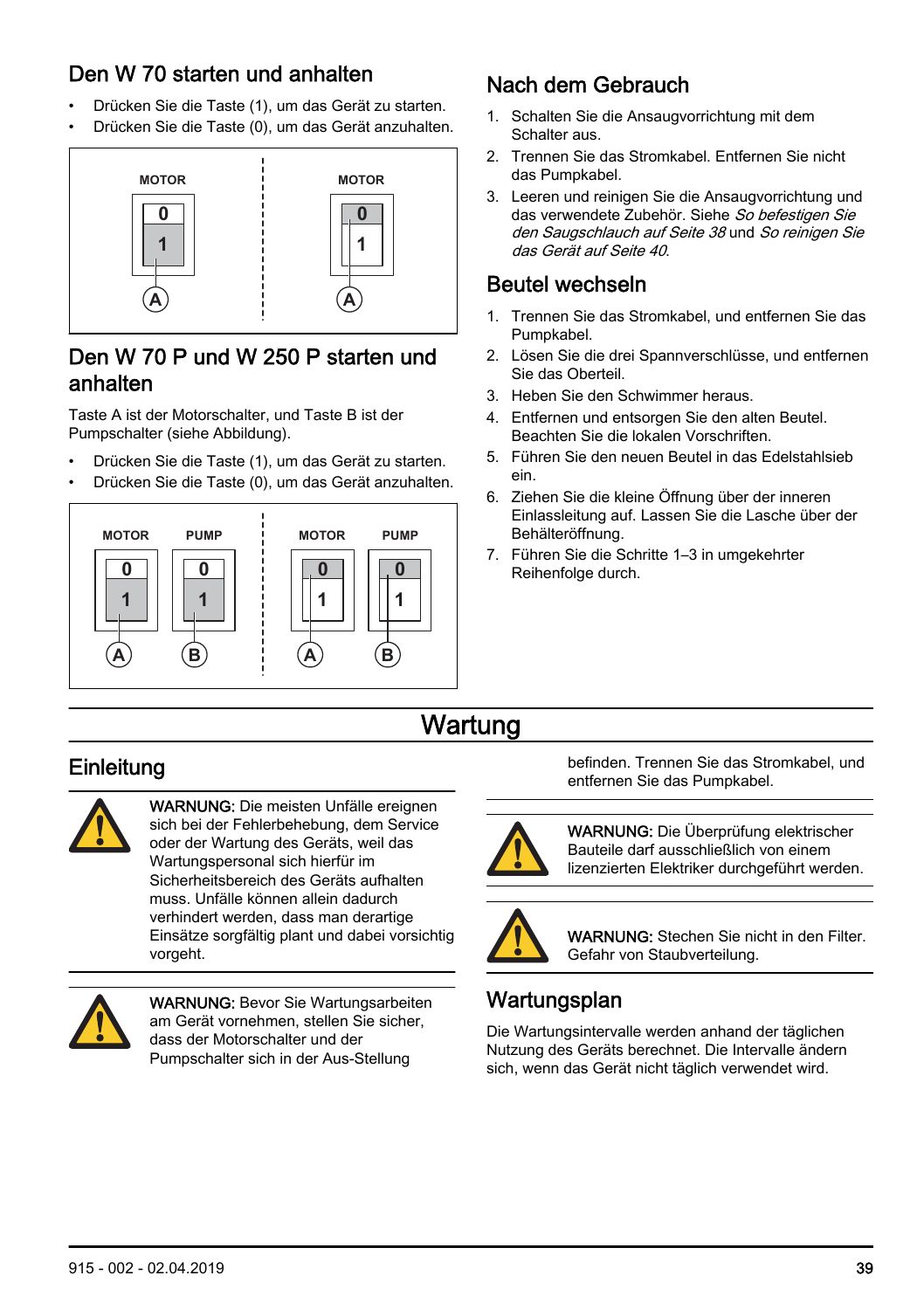<span id="page-39-0"></span>

| Wartung                                                                                                                                                                                | Vor jedem<br>Gebrauch | Nach jedem<br>Gebrauch | Täglich | Wöchentlich | 6 Monate<br>oder 1000 h | 12 Monate<br>oder 2000 h |
|----------------------------------------------------------------------------------------------------------------------------------------------------------------------------------------|-----------------------|------------------------|---------|-------------|-------------------------|--------------------------|
| Achten Sie auf Anzei-<br>chen von Verschleiß,<br>Beschädigung oder<br>lockeren Anschlüssen<br>der Bedienelemente.<br>bevor Sie das Gerät<br>anschließen.                               | X                     |                        |         |             |                         |                          |
| Leeren und reinigen Sie<br>den Tank und das Zu-<br>behör.                                                                                                                              |                       | X                      |         |             |                         |                          |
| Kontrollieren Sie die Fil-<br>ter $22$                                                                                                                                                 |                       |                        | X       |             |                         |                          |
| Überprüfen Sie die Räd-<br>er. Kontrollieren Sie das<br>Gerät auf Beschädigun-<br>gen und fehlerhafte<br>Anschlüsse, Die<br>Schwenkradsperren sol-<br>Iten richtig funktionie-<br>ren. |                       |                        |         | X           |                         |                          |
| Überprüfen Sie die<br>Funktion des Rück-<br>schlagventils bei den P-<br>Varianten.                                                                                                     |                       |                        |         | X           |                         |                          |
| Überprüfen Sie die<br>Schlauchbefestigungen<br>auf mechanischen Vers-<br>chleiß. Stellen Sie sich-<br>er, dass alle Dichtungen<br>richtig funktionieren.                               |                       |                        |         | X           |                         |                          |
| Filterwechsel <sup>23</sup>                                                                                                                                                            |                       |                        |         |             |                         | X                        |
| Überprüfen Sie die<br>Schlauchdichtung und<br>die Dichtung.                                                                                                                            |                       |                        | X       |             |                         |                          |

## So reinigen Sie das Gerät



WARNUNG: Stellen Sie sicher, dass sich der Motorschalter und der Pumpschalter in der Aus-Stellung befinden, bevor Sie das Gerät reinigen. Trennen Sie das Stromkabel. Entfernen Sie nicht das Pumpkabel.

Es ist wichtig, das Gerät zu reinigen, um Schäden und einer Zirkulation von gefährlichem Abfall vorzubeugen. Reinigen Sie das Gerät immer, bevor es aus dem Arbeitsbereich bewegt wird. Wenn das Gerät für andere Zwecke verwendet werden muss, ist es äußerst wichtig, dass es gereinigt wird, um das Verbreiten von gefährlichem Material zu vermeiden.

Nachdem Schlamm durch die Pumpe geflossen ist, spülen Sie das System mit viel sauberem Wasser. Lassen Sie keinen Schlamm in der Pumpe oder am Tankboden. Dies führt zu Schäden an der Pumpe, und der Schlamm wird sich verhärten und das System verstopfen. Wenn das Teil erst trocken und dann nass verwendet wird oder andersherum, stellen Sie sicher, dass die Filter richtig und gründlich gereinigt wurden, sodass es zu keiner Anhäufung kommt oder das System verstopft.

<sup>22</sup> Dies gilt nur für W 70 und W 70 P.

<sup>23</sup> Dies gilt nur für W 70 und W 70 P.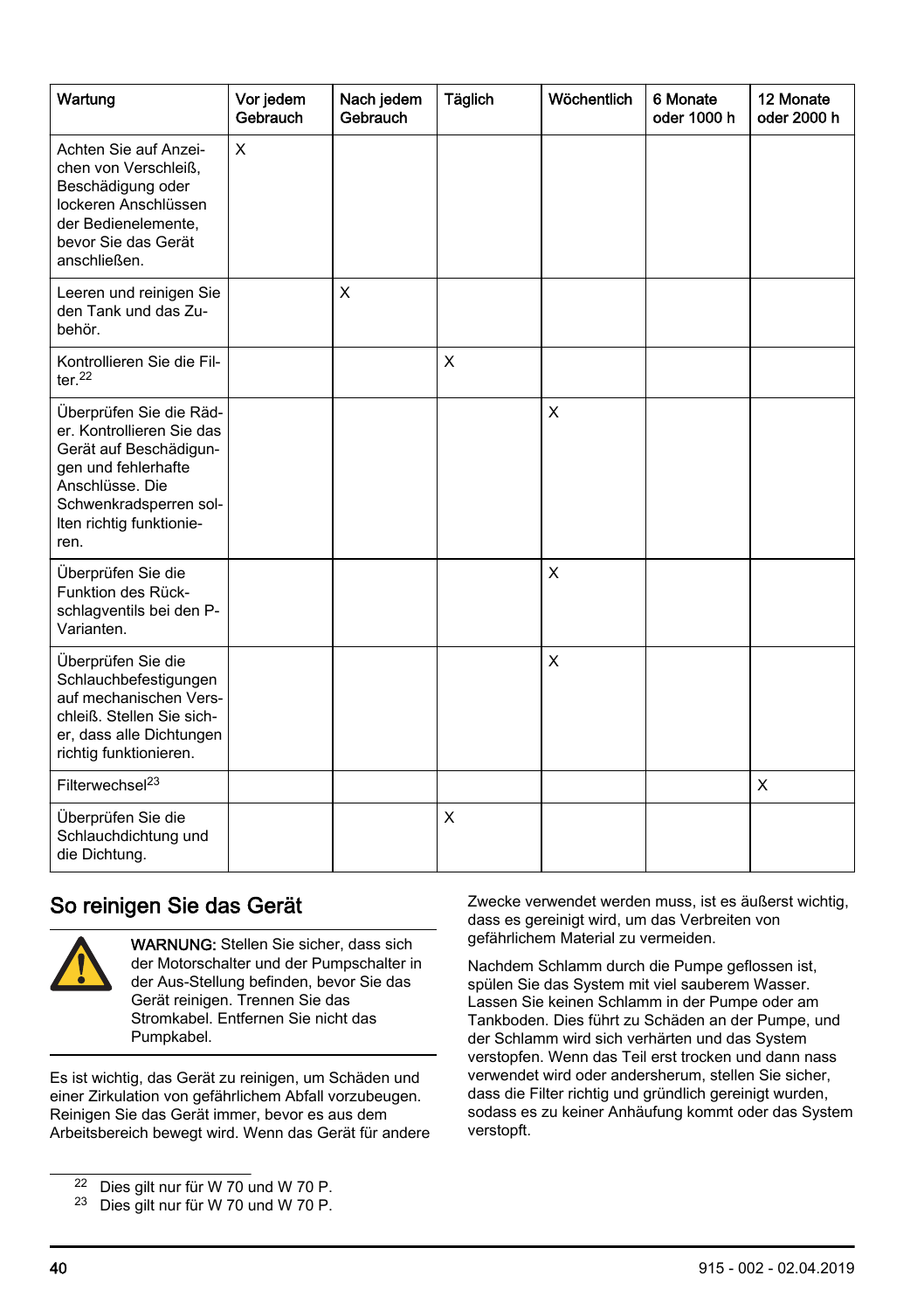<span id="page-40-0"></span>Alle Teile, die nach Servicearbeiten verunreinigt sind, müssen ordnungsgemäß in Plastiktüten entsorgt werden. Beachten Sie die lokalen Vorschriften.

- Verwenden Sie beim Reinigen des Gerätes immer geeignete persönliche Schutzausrüstung. Siehe [Persönliche Schutzausrüstung](#page-36-0) auf Seite 37
- Reinigen Sie die äußere Oberfläche mit einem feuchten Tuch.
- Reinigen Sie die Filter und den Schlammsammler im entsprechenden Bereich.
- Spülen Sie das System mit sauberem Wasser durch, um die Pumpe gründlich zu reinigen.

#### Filterwechsel



WARNUNG: Tragen Sie während der Filterwechsel eine persönliche Sicherheitsausrüstung, siehe [Persönliche](#page-36-0) [Schutzausrüstung](#page-36-0) auf Seite 37. Während dem Filterwechsel kann Staub austreten.



WARNUNG: Stellen Sie vor dem Filterwechsel den Motorschalter auf Aus und trennen Sie das Kabel von der Stromversorgung.

#### Filter ersetzen

Nur der W 70 und W 70 P verfügen über einen Filter, um Partikel aus schlammigem Schaum herauszufiltern.

- 1. Trennen Sie das Stromkabel. Entfernen Sie das Pumpkabel.
- 2. Lösen Sie die drei Spannverschlüsse, um das Oberteil zu entfernen.
- 3. Heben Sie den Filterhalter mit dem Filter ab.
- 4. Lösen Sie die Mutter am Filterhalter, um den Filterdeckel und den Filter zu entfernen.
- 5. Überprüfen Sie die Dichtung am Filterhalter. Ersetzen Sie die Dichtung bei Beschädigung.
- 6. Montieren Sie den neuen Filter.
- 7. Reinigen Sie alle anderen Teile.

#### Schwimmer

Ein Schwimmer schützt den Motor vor Flüssigkeit.

• Führen Sie regelmäßig eine Sichtprüfung des Schwimmers durch, um sicherzustellen, dass er nicht beschädigt oder blockiert ist.

Wenn der Schwimmer aktiviert wird, muss der Motor ausgeschaltet und Wasser abgelassen werden, bevor der Motor eingeschaltet wird.

# Fehlerbehebung

#### Problemlösung

| Problem                                   | Ursache                       | Lösung                                                                           |
|-------------------------------------------|-------------------------------|----------------------------------------------------------------------------------|
| Der Motor startet nicht.                  | Keine Stromversorgung         | Schließen Sie das Gerät an.                                                      |
|                                           | Kabel defekt                  | Ersetzen Sie das Kabel.                                                          |
|                                           | Schalter defekt               | Ersetzen Sie den Schalter.                                                       |
| Motor stoppt sofort nach dem<br>Anlassen. | Falsche Sicherung             | Verwenden Sie die richtige Si-<br>cherung.                                       |
|                                           | Kurzschluss im Kabel/Maschine | Beauftragen Sie den Kunden-<br>dienst.                                           |
| Motor läuft, aber keine Ansau-<br>gung.   | Schlauch nicht angeschlossen  | Schließen Sie den Schlauch an.                                                   |
|                                           | Schlauch verstopft            | Reinigen Sie den Schlauch.                                                       |
|                                           | Der Schwimmer ist aktiviert.  | Prüfen Sie den Wasserstand,<br>und untersuchen Sie den<br>Schwimmer auf Schäden. |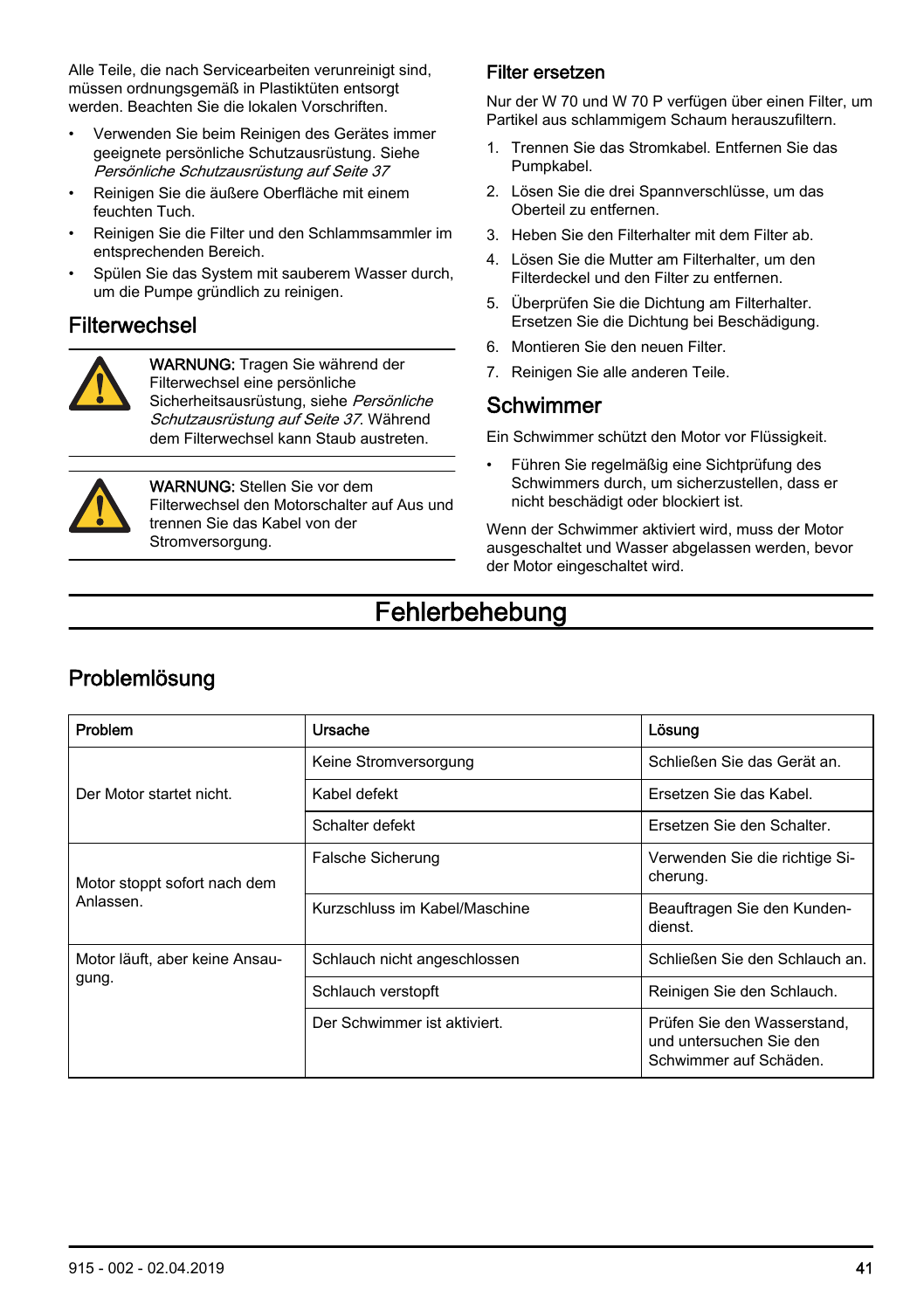<span id="page-41-0"></span>

| Problem                                                 | Ursache                                                       | Lösung                                                               |
|---------------------------------------------------------|---------------------------------------------------------------|----------------------------------------------------------------------|
| Der Motor läuft, aber die Sau-<br>gleistung ist gering. | Loch im Schlauch                                              | Ersetzen Sie den Schlauch.                                           |
|                                                         | Filter verstopft                                              | Reinigen/ersetzen Sie den Filter                                     |
|                                                         | Lose Saugeinheit                                              | Stellen Sie sie ein.                                                 |
|                                                         | Schmutz im Schlauch oder Einlass                              | Reinigen Sie den Schlauch und<br>den Einlass.                        |
|                                                         | Defekte Dichtungen                                            | Ersetzen Sie die betroffenen<br>Dichtungen.                          |
|                                                         | Blockiertes oder defektes Rückschlagventil                    | Reinigen oder ersetzen Sie das<br>Rückschlagventil.                  |
| Staub wird aus Motor ausgebla-<br>sen                   | Falsch montiertes oder beschädigtes Filtersys-<br>tem $^{24}$ | Stellen Sie den Filter ein, oder<br>ersetzen Sie ihn.                |
| Schlechtes Pumpen                                       | Die Pumpe oder Rohre sind blockiert. <sup>25</sup>            | Reinigen Sie die Pumpe, das<br>Rückschlagventil und den<br>Schlauch. |
| Ungewöhnliche Geräusche                                 |                                                               | Beauftragen Sie den Kunden-<br>dienst.                               |

# Transport, Lagerung und Entsorgung

#### Transport des Gerätes

- Das Teil muss während des Transports sicher befestigt sein.
- Wo möglich, transportieren Sie es immer in einem geschlossenen Fahrzeug.
- Vermeiden Sie Transporte bei widrigen Witterungsbedingungen.
- Benutzen Sie vorsichtshalber Rampen oder Winden zum Anheben des Staubabsaugers. Holen Sie sich Hilfe, wenn Sie sich nicht sicher sind, wie Sie schwere Geräte anheben sollen.
- Verriegeln Sie die Laufrollen ordnungsgemäß.
- Achten Sie beim Transport der Schneideausrüstung darauf, dass diese nicht beschädigt wird.
- Es wird empfohlen, das Gerät wo möglich aufrecht zu transportieren.
- Es wird empfohlen, das Gerät vor dem Transport zu leeren.

# Lagerung des Geräts

- Das Gerät muss geschützt in geschlossenen Räumen aufbewahrt werden.
- Setzen Sie das Gerät weder Regen noch Feuchtigkeit aus.
- Verriegeln Sie die Laufrollen ordnungsgemäß. Dies gilt nur für W 70 und W 70 P.

<sup>25</sup> Dies gilt nur für W 70 P und W 250 P.

- Trennen Sie das Gerät von der Stromversorgung.
- Lagern Sie das Gerät und die Ausrüstung in einem trockenen Bereich ohne Frost oder übermäßige Hitze.
- Lagern Sie die Ausrüstung in einem verschlossenen Raum, sodass sie für Kinder und Unbefugte unzugänglich ist.

# So entsorgen Sie das Gerät

- Befolgen Sie die örtlichen Recyclinganforderungen und geltenden Vorschriften.
- Wenn Sie das Gerät nicht mehr benutzen, senden Sie es an einen -Händler oder entsorgen Sie es bei einer Recyclingstelle.

<sup>24</sup> Dies gilt nur für W 70 und W 70 P.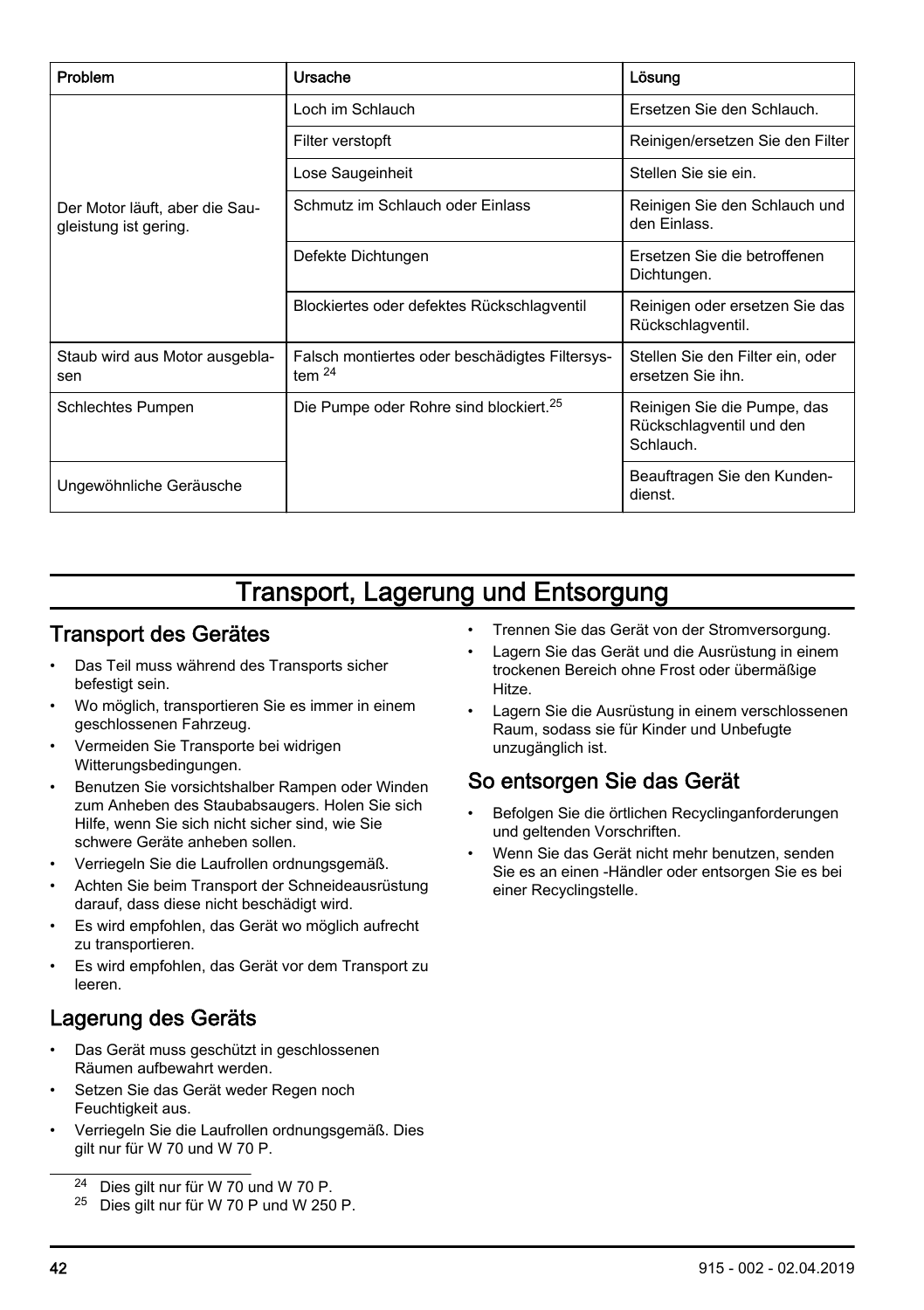# Technische Angaben

## <span id="page-42-0"></span>Technische Angaben

| Daten                                                                         | W 70 P 230V                              | W 250 P 230V                                         |
|-------------------------------------------------------------------------------|------------------------------------------|------------------------------------------------------|
| Spannung (1-phasig), V                                                        | 220-230                                  | 220-230                                              |
| Frequenz                                                                      | $50 - 60$                                | 50                                                   |
| Motorleistung, kW (PS)                                                        | 1,85(2,5)                                | 1,55(2,1)                                            |
| Stromstärke (max.), A                                                         | 8                                        | 5                                                    |
| Luftstrom, m <sup>3</sup> /h (CFM)                                            | 200 (118)                                | 160 (95)                                             |
| Vakuum, kPa (psi)                                                             | 22 (86)                                  | 22 (86)                                              |
| Wasserhub, m (in.)                                                            | 2,3(90)                                  | 2,3(90)                                              |
| Durchmesser Hauptschlauch, mm (in.)                                           | 38(1,5)                                  | 38(1,5)                                              |
| Länge Hauptschlauch, m (ft)                                                   | 3(10)                                    | 3(10)                                                |
| Einlassdurchmesser, mm (in.)                                                  | 38(1,5)                                  | 38(1,5)                                              |
| Filter (Ja/Nein)                                                              | Ja                                       | Nein                                                 |
| Filterbereich m $2$ (ft $2$ )                                                 | 0,6(6,5)                                 | N/A                                                  |
| Staubauffangsystem (Typ), I (gal)                                             | Edelstahlbehälter, 70 (18,5)             | Einweg-Beutel oder Edelstahlbe-<br>hälter, 29 (7,66) |
| Saugpumpe (Ja/Nein)                                                           | Ja                                       | Ja                                                   |
| Pumpenleistung (max.), kW (PS)                                                | 0,65(0,87)                               | 0,35(0,47)                                           |
| Stromstärke der Pumpe, (max.) A                                               | 3,0                                      | 1,6                                                  |
| Pumpenwasserhub, m (ft)                                                       | 9(30)                                    | 6(20)                                                |
| Pumpenförderleistung, I/min (gal/min)                                         | 216 (57)                                 | 150 (39)                                             |
| Abmessungen (L x B x H), mm (in.)                                             | 600 x 570 x 1250 (23,6 x 22,4 x<br>49,2) | 530 x 520 x 910 (20,9 x 20,5 x<br>35,8)              |
| Gewicht, kg (lbs)                                                             | 44 (97)                                  | 27 (59)                                              |
| Schallleistungspegel, L <sub>WA</sub> gemessen, dB<br>$(A)^{26}$              | 86                                       | 85                                                   |
| Schalldruckpegel L <sub>PA</sub> am Ohr des Bedieners,<br>dB(A) <sup>27</sup> | 76                                       | 74                                                   |
| Vibrationspegel a <sub>h</sub> , m/s <sup>228</sup>                           |                                          | $≤2.5$                                               |

<sup>26</sup> Umweltbelastende Geräuschemission gemessen als Schallleistung (LWA) gemäß EN 60335-2-69. Unsicherheit KWA 2 dB.

<sup>27</sup> Schalldruckpegel gemäß EN 60335-2-69. Unsicherheit KpA 2 dB.

<sup>28</sup> Vibrationspegel gemäß EN 60335‐2-69. Berichten zufolge liegt der Vibrationspegel normalerweise bei einer Ausbreitungsklasse (Standardabweichung) von 1 m/s<sup>2</sup>.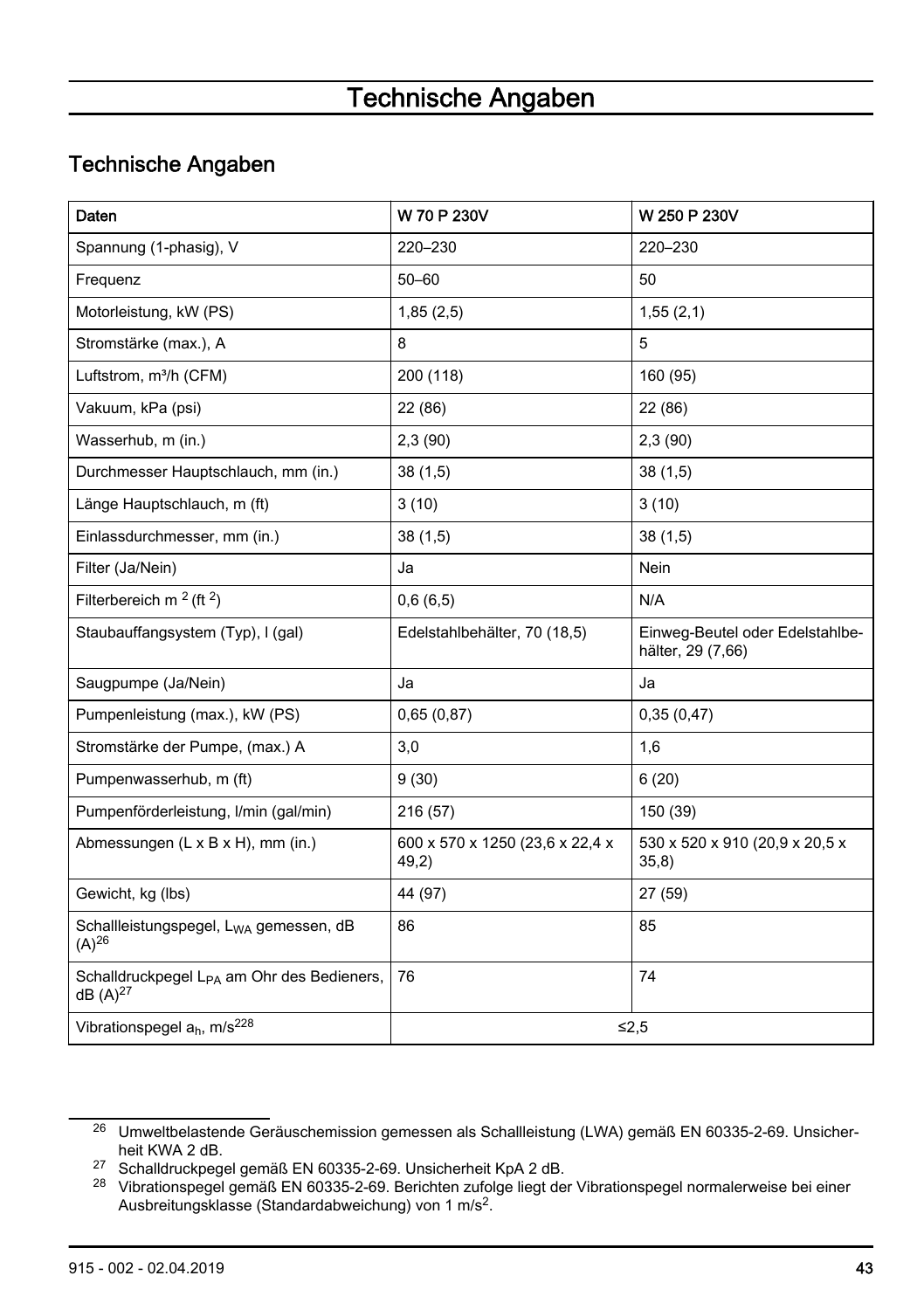# EG-Konformitätserklärung

## <span id="page-43-0"></span>EU-Konformitätserklärung

 $\epsilon$ 

#### (nur für Europa)

Wir, Husqvarna AB, SE-561 82 Husqvarna, Sweden, Tel +46 3614 6500 erklären in alleiniger Verantwortung, dass das Gerät:

| Beschreibung    | Wet industrial vaccum cleaner |
|-----------------|-------------------------------|
| Marke           | <b>Pullman Ermator</b>        |
| Typ/Modell      | W 70 P, W 250 P               |
| Identifizierung | Seriennummern ab 2019         |

die folgenden EU-Richtlinien und -Vorschriften erfüllt:

| Richtlinie/Vorschrift | Beschreibung                                                     |  |
|-----------------------|------------------------------------------------------------------|--|
| 2006/42/EC            | Maschinenrichtlinie"                                             |  |
| 2011/65/EU            | "zur Beschränkung der Verwendung bestimmter gefährlicher Stoffe" |  |

und dass die harmonisierten Normen und/oder technischen Daten wie folgt angewendet werden;

EN ISO 12100:2010

EN 60335-1:2012/A11:2014/ AC:2014

EN 60335-2-69:2012

Partille, 2019-02-28

Martin Huber Global R&D Director Verantwortlich für die technische Dokumentation